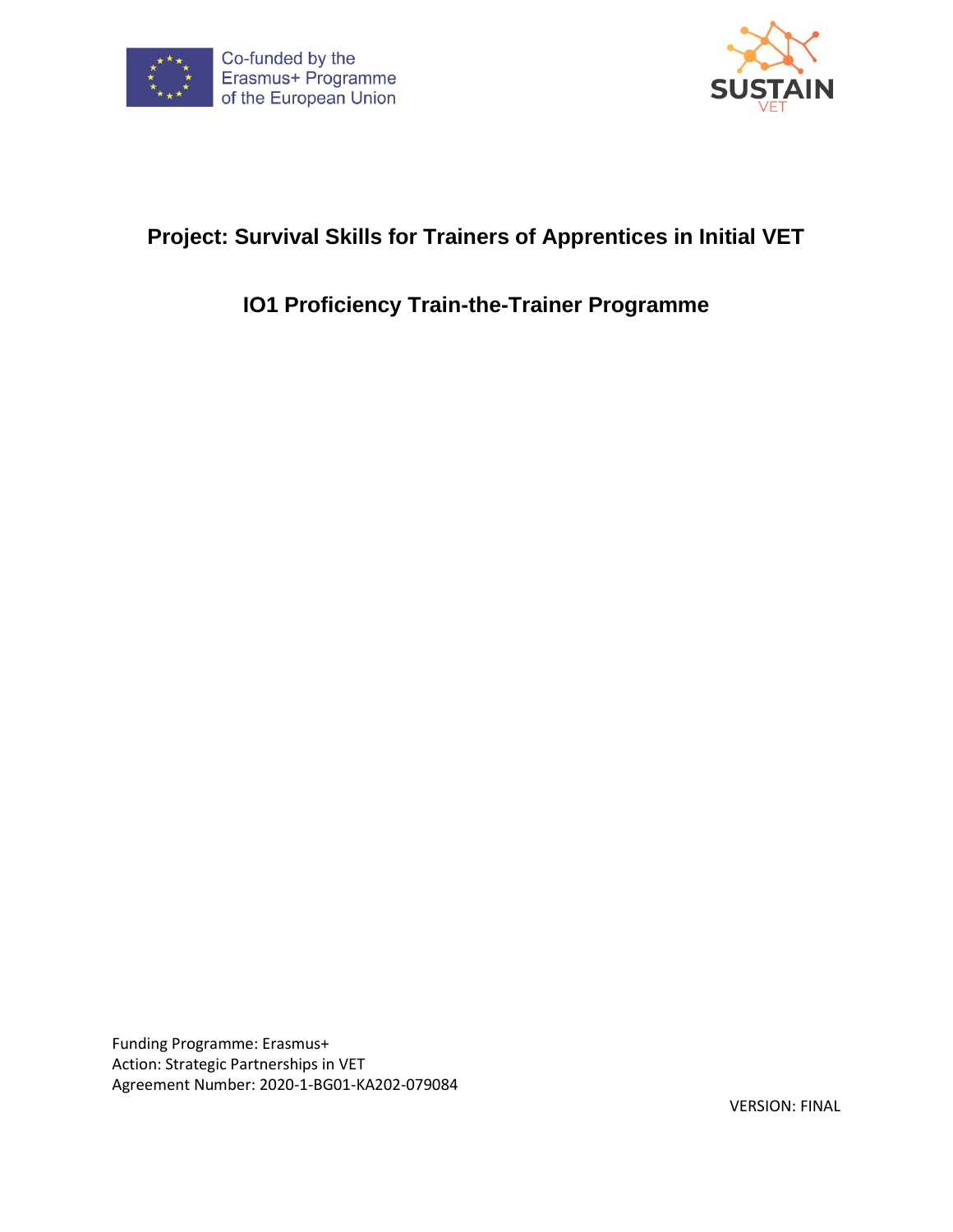



### **Contents**

| 1.             |                                                                         |  |
|----------------|-------------------------------------------------------------------------|--|
| 2.             |                                                                         |  |
|                |                                                                         |  |
| 1.             |                                                                         |  |
| 2.             |                                                                         |  |
| 3.             |                                                                         |  |
|                |                                                                         |  |
| $\mathbf{1}$ . |                                                                         |  |
| 2.             |                                                                         |  |
| 3.             |                                                                         |  |
| 4.             |                                                                         |  |
| 5.             |                                                                         |  |
| 6.             | PARTNERS - GOOD PRACTICE EXAMPLES FOR DELIVERY OF APPRENTICESHIPS42     |  |
|                |                                                                         |  |
| $1_{-}$        | ASSESSING THE ACQUIRED SKILLS AND COMPETENCES USING THE SITUATION-BASED |  |
|                |                                                                         |  |
| 2.             |                                                                         |  |
|                |                                                                         |  |

\*\*\*

*"The European Commission's support for the production of this publication does not constitute an endorsement of the contents, which reflect the views only of the authors, and the Commission cannot be held responsible for any use which may be made of the information contained therein."*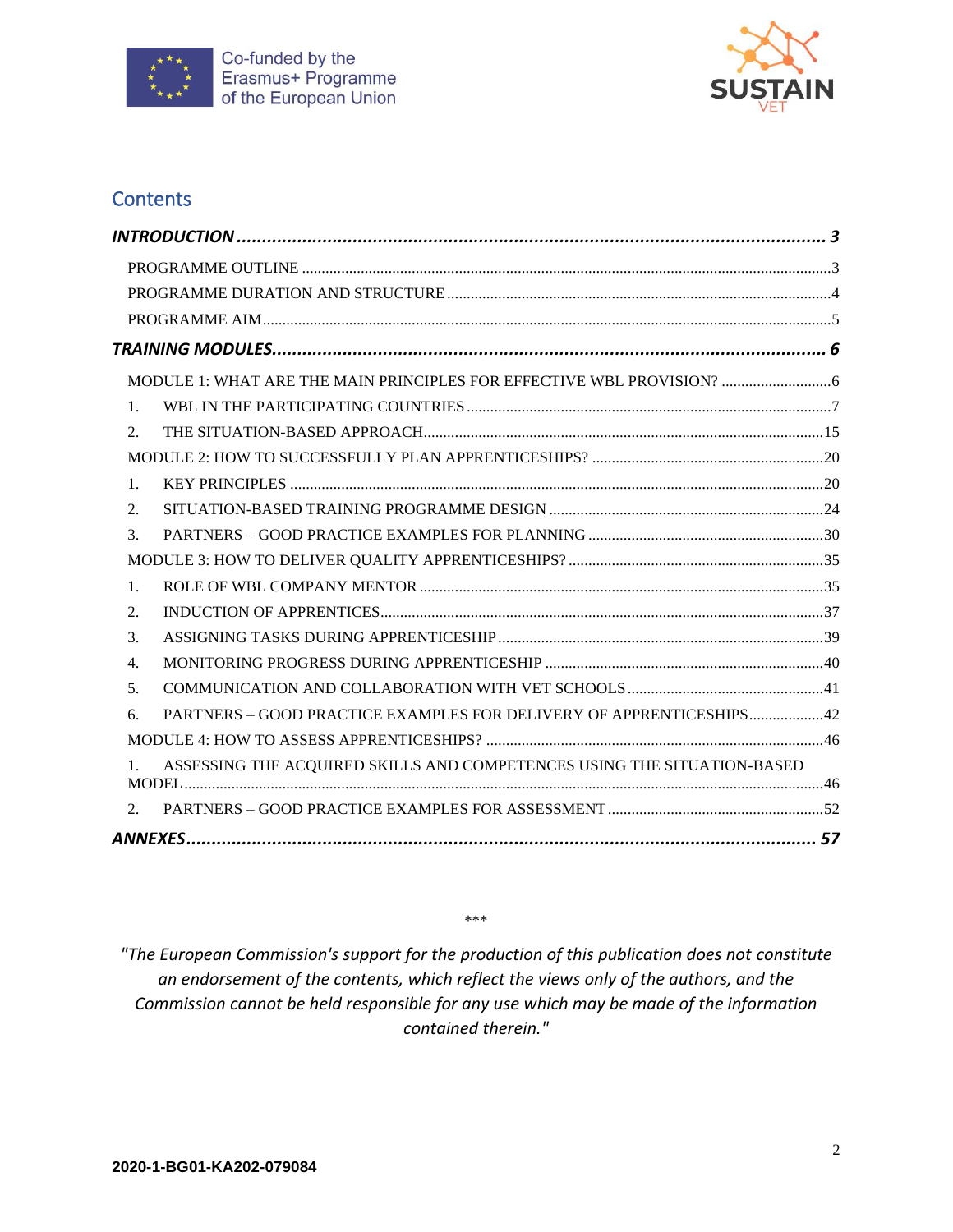



### <span id="page-2-0"></span>**INTRODUCTION**

The **Survival Skills for Trainers of Apprentices in Initial VET** (SUSTAIN VET) Project is a two-year initiative implemented in the period between October 2020 to September 2022. The project is financed under the KA2 Strategic Partnerships in the field of VET of the Erasmus+ Programme.

The partnership consists of 5 organisations from four different European countries. It comprises of experienced organisations with complementary expertise in VET, work-based learning (WBL) and training delivery. Partner organisations involved in the elaboration of the present Training programme and project delivery in general are the following:

- Modern Education Foundation, Bulgaria;
- Branch Chamber of Woodworking and Furniture Industry, Bulgaria;
- Macedonian Civic Education Centre, North Macedonia;
- M&M Profuture Training, S.L., Spain;
- Public institution Panevėžys vocational education and training centre, Lithuania.

The SUSTAIN VET project is designed to strengthen the provision of WBL acknowledging the fact that quality apprenticeship schemes are a vital component for VET to keep pace with the rapid technological, economic and social developments. WBL has gained increased attention at EU and national levels as one of the remedies for boosting employment and growth in Europe and reducing skills gaps and mismatch. It has been widely accepted that the key to an effective apprenticeship is the role of the company mentor to create a supportive work environment, with learning opportunities.

The objective of the SUSTAIN VET project is to support company mentors in the planning, delivery and assessment of apprenticeships. For the purpose, **trainers of company mentors** are identified as the primary target group as providers of initial WBL-related professional development to company mentors. To address the needs of the target group, we will develop the present Training programme which aims to facilitate their work in delivering trainings.

### <span id="page-2-1"></span>**PROGRAMME OUTLINE**

The present Training Programme is designed for trainers of company mentors in WBL settings. Considering the characteristics of the target group and the specific national contexts these can be:

- Trainers from VET centres, including counsellors and advisors;
- Trainers from industrial chambers and branch associations;
- Human resources specialists responsible for the training and development of company staff;
- Vocational schools/ centres staff, such as teachers and/ or tutors;
- Trainers from regional and/ or national education authorities;
- University lecturers in pedagogy;
- Other types of trainers in adult education and training.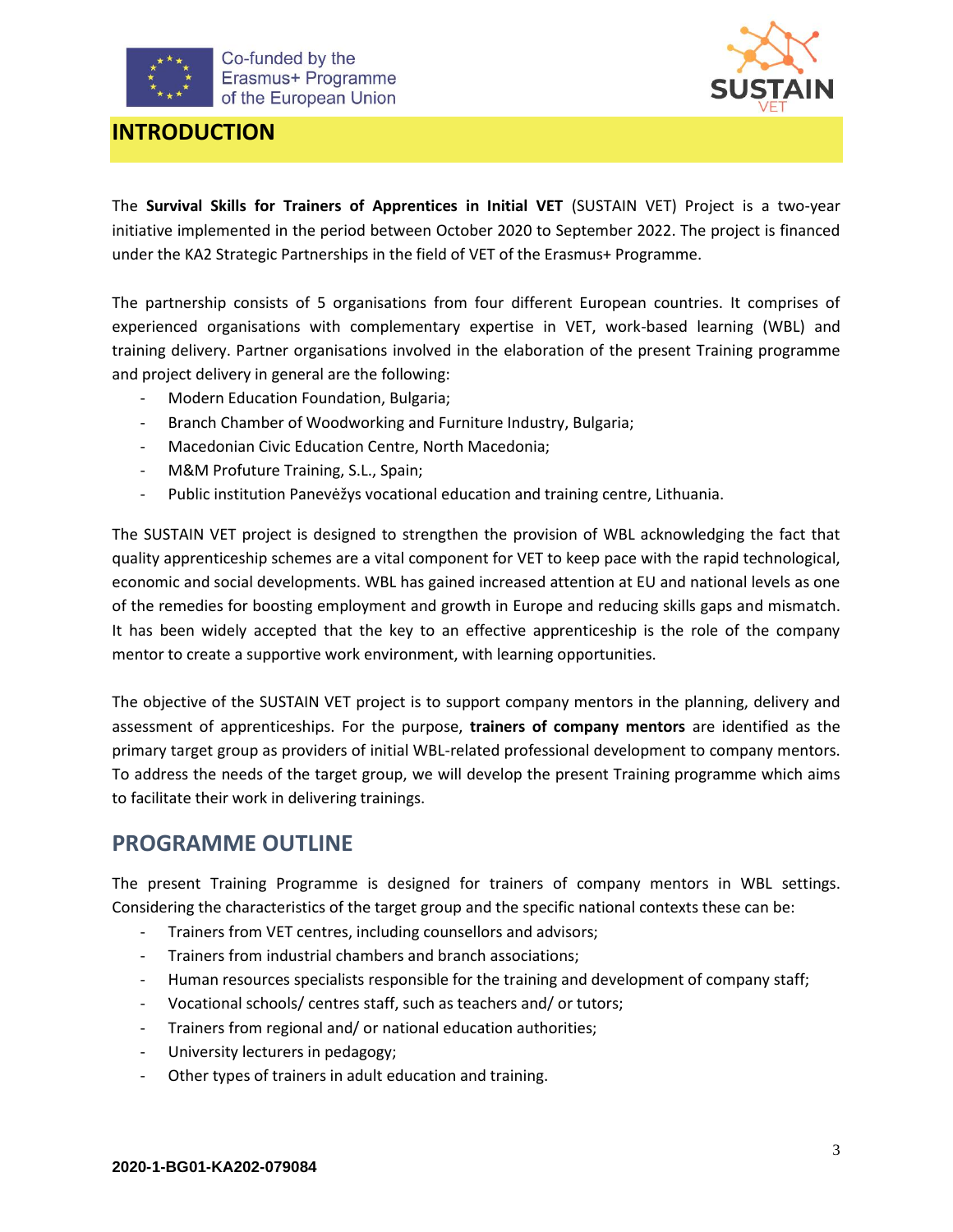



This programme is aimed at the above target groups as the main providers of specific know-how to company mentors. Respectively, they are responsible for the relevant WBL skills provision for mentors. In other words, they are the main providers of initial professional development related to mentorship of apprentices.

The Proficiency Train-the-Trainer Programme comes as a response to the fact that specific training for trainers of company mentors, which place emphasis on the characteristics of WBL apprenticeships, is currently not available in the project partner countries, as well as in many other countries across Europe. This has been confirmed by both - an initial desk research and a follow-up survey across the partnership.

The design of the training programme is structured around key information provided by all partner organisations and a comprehensive needs analysis.

The innovative component of this output is related to the introduction of a **situation-based** approach for planning, implementing and assessing apprenticeships. The Programme is flexible in terms of delivery and can be delivered independently, as well as a separate module integrated in other relevant training programmes.

The lead organisation for the development of the present Programme is the Modern Education Foundation, the project contractor, supported by all partner organisations in line with their specific knowledge and expertise.

The objective is to create an optimal opportunity for sustainability of the current output and its effective implementation in WBL provision.

# <span id="page-3-0"></span>**PROGRAMME DURATION AND STRUCTURE**

24 academic hours (1 hour = 40 mins) for the entire Training Programme. Detailed duration by topics is further provided in each of the Training Modules. Based on the experience of the trainers, the proposed duration of the training modules allows for adaptation to the needs of the target group. For the purpose, initial analysis of the knowledge and competences of the trainers should be carried out. The programme offers flexibility in terms of provision as sections of the envisaged training modules could be offered as self-study as well.

| <b>Training Module</b>                                    | <b>Duration</b><br>(Academic hours) |
|-----------------------------------------------------------|-------------------------------------|
| What are the main principles for effective WBL provision? |                                     |
| How to successfully plan apprenticeships?                 |                                     |

Structure of the Training Programme: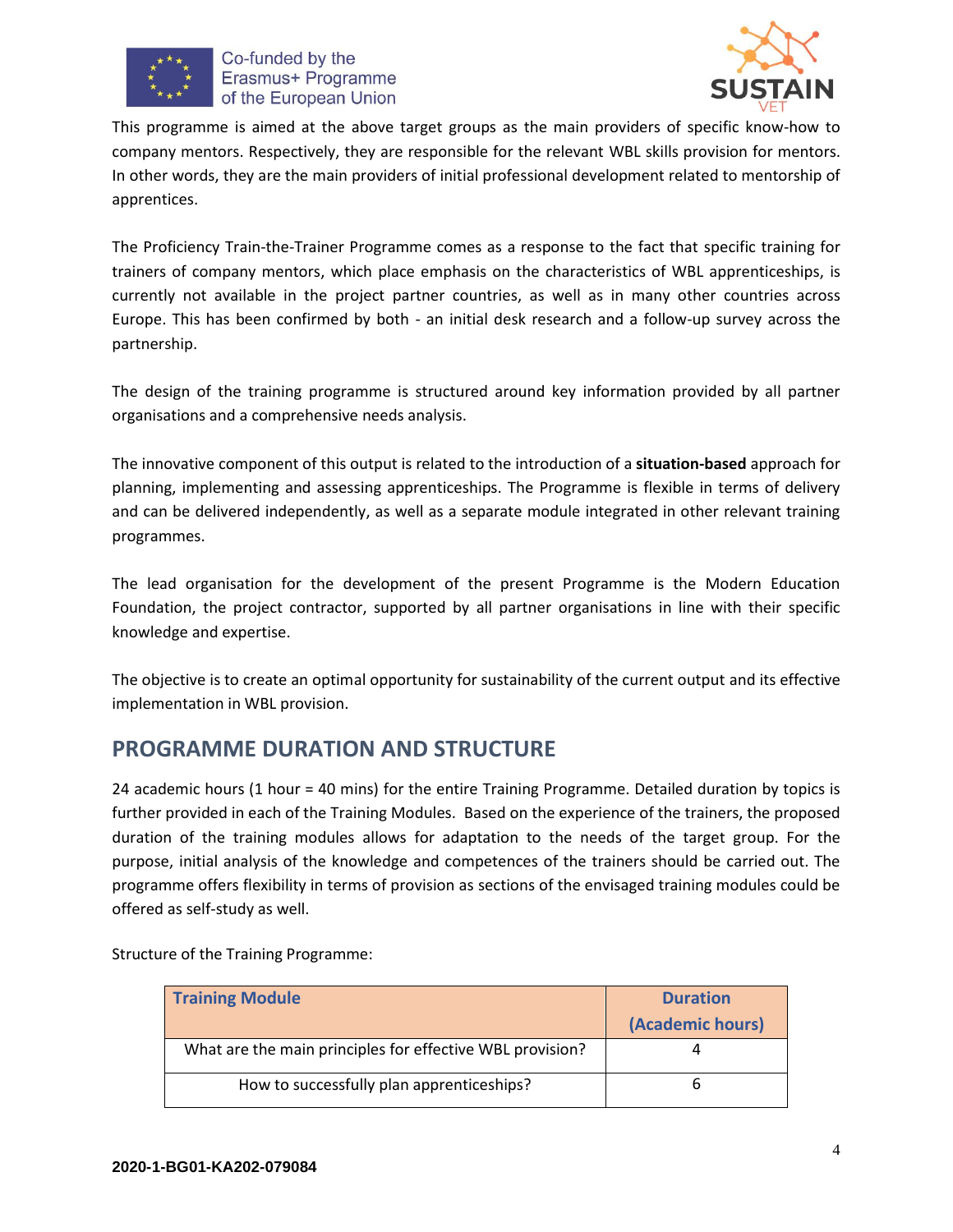



| How to deliver quality apprenticeships? |    |
|-----------------------------------------|----|
| How to assess apprenticeships?          |    |
| <b>Total duration</b>                   | 24 |

### <span id="page-4-0"></span>**PROGRAMME AIM**

Europe's most advanced economies acknowledge that WBL is a key factor for establishing young skilled professionals who contribute to the economic growth and prosperity. In order for WBL to be a win-win system for employers and apprentices, with the elaboration of the present Proficiency Train-the-Trainer Programme, the SUSTAIN VET project will provide trainers of company mentors with specific knowledge and skills related to core WBL principles. The emphasis of the first intellectual output of the project is on planning, delivery and assessment of apprenticeships.

By developing the first intellectual output, the partnership aims to support the continuous professional development of trainers of company mentors. The aim of the Train-the-Trainer Programme is to equip trainers with essential knowledge, skills and attitudes to efficiently train company mentors on how to successfully deliver apprenticeships. The Programme is targeting the real needs of both trainers and company mentors to create a common understanding of the concept of mentorship to foster inclusive and high quality WBL environment.

The Programme will enhance WBL-related knowledge, competences and skills of trainers of company mentors, namely:

- general knowledge about WBL legislation and regulation;
- knowledge of the situation-based approach to curricula development, instruction and assessment of apprenticeships;
- knowledge of competence-based methods for the design of in-company training programmes;
- competence to train mentors on how to instruct apprentices around professional situations from the real world of work;
- WBL-related horizontal competences;
- knowledge of the specifics of different forms of practical training and areas for cooperation between schools and companies;
- ability to provide efficient training to company mentors on how to conduct apprenticeships;
- capacity to develop effectively company mentors' key skills and knowledge in their work with VET students, teachers and schools;
- competence to train mentors on how to effectively monitor and evaluate apprenticeships.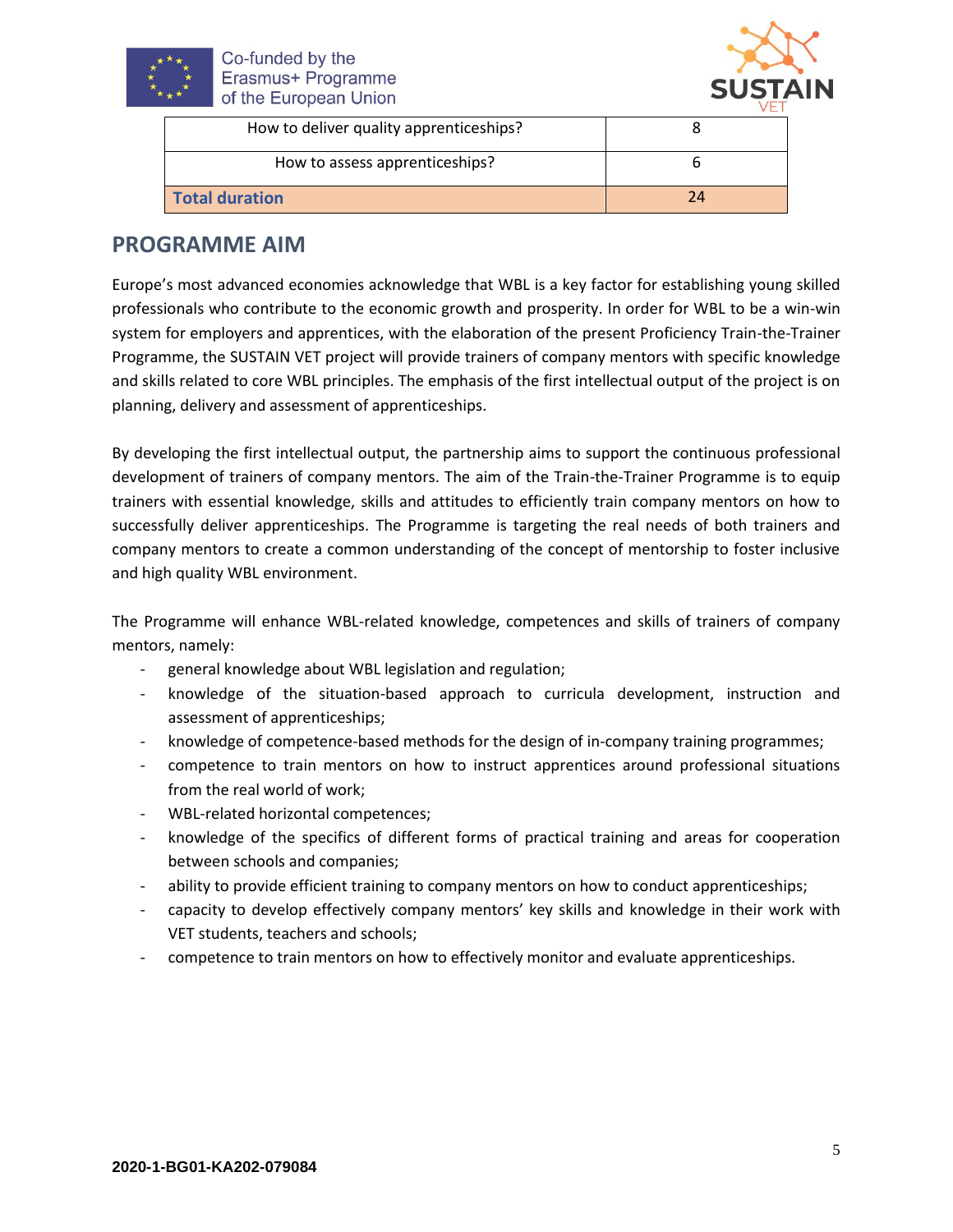



### <span id="page-5-0"></span>**TRAINING MODULES**

In the following section fields of activity of company mentors are described as modules within the apprenticeship programme. These fields of activity have been transformed into learning areas. Thus, company mentors are able to recognise which theoretical elements refer to which kind of training practice.

The role of the trainer is to enhance company mentors' skills in order for mentors to be able to effectively complete the whole process of work (general overview, planning, delivery, assessment).

The suggested approach encourages development, which means that the incorporated learning tasks should be appropriate for different stages of growing expertise of the mentors.

The modules are task related and organised in specific knowledge, skills, competencies and topics to be trained.

The framework allows more training topics to be added according to the specific needs of the country, industry or profession.

# <span id="page-5-1"></span>**MODULE 1: WHAT ARE THE MAIN PRINCIPLES FOR EFFECTIVE WBL PROVISION?**

This module illustrates the essential WBL principles necessary for the design and delivery of trainings to company mentors who train apprentices.

Considering the identified basic WBL principles, as well as the profile of the target group, the present module also outlines the main characteristics of WBL and training requirements in partner countries. Similarities and differences are drawn.

Module 1 introduces the general idea behind the **Situation-based approach** for each of the three WBL principles, as a precondition for effective apprenticeship provision.

WBL consists of structured opportunities for learning and is achieved through genuine activity and is supervised in the workplace. These opportunities are underpinned by formal agreements between educational institutions, employers and students. All participants in this process consider the specific issues in relation to the workplace environment and deal with them appropriately, including informal discussions.

Work-based learning opportunities enable students to apply in practice areas of a given subject and professional knowledge, skills and competences to enable them to meet course learning outcomes.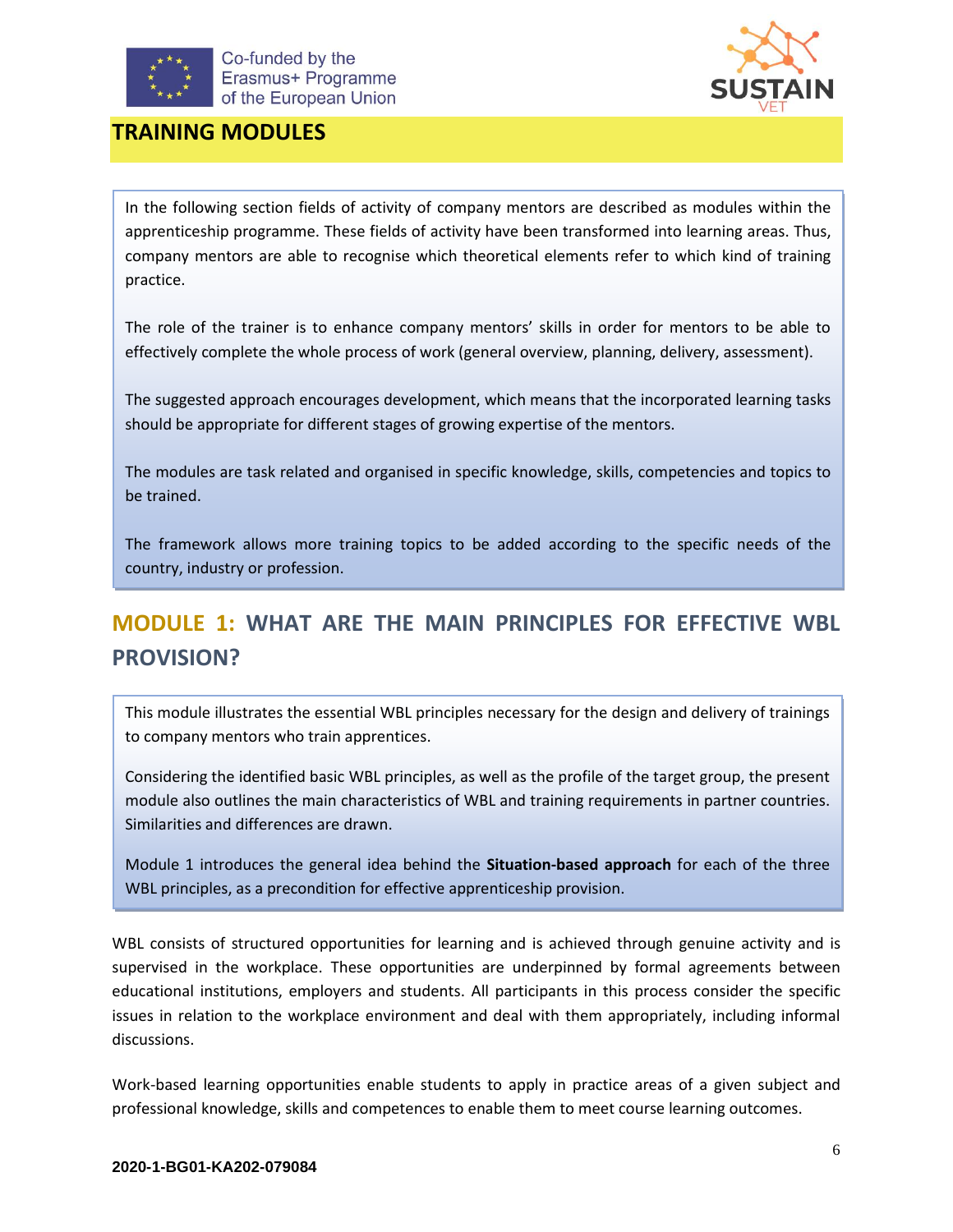



*Traditionally, WBL courses and opportunities are designed and developed in partnership with employers, VET schools and other stakeholders and contain learning outcomes that are relevant to work objectives. WBL is delivered through a meaningful partnership between students, employers and* 

All stakeholders should understand and respect their roles, responsibilities and expectations, and appropriate training and support is provided where required.

The underlying principle for this collaboration is that educational institutions and employers acknowledge that individuals (students) have unique needs within the educational institution and in the workplace, and collaborate to ensure that the opportunities are inclusive, safe and well supported.



The partnership between employer and educational institution is generally developmental, helping with the focus on the content and delivery of the work-based modules, and in designing the work-based assessments.

## <span id="page-6-0"></span>**1. WBL IN THE PARTICIPATING COUNTRIES**

Creating opportunities for quality VET lies in the implementation of effective WBL principles. WBL systems of participating countries face similar demands to enhance training programmes flexibility and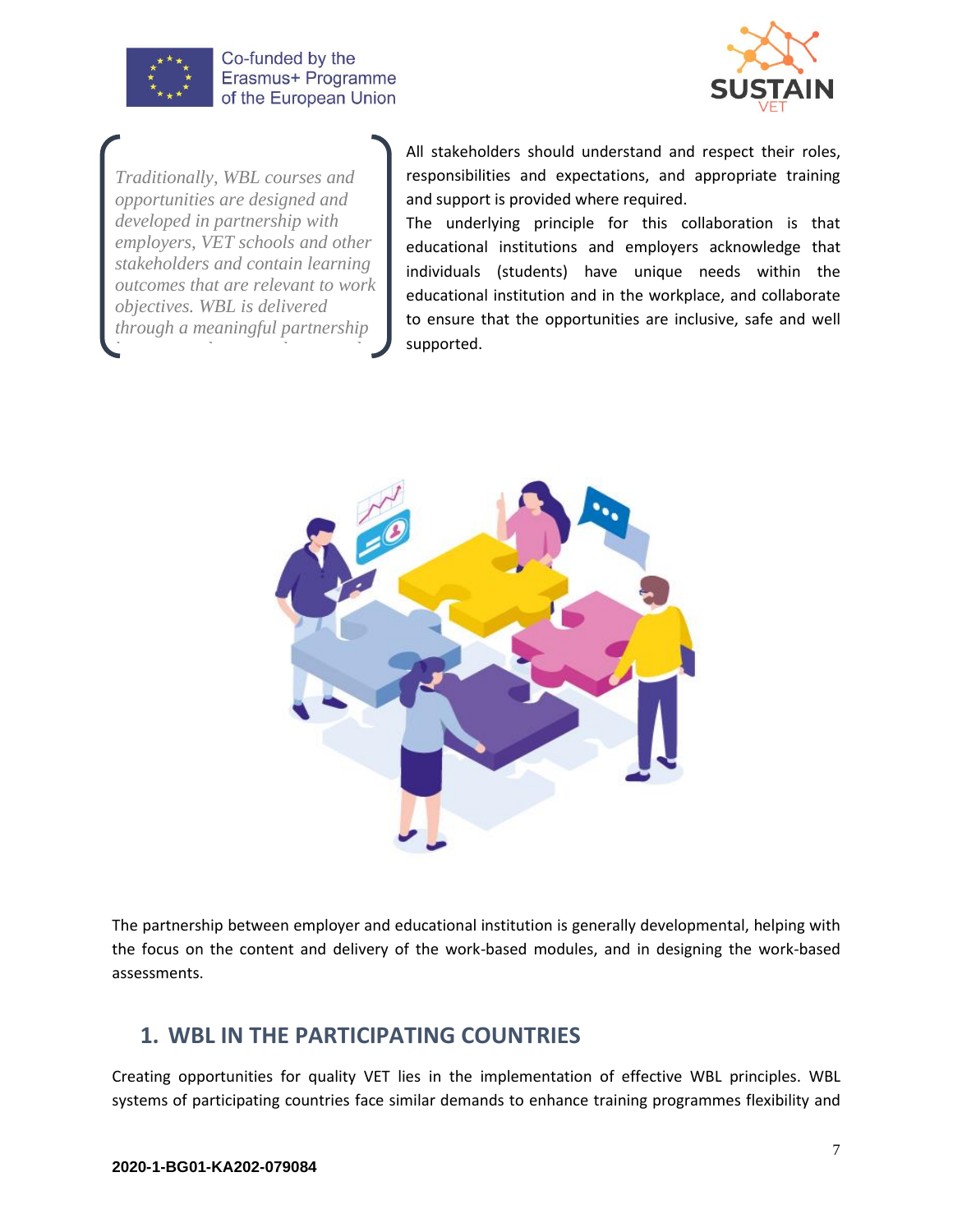



apprentice's adaptability to real work environment. Generally, these demands can be structured in the following **WBL principles**:

- proper **planning** in terms of designing competency-oriented training programmes and aligning these to school curricula;
- adequate **delivery** of apprenticeships. Methods how to **instruct, assign tasks and monitor** apprentices progress thus ensuring relevance to labour market needs;
- relevant **assessment** of apprentices' acquired skills, knowledge and competencies in a real work environment.

Considering the above outlined WBL principles, the profile of the target groups and their role in applying these principles, we can portray the main characteristics of apprenticeship schemes and of training requirements in partner countries and draw similarities as well as differences.

#### **a. SPAIN**

In Spain two different WBL systems can be distinguished regulated by national law. These two systems are:

- Training in work centres (Formación en Centros de Trabajo FCT): These are non-labour training practices carried out by VET students in work centres, located in the surroundings of the centres where they study, through a collaboration agreement signed by the school and the company;
- Dual System: Dual vocational training is the form of vocational training in which the student becomes an apprentice and combines training in the school with activity in the company.

In Catalonia, company mentors' training can be organised by:

- VET centres, for company mentors with which they develop dual training;
- The territorial services of Education, the Barcelona Education Consortium and the central services of the Department of Education;
- The Continuing Education Consortium of Catalonia.

In Spain there are official requirements concerning the trainers of company mentors which can be summarized as follows:

Required qualification:

- Graduate, Engineer, Architect or the corresponding Degree Title or other titles;
- Diploma, Technical Engineer, Technical Architect or other equivalent qualifications;
- Higher Professional Training Technician;
- Level 3 Certificate of Professionalism.

Required professional experience:

1-year professional experience as a trainer, in the last 10 years.

Teaching competence:

- Certificate of Professionalism of "Teaching of Professional Training for Employment";
- Accredit proven teaching experience of at least 600 hours in the last ten years in vocational training for employment or the educational system.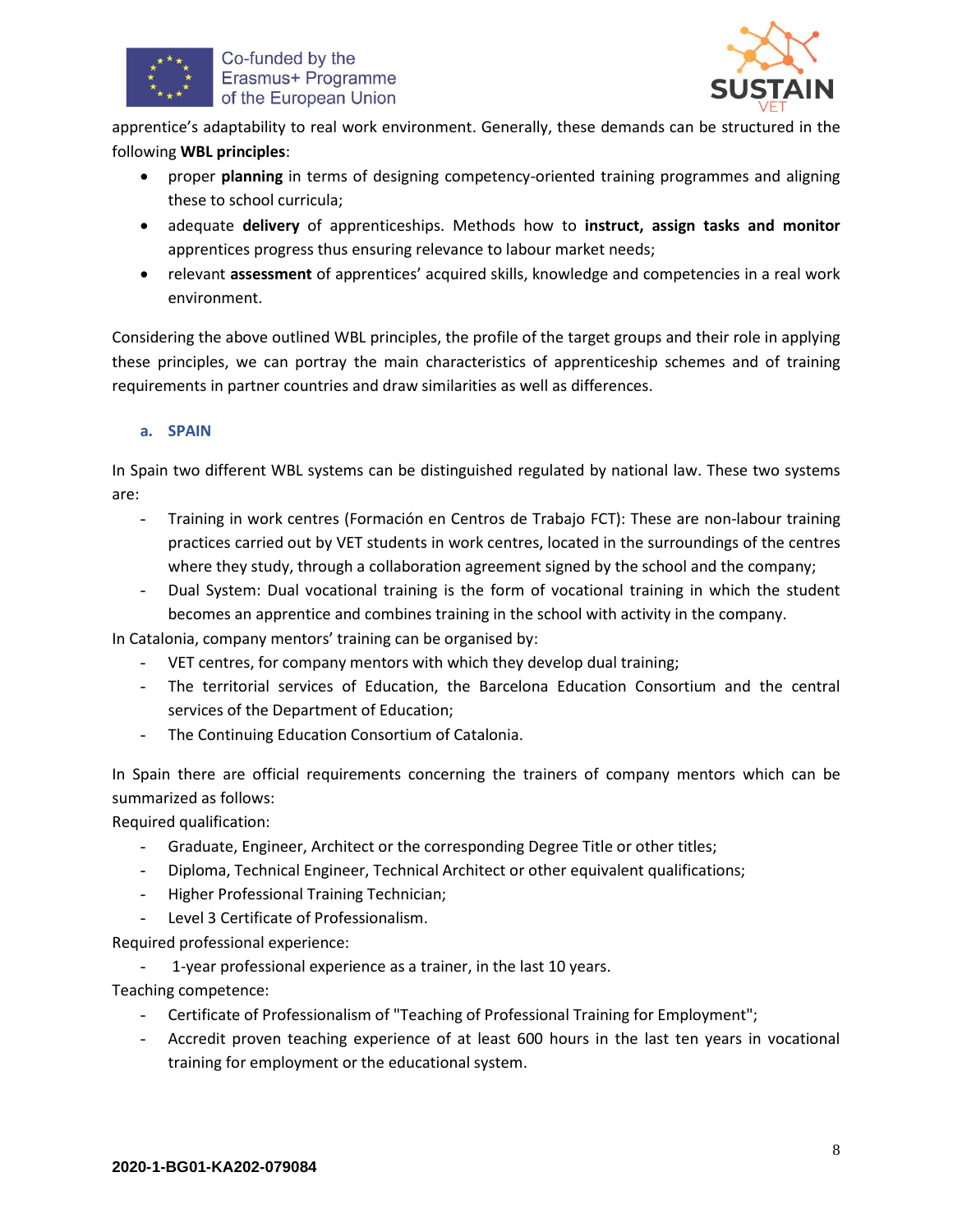



Currently no specific training for trainers of company mentors with focus on WBL exists. The abovementioned national professional certificate (Teaching of Professional Training for Employment) offers general knowledge about being a trainer. The content of the training programme is the following:

Unit 1: Program training actions for employment, adapting them to the characteristics and conditions of the training, the profile of the recipients and the work reality.

Unit 2: Select, develop, adapt and use materials, media and resources didactics for the development of training content.

Unit 3: Provide and tutor training actions for employment using techniques, teaching strategies and resources.

Unit 4: Evaluate the teaching-learning process in the training actions for employment.

Unit 5: Provide information and job orientation and promote the quality of the Vocational training for employment.

Apart from the official requirements concerning the trainers of company mentors, the Dual System law also to a large extent regulates the training program for company mentors. The aim of the training is to introduce people interested in WBL and provide them with the skills to exercise business tutoring in this form of vocational training. The qualification course must include at least training related to:

- 1. WBL in Catalonia and its organization.
- 2. The organization of the stay in the company.
- 3. The admittance of students in the company.
- 4. Monitoring, student assessment and other pedagogical aspects.
- 5. Skills, leadership and incident management.
- 6. The relationship and communication with the instructors.

The role of company mentors is defined by law in Spain. According to it, company mentors are expected to have a professional qualification or experience and the necessary skills to host, train and monitor and assess learners and an appropriate time arrangement for develop the intended functions. More specifically, the functions of the company mentors are described as the following:

- Make communication with the training centre (vocational schools) through the tutor (teacher) of the training centre training;
- Coordinate with the tutor from the training centre the development of the training program;
- Monitor the training activity in order to assess the progress of the apprentice;
- Collaborate with the tutor from the training centre in the evaluation of the progress;
- Ensure that the apprentice complies with the corresponding safety protocols and prevention of occupational risks associated with the different jobs and learning;
- Prepare, at the end of the work activity of the apprentice, a report on the job performance and learning outcomes achieved during the apprenticeship in the company.

#### **b. NORTH MACEDONIA**

In North Macedonia, the conditions which an employer should meet in order to host apprenticeships are defined in the Law on Vocational Education and Training. One of the conditions for the employer is to be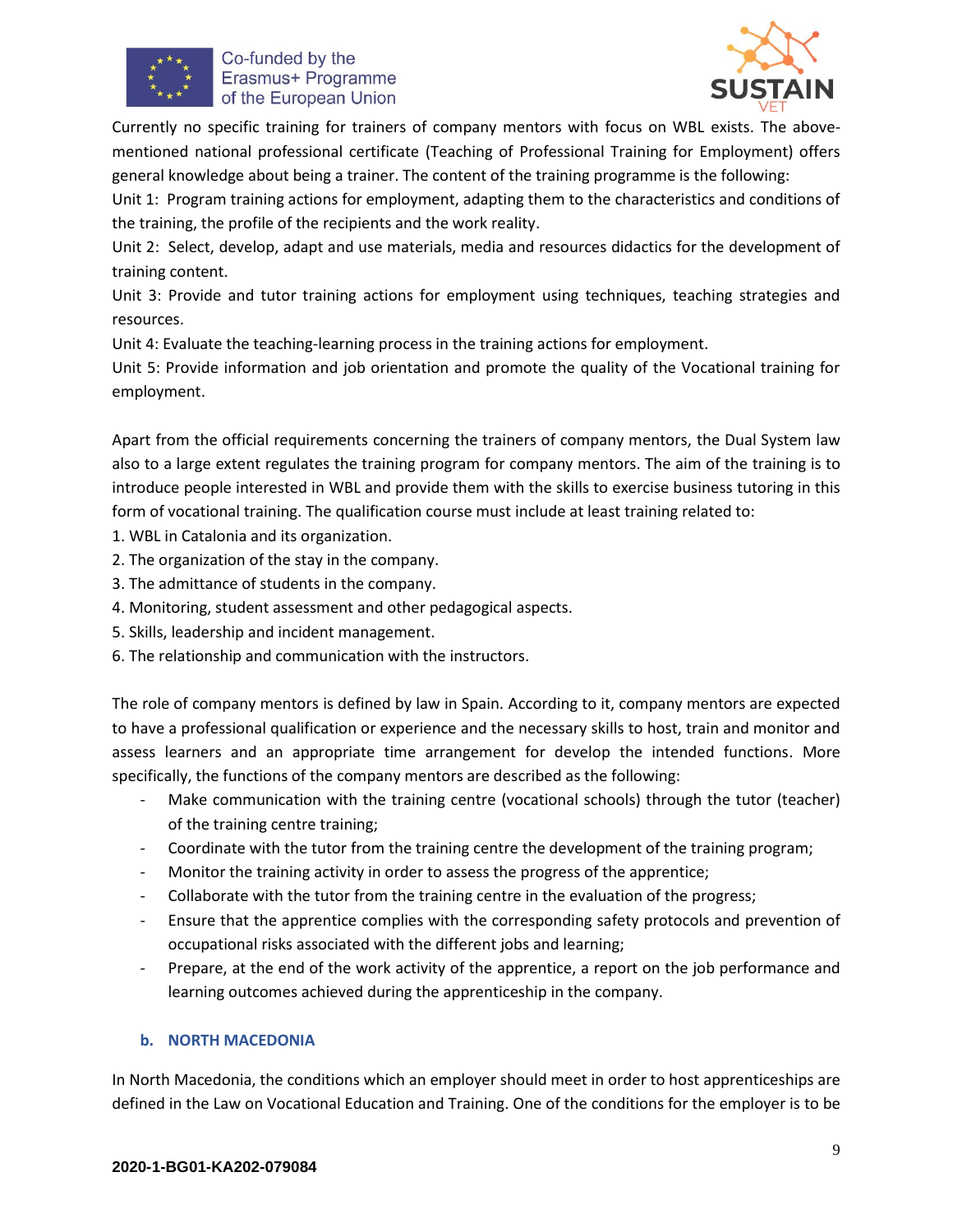



able to appoint a company mentor, who has the appropriate knowledge, skills and competencies to be able to carry out his/her WBL related tasks. For the purpose, a special type of training is provided that must be successfully completed. Following the completion, company mentors are certified. According to the Standard for professional and other staff for conducting practical training with employers, the institutions responsible for the delivery of the trainings for company mentors are:

- Industrial Chambers and;
- the Centre for Vocational Education and Training.

On the other hand, currently no dedicated training for trainers of company mentors exists in North Macedonia. At the time of the elaboration of the present Training Programme, the training is carried out by the advisors from the Vocational Education and Training Centre. These experts participated in the preparation of the Curriculum and the program for professional-didactic training of the trainers by the employers where the practical training is carried out. It is envisaged that in the training program for trainers a special part will cover the principles of WBL. A Certificate is issued upon completion of training. In order to participate in the training, candidates must meet one of the following criteria:

- To be an advisor in the Vocational Education and Training Centre;
- To have at least 3 years acquired certificate for completed training for conducting practical training with an employer;
- A person who has obtained a certificate for successfully completed training for mentor for onthe-job learning and acquired pedagogical-psychological and methodological training in accredited higher education institutions or acquired andragogical training;
- A person in a Chamber that organises trainings with at least 3 years of work experience in the field of vocational education and acquired pedagogical-psychological and methodological training in accredited higher education institutions or acquired andragogical additional training.

The Standard for professional and other staff for conducting practical training outlines the role of company mentors in WBL. The standard covers 7 areas which company mentors should have knowledge in and be able to perform. These are the following:

- 1. Education system, regulations and responsibilities of the participants in the training;
- 2. Safe workplace learning environment;
- 3. Communication between the participants in the apprenticeship;
- 4. Planning and achieving the goals of the practical training programs;
- 5. Monitoring, recording and assessment of apprentices;
- 6. Training of teachers in professional theoretical subjects and practical training with an employer and
- 7. Work with apprentices from different ethnic / cultural backgrounds and with disabilities.

The role and responsibilities of company mentors is defined in the Concept for WBL adopted by the Minister of Education and Science with decision no. 08-4305/ 2 from 13.04.2020. Outlined role and responsibilities of company mentors are:

- presents the organisation and activity of the company to the apprentice;
- identifies apprentices' placements;
- prepares work assignments in accordance with the curriculum;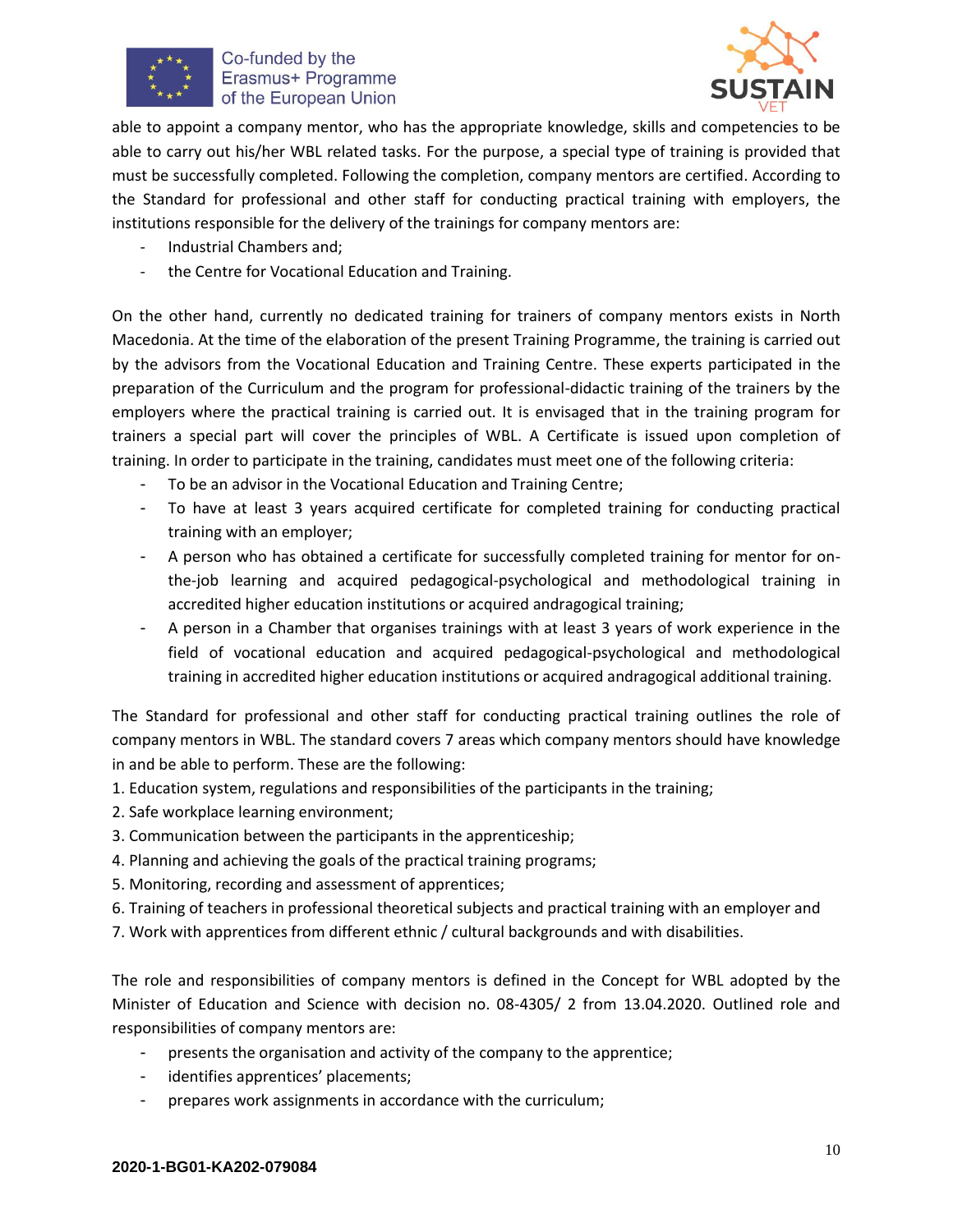



- adjusts jobs and tasks for apprentices with disabilities;
- prepares an annual operational plan and program for realisation of WBL in cooperation with the teacher based on the curriculum;
- introduces the apprentice to the regulations and measures for safety and protection at work;
- monitors, records and evaluates the progress of apprentices in the company;
- provides information to the teacher about the work and progress of the apprentice;
- participates in conducting the final exam;
- determines a joint assessment of the practical training program in cooperation with the teacher;
- controls the documentation kept by the apprentice;
- shares professional experiences and transfers knowledge and skills to the apprentice.

#### **c. LITHUANIA**

In Lithuania two forms of vocational education and training can be identified. These are:

- School form of vocational training. This type of training is carried out in a vocational school or another type of school. Practical training can be carried out in a company, institution, farmer's farm, or even with a freelance teacher;
- Form of organisation of apprenticeship vocational training. In this type the training is carried out in a workplace: in a company, institution, organisation. Theoretical instruction may be given at a vocational school or at another type of school.

Several pieces of legislation regulate the provision of WBL in Lithuania. The responsibilities towards the company hosting apprentices are formulated in the Requirements for Vocational Training Contracts and the Description of the Procedure for Their Registration. The requirements towards host companies can be summarised as follows:

- to ensure the implementation of the apprenticeship tasks and conditions provided for in the program specified in the Agreement, to develop the relevant competencies of the apprentice;
- to acquaint the apprentice with the documents regulating the internal procedure of the company (rules of internal procedure and conduct, etc.);
- to organise the necessary safety at work and fire safety briefings;
- to provide the apprentice with a place for practical training, to assign practical-production training tasks, documentation necessary for the performance of these tasks;
- assign a company mentor to the apprentice from experienced staff;
- if necessary, to provide the apprentice with work clothes and work footwear, other means of individual and collective safety at work in accordance with the procedure established by regulations;
- to remunerate the apprentice who independently performs the functions assigned to him/her in the production of commercial products or provides paid services by concluding an employment, service or other type of contract with him, depending on the object of the contract and the nature of the relationship;
- mark the beginning, end and course of the apprenticeship in the practical training diary. Provide the training diary to the vocational school.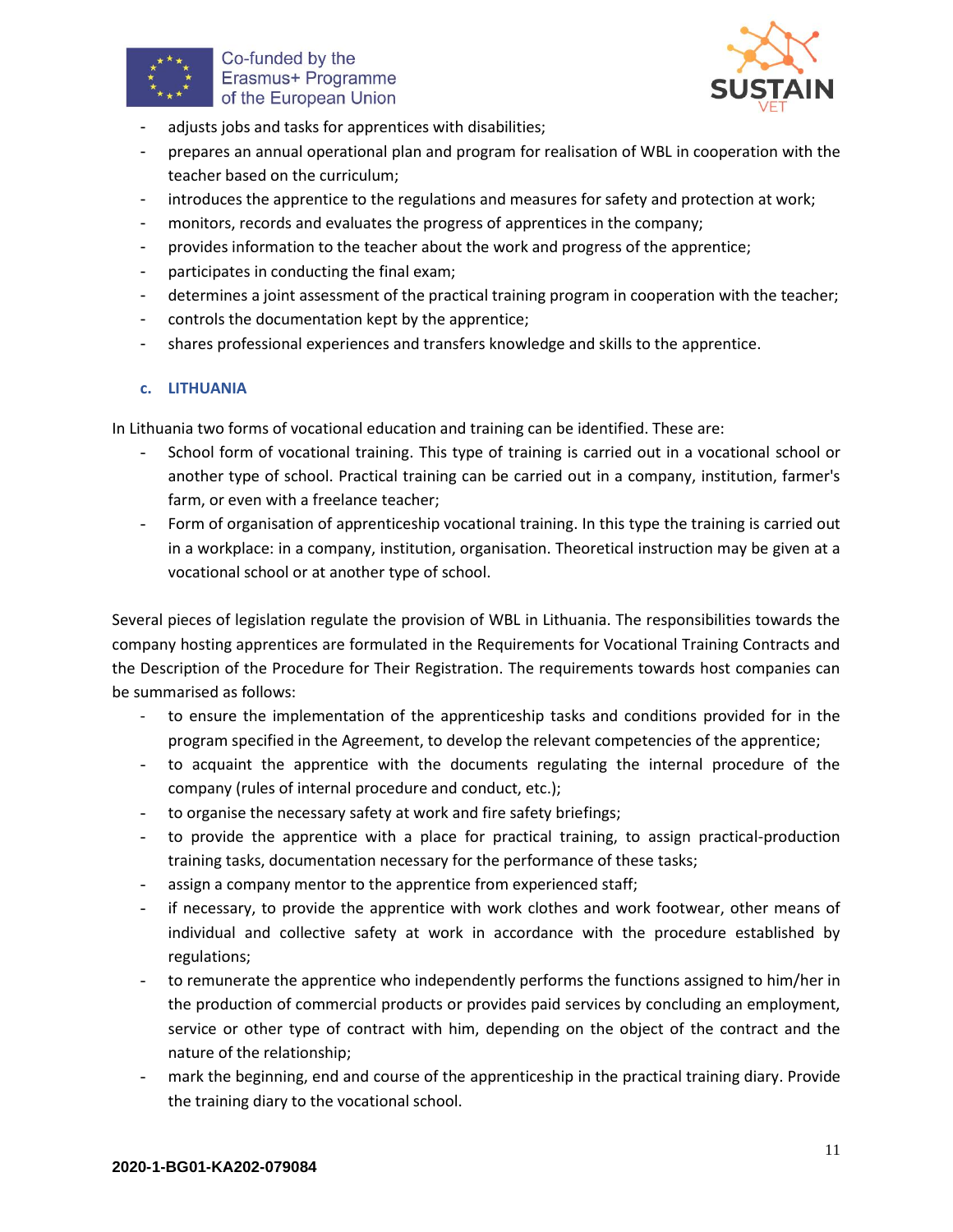



According to an Order "On approval of description of formal vocational training procedures", the employee responsible for the organisation and coordination of the apprenticeship, the company mentor, shall be appointed by the company, institution, organisation, farmer or other natural person who has accepted the apprenticeship and undertakes to organise and carry it out. Also, it is necessary to mention that according to the above-mentioned Order, a vocational teacher is appointed by the vocational school or similar educational institution to supervise the apprenticeship at the workplace. The role of the vocational teacher in the process is to develop an apprenticeship program that sets out the tasks for the apprentices. The progress of the apprentices is evaluated by the company mentor according to the criteria provided by the vocational teacher.

Despite these regulations, currently, in Lithuania, no officially recognised training programme for company mentors training exists. This also applies to the training for trainers of company mentors. Instead, various organisations deliver different mentoring courses. Considering there is no compulsory training for company mentors, there are also no specific requirements towards the mentor as well. Typically, companies hosting apprentices assign their most experienced and skilled employees to mentor the students. When selecting the right employee, companies consider several aspects. It is expected that the assigned company mentor is:

- Experienced in the field or subject within which the apprenticeship is carried out;
- Responsible for the safety and security of the apprentice during WBL;
- Able to motivate and support the apprentice;
- Able to transfer his practical and theoretical experience and knowledge, know-how and improve key competences of the apprentice;
- Pedagogical and psychological prepared to deal with apprentices;
- Aware of the VET system and legislation related to VET and WBL;
- Able to cooperate with the VET institution, including vocational teacher and management.

During the delivery of apprenticeships, company mentors largely rely on the support of vocational teachers who act as supervisors of WBL provision.

#### **d. BULGARIA**

In Bulgaria, the provision of WBL is regulated under several pieces of legislation. Namely these are the VET Act, as well as the Ordinance on the conditions and procedures for WBL (dual education). According to the 2018 revision of the VET Act, the right to deliver trainings to company mentors have the following institutions:

- higher education institutions accredited in compliance with the terms and conditions of the Higher Education Act;
- vocational schools;
- certified centres for vocational training;
- vocational colleges.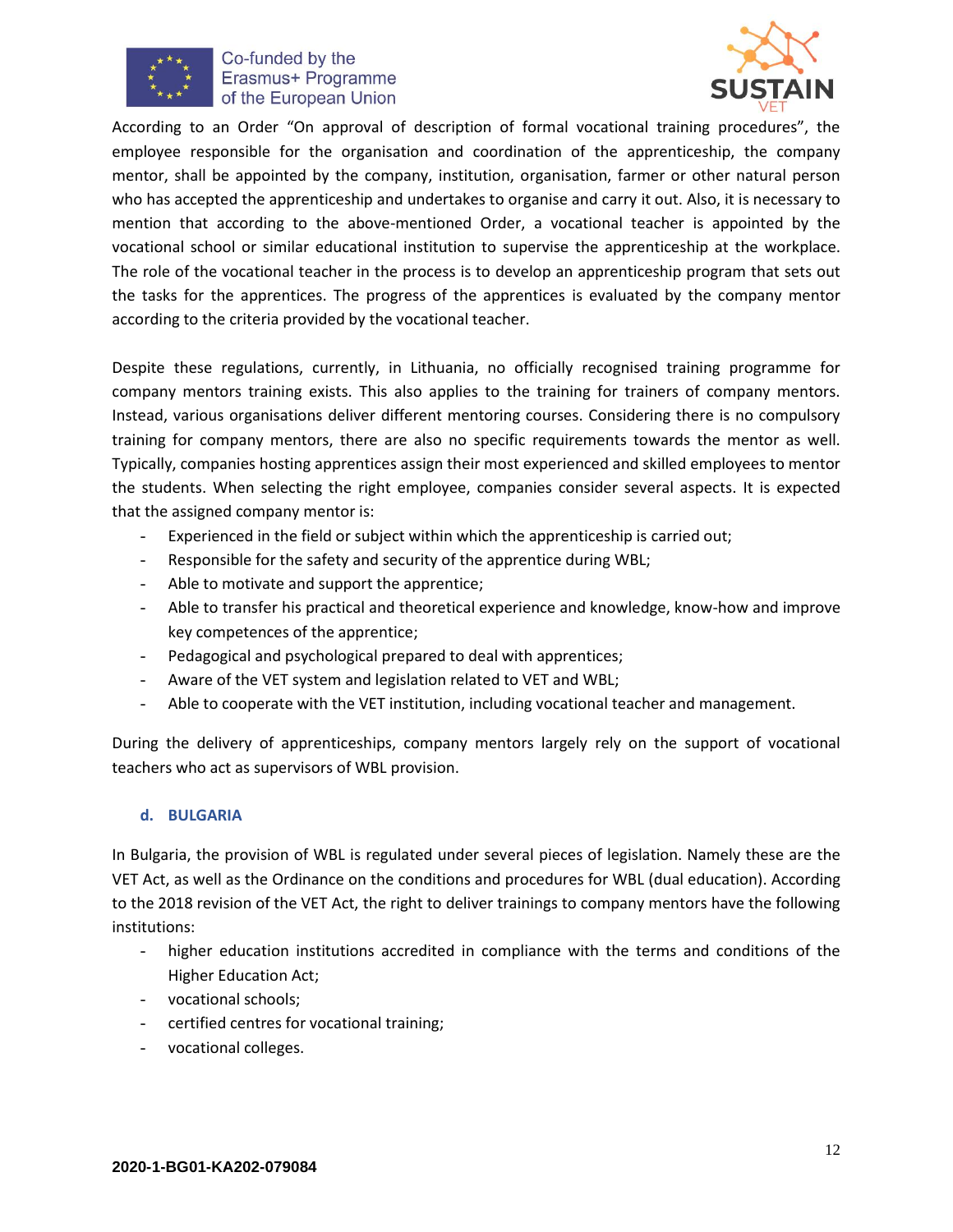



The profile of trainers of company mentors is not explicitly defined within existing legal regulations. The VET Act stipulates that the above listed institutions can train company mentors in case they follow the approved by the Minister of education and science training program. On the other hand, there are requirements towards the company mentors. He/she should be an employee of the company, has at least 3 years of work experience in the same profession and has attended a training programme provided by the employer. One company mentor shall be in charge of no more than 5 apprentices. The amendment to the VET Act introduced the role of the so-called teacher-methodologist. The delivery of apprenticeships is facilitated by a teacher-methodologist appointed by the school principal. The teachermethodologist holds regular meetings and on-site visits at the enterprise/company according to a schedule approved by the principal and addresses in cooperation with the appointed company mentors any issues related to the practical training of apprentices.

In 2018 the Ministry of Education and Science endorsed an officially recognised training programme for company mentors. Organisations wishing to train company mentors should follow the structure of the programme as a minimum requirement. The Training programme for company mentors to acquire pedagogical and psychological knowledge and skills in working with apprentices in WBL consist of two main components:

1. Training Objectives:

The purpose of training for mentors is the acquisition and development of:

- methodological, organisational and social competencies;
- skills for planning, conducting, controlling and evaluating apprenticeships;
- skills for cooperation with teachers, partner vocational schools and companies;
- setting training objectives based on the working environment;
- 2. Training content:
- Legal framework of WBL;
- Basic pedagogical and psychological knowledge and skills;
- Planning, implementation and evaluation of WBL;
- Case studies and good company practices.

Considering WBL has been introduced in Bulgaria just recently, at present no specific training with WBL focus is provided to the trainers of company mentors.

#### **e. SIMILARITIES AND DIFFERENCES**

When we consider the characteristics related to the requirements towards the target group and their involvement in the implementation of the identified WBL principles, we can elaborate the following overview of similarities and differences which exist in partner countries.

In three of the four partner countries, training for company mentors is offered by VET centres. These are Bulgaria, North Macedonia and Spain. The system in Spain is indeed more flexible as other training providers eligible to train company mentors of apprentices exist. To a large extent the same applies to Bulgaria. However, possible providers differ in both countries. In Bulgaria training to company mentors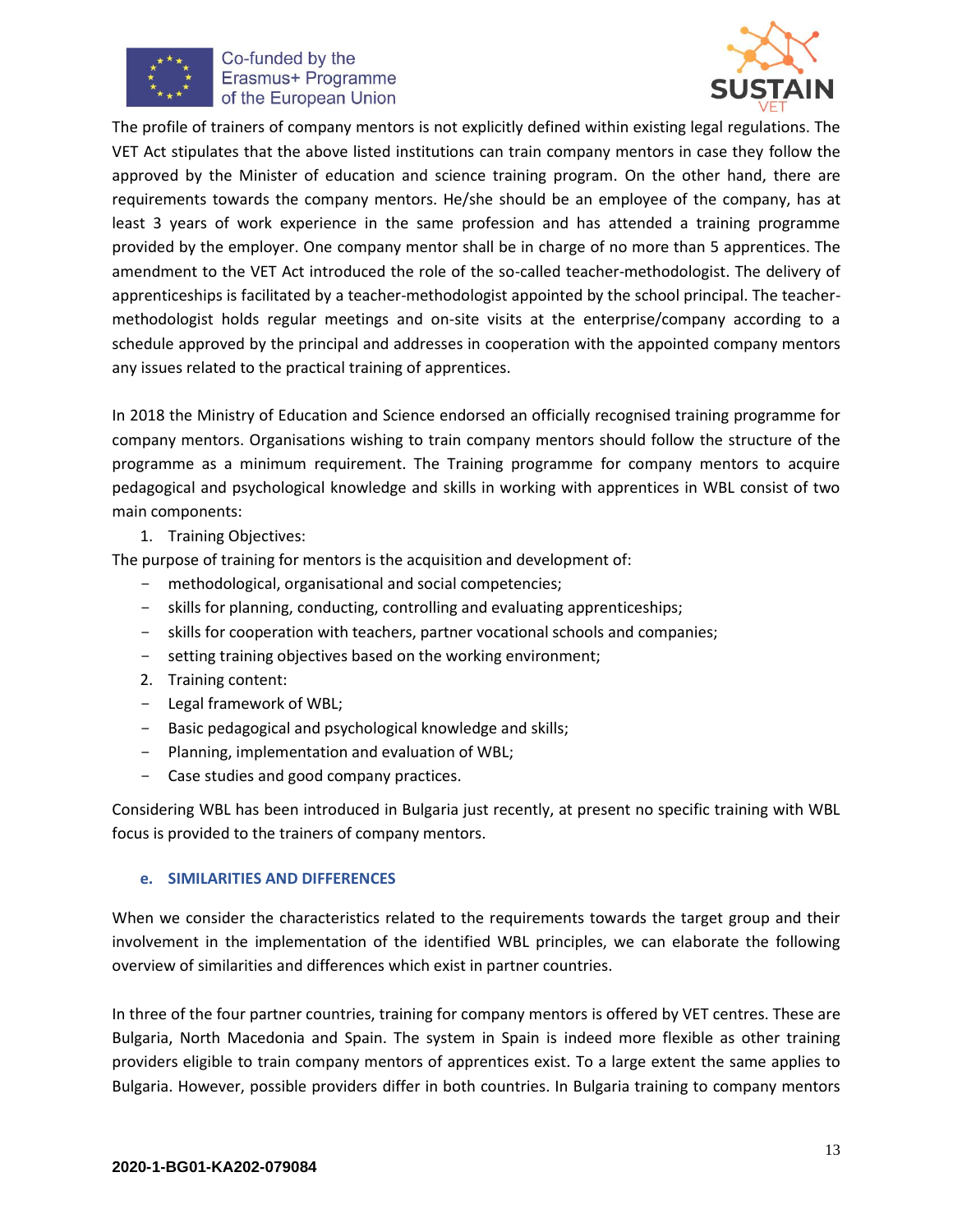



is also organised by higher education institutions, vocational schools, and even vocational colleges. In Spain on the other hand by the territorial services of Education as well as the central services of the Department of Education. In Lithuania the approach to company mentors training is not centralised and/or standardised. Training is offered by organisations providing general mentoring courses.

In three of the four participating countries, North Macedonia, Spain and Bulgaria compulsory training programmes for company mentors exists. Lithuania is the only exception where no officially recognised training programme for company mentors is offered. A closer look at the compulsory training programmes for mentors demonstrates that indeed WBL related aspects are covered. In all of the participating countries however, discrepancy is observed between the requirements for the trainers and the training programme for mentors. Even though WBL principles are included in the training programmes for mentors, this specific knowledge is not outlined as a requirement towards their trainers.

**No specific training for trainers of company mentors, with emphasis on the principles of WBL exists in any of the partner countries.**

In all participating countries, company mentors are involved to certain extent in the elaboration of the

training programme. The elaboration procedure is also somewhat identical. The development of the training programme occurs in a collaboration between the teacher/ tutor on behalf of the vocational schools/ VET centre and the company mentor on behalf of the company.

Typically, developed training programmes consist of a work plan, learning outcomes and evaluation criteria. The procedure for elaboration of training curricula is slightly different in Lithuania however. The development of

By involving teachers/ tutors and company mentors in the planning of apprenticeships, team spirit and efficient cooperation is enhanced.

curricula occurs at the level of Sectorial Committees. On the other hand, companies and VET institutions working in cooperation for the provision of apprenticeships, usually engage in the development of nonformal training programmes to target the specific needs and requirements of the company.

**Taking into consideration the characteristics of training programme development in partner countries, the project's intervention point is on the level of design of in-company training plans for practical training, which occurs between a VET institution and a company. This is the level where teachers/ tutors work in close cooperation with company mentors to plan the apprenticeship.**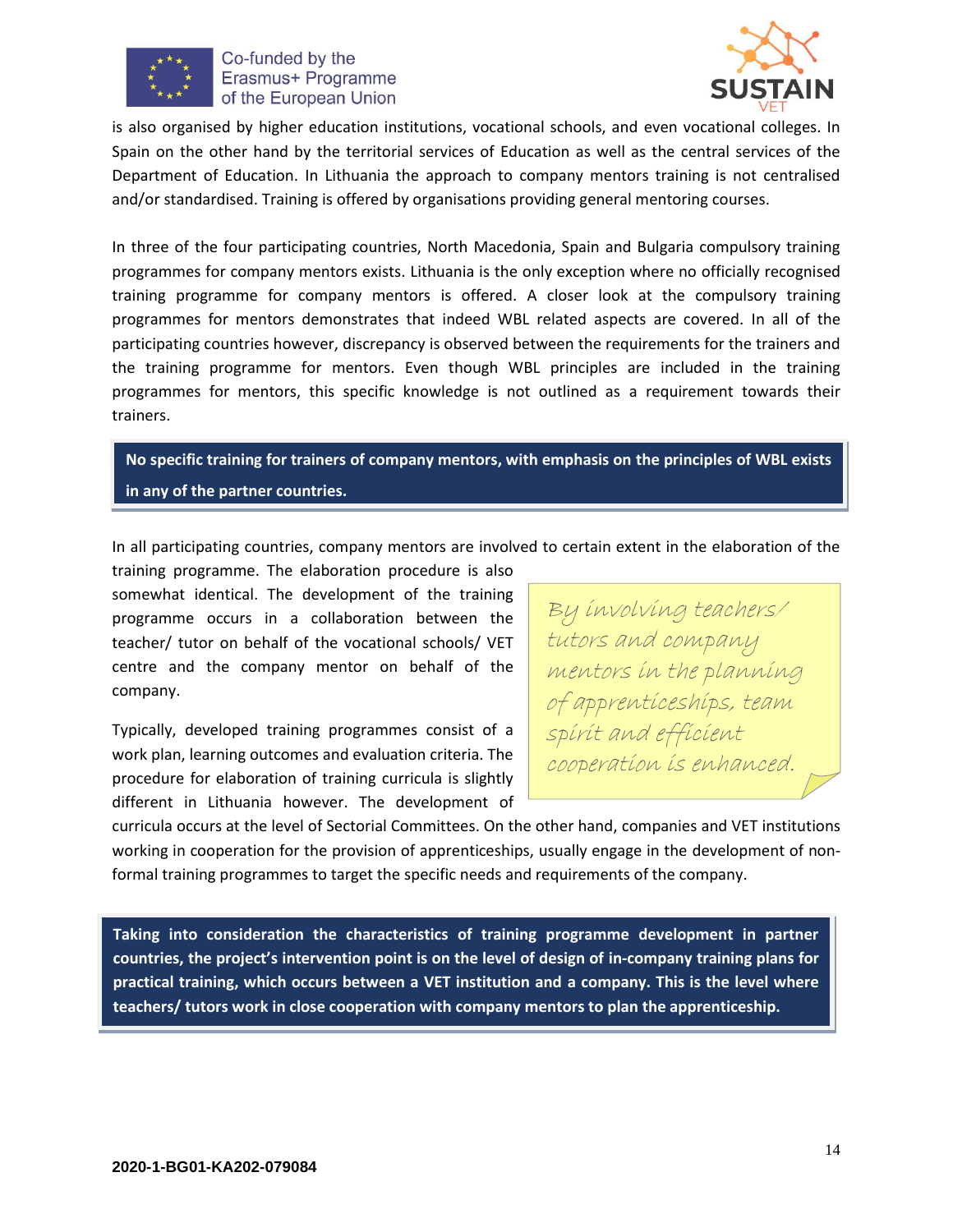



Elaborated training programmes serve as the main reference point around which apprenticeships are delivered and assessed. This inevitably leads to improved cooperation between vocational schools and companies from the very outset of the partnership between the two types of VET providers.

The role of the company mentor has been transformed. Nowadays, quality WBL systems require company mentors who are able to design and integrate the training content, are able to induct apprentices and assign the right practical tasks, are able to monitor their progress and last but not least are able to establish effective communication with the vocational school and/ or training centre. This requires an all-round, logical and flexible approach to planning, delivery and assessment. It also requires trainers of company mentors to be familiar with this approach.

# <span id="page-14-0"></span>**2. THE SITUATION-BASED APPROACH**

*Situated learning is based on the finding that the situation-derived knowledge is more sustainable than the declarative, procedural and attitude-related knowledge, as its activation happens spontaneously. It is thus the entry door to all other knowledge.*

The introduction to the situation-based approach is the result of continuous development on the basis of the situated learning theory, which forms part of the situationbased didactics.

Situation-based didactics seeks the answer to two key questions:

• How can we ensure that the acquisition of knowledge in school is not an end in itself, and that this knowledge can respond to the needs of daily life, especially the requirements of daily professional life?

• How can we ensure that knowledge gained from our daily experience contributes also to the learning process?

**The main focus of situation-based didactics is the situation itself.** Situations are what our lives are made of. Our behaviour, both in our personal life and professional life, materialises in space and time in a series of different situations.

Therefore, if we manage to describe comprehensively a set of related professional situations, we will have a framework, based on which to build an effective educational process in school, as well as a highly relevant apprenticeship programme to be delivered by employers.

Thus, **situations give meaning to the learning process**, no matter where it takes place – at school or in a company.

Situations help us connect and combine two perspectives: the one from the world of work and the one from school.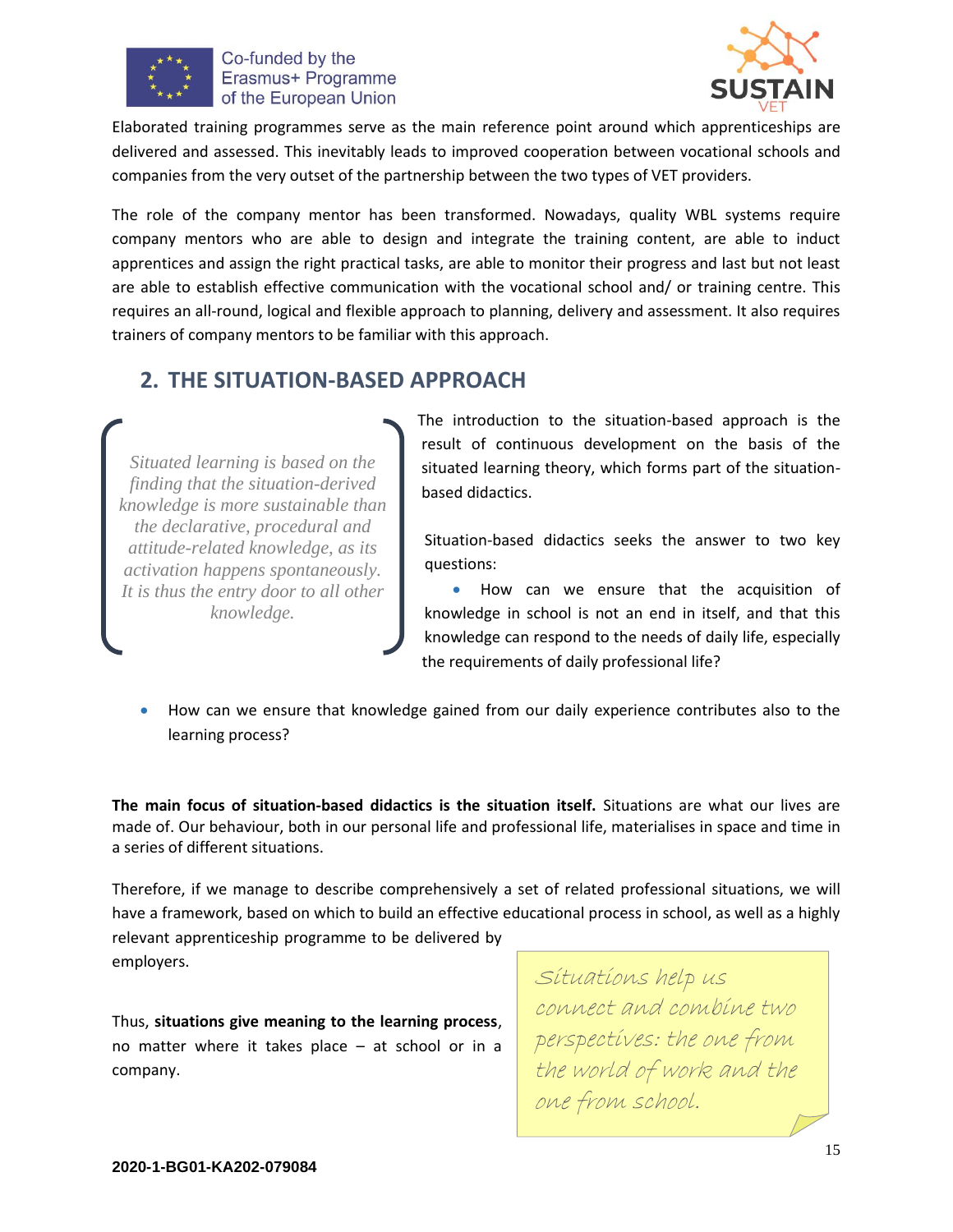



Advanced education systems around the world achieve the above by **using examples from everyday life to illustrate specific subject/topic** and **to better link theory to reality**.

The term "situation" is related to the Latin verb "situare" meaning "define, place, or position", and the noun "situ" which means "place, position". Thus, a situation by definition is positioned in space and in time. It is interrelated with various preconditions and variables which have an effect on us and our actions. In other words, our existence, our lives and our activities happen in situations that are influenced by different circumstances and that we can also influence on our part.

A situation is a structured unit of life in which people perform deliberate meaningful actions.

A situation is characterised by objective circumstances such as time and place and specific local context, as well as by subjective circumstances, e.g. the skills of the person taking part in the situation.

Therefore, the structure of a given situation is determined by at least the following elements:

- Aims that require relevant action;
- Issues and challenges that need to be addressed;
- Actions taken;
- Conditions in which these actions occur;
- Tools used;
- Rules and standards to be followed.

Daily life consists of a complex combination of activities, actions, skills, behaviours, rules, roles, values and many more. Making daily life accessible to teaching is not an easy task. For this reason, the concept of the situation is valuable as it helps us narrow down the complexity of reality and synthesize it into modules that can be useful in the teaching process.

**The situation-based didactics takes the situation understood as a work situation with specific requirements and characteristics and puts it in the middle of the didactic arrangement.**

From a didactic point of view, we are interested in those situations that are particularly important and illustrate significant moments in our professional lives.

In brief, it is all about transforming specific work life situations into didactic/learning situations that one can reflect upon and acquire knowledge and competences by using them.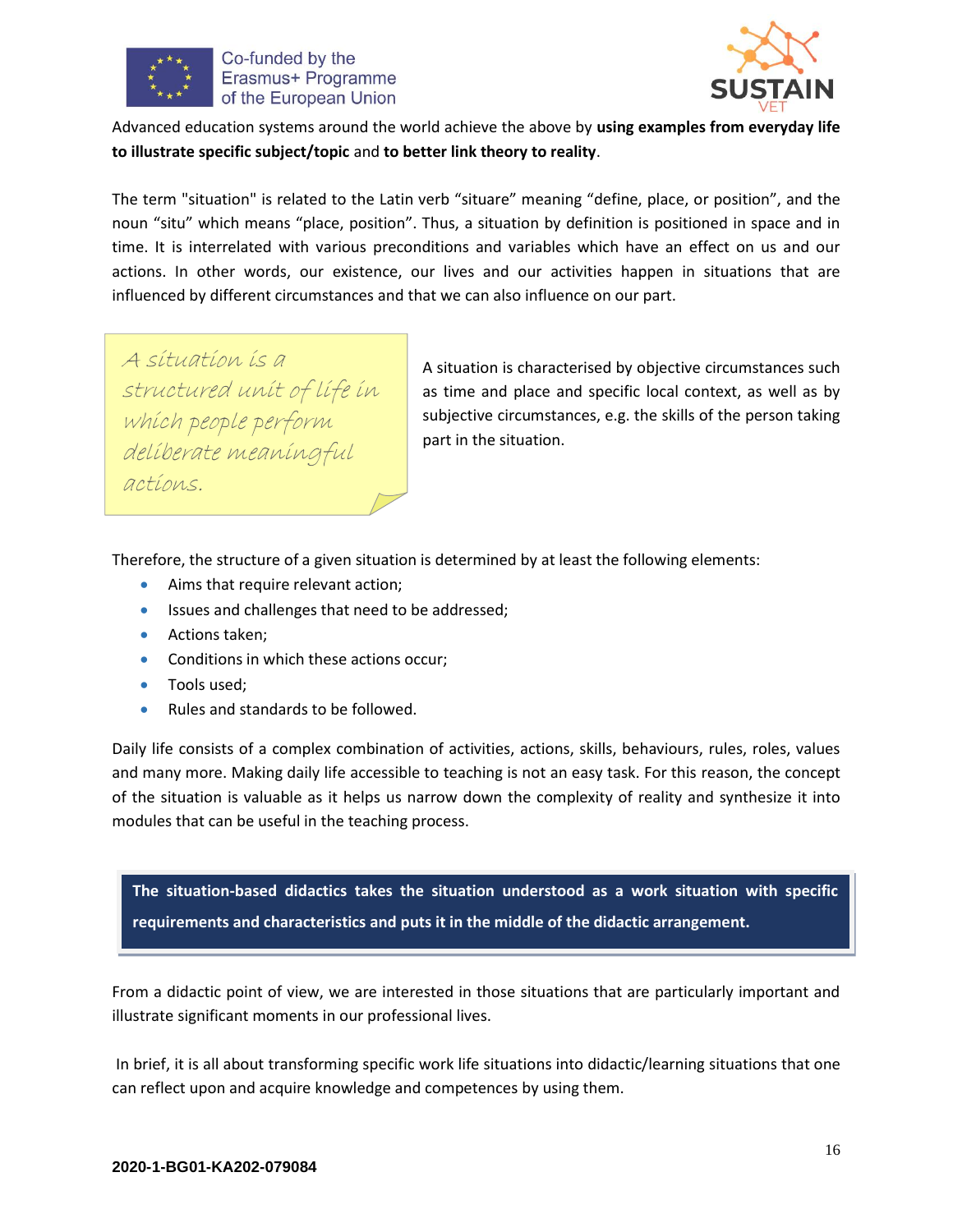



Effective didactical approaches do not require that one first acquires the knowledge in order to put it into practice later, but rather tries to combine knowledge acquisition with action and connects theory with practice.

The concept about situations provides a tool for targeted observation, reading, selection and description of elements from reality in order to make these applicable at school.

The basic principle of teaching through situations is the understanding that **the learning process starts by "immersing" the trainees in practical experience**, goes through reflecting upon and analysing the experience, providing theoretical knowledge that enriches the practical experience, re-immersing in the practical experience and ends with assessing the acquired knowledge and skills.

*The purpose of the high-quality learning process is to enable the student or trainee to develop relevant knowledge, skills and competences, but most importantly to apply these competently in dealing with real life situations.*

**In the field of vocational education and training (VET), situations describe and link the core activities specific to a given profession.**

This process allows for the following:

- Developing a comprehensive outline of a given vocation and the relevant activities that are normally carried out by those practicing this vocation;
- Extracting relevant knowledge, skills and competence areas to practice the given vocation;
- Ensuring that there is consistency between what is learnt at school as theory and what is acquired as practical knowledge, skills and competences through apprenticeships;
- Better cooperation between the education sector and the world of work;
- Relevant experience for the students;
- High-quality learning process.

| <b>Module</b>     | What are the main principles for effective WBL provision?          |
|-------------------|--------------------------------------------------------------------|
| Time plan         | 4 academic hours                                                   |
| Learning outcomes | Knowledge:                                                         |
|                   | The Trainer of company mentors is familiar with:                   |
|                   | WBL framework legislation in the respective country;<br>-          |
|                   | Basic characteristics of the WBL principles;<br>-                  |
|                   | Basic requirements for the WBL provision.                          |
|                   | Skills:                                                            |
|                   | The Trainer of company mentors is able to:                         |
|                   | Present and explain relevant legislation which regulates WBL;<br>- |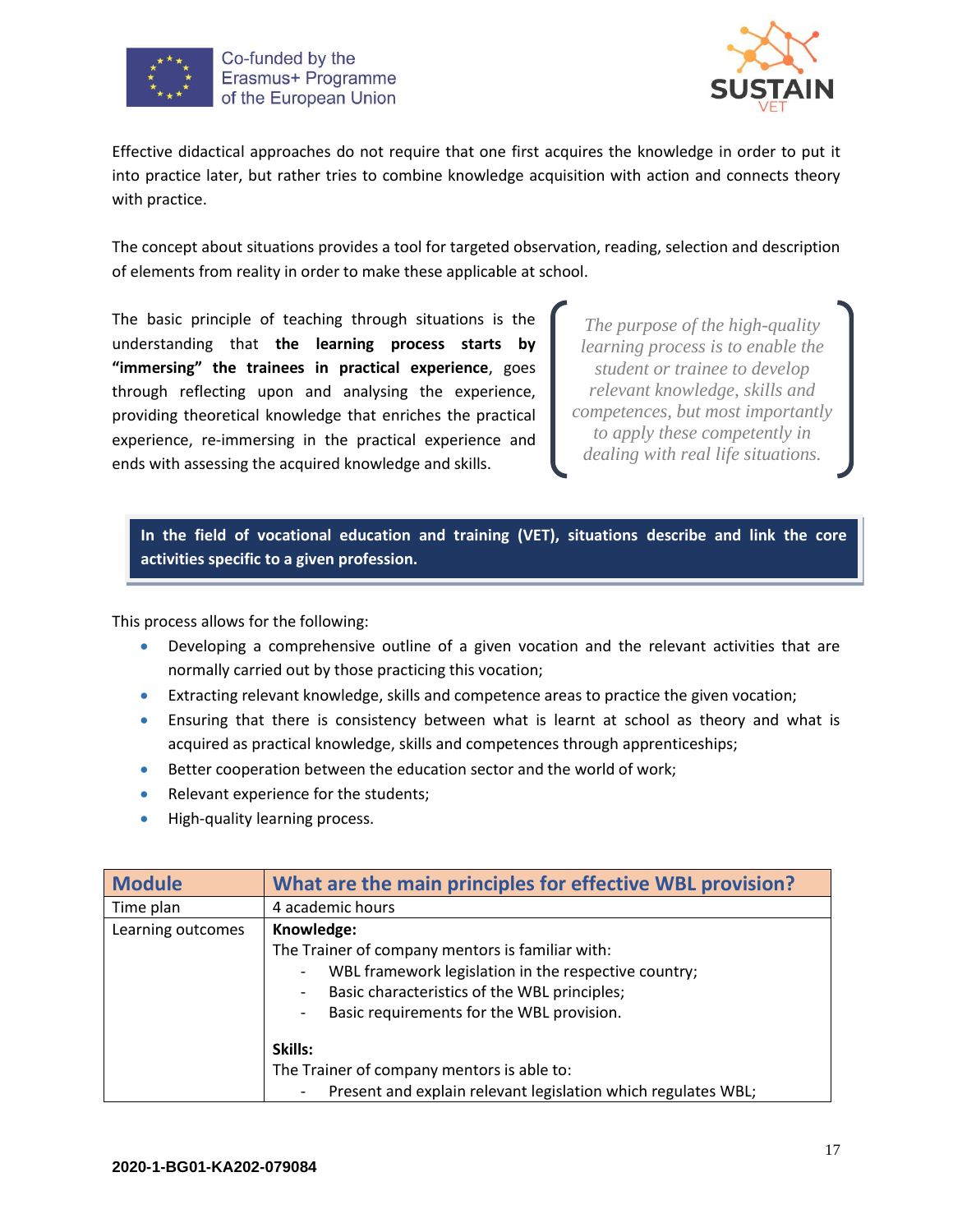



|                           | Illustrate the process of WBL principles implementation;<br>Clearly understand the WBL life-cycle, as well as its role and that of<br>other organisations in implementing the training;<br>Ensure the acquisition of knowledge;<br>Demonstrate the process of integration of VET programmes into the |
|---------------------------|------------------------------------------------------------------------------------------------------------------------------------------------------------------------------------------------------------------------------------------------------------------------------------------------------|
|                           | processes of company activities;                                                                                                                                                                                                                                                                     |
|                           | Connect key competences and professional skills.                                                                                                                                                                                                                                                     |
|                           | <b>Competencies (Attitudes):</b>                                                                                                                                                                                                                                                                     |
|                           | The Trainer of company mentors:<br>Encourages collaboration between employers, VET schools and other                                                                                                                                                                                                 |
|                           | stakeholders for the design, delivery and assessment of WBL;                                                                                                                                                                                                                                         |
|                           | Recognises the advantages of situation-derived knowledge over the                                                                                                                                                                                                                                    |
|                           | declarative, procedural and attitude-related knowledge;                                                                                                                                                                                                                                              |
|                           | Promotes the understanding that the learning process starts by<br>"immersing" the apprentices in practical experience;                                                                                                                                                                               |
|                           | Promotes knowledge of the legal framework regulating VET in the                                                                                                                                                                                                                                      |
|                           | given country.                                                                                                                                                                                                                                                                                       |
|                           |                                                                                                                                                                                                                                                                                                      |
| <b>Topics</b>             | WBL Principles in participating countries                                                                                                                                                                                                                                                            |
|                           | Situation-based approach                                                                                                                                                                                                                                                                             |
| <b>Additional reading</b> | <b>Spain</b>                                                                                                                                                                                                                                                                                         |
|                           | <b>Dual System National Law</b>                                                                                                                                                                                                                                                                      |
|                           | <b>Dual System Company Mentor Certificate</b>                                                                                                                                                                                                                                                        |
|                           | Generalitat de Catalunya. Departament d'Ensenyament (2014)                                                                                                                                                                                                                                           |
|                           |                                                                                                                                                                                                                                                                                                      |
|                           | National Law                                                                                                                                                                                                                                                                                         |
|                           | <b>FCT</b>                                                                                                                                                                                                                                                                                           |
|                           | Autonomous Law                                                                                                                                                                                                                                                                                       |
|                           | FCT system in Catalonia:                                                                                                                                                                                                                                                                             |
|                           | <b>General Law</b>                                                                                                                                                                                                                                                                                   |
|                           | 2020-2021 Law                                                                                                                                                                                                                                                                                        |
|                           |                                                                                                                                                                                                                                                                                                      |
|                           | <b>North Macedonia</b>                                                                                                                                                                                                                                                                               |
|                           | <b>VET Act</b>                                                                                                                                                                                                                                                                                       |
|                           | <b>WBL Concept Note</b>                                                                                                                                                                                                                                                                              |
|                           | Standard for professional and other staff for conducting practical                                                                                                                                                                                                                                   |
|                           | training in companies                                                                                                                                                                                                                                                                                |
|                           | Manual for cooperation of schools with companies for implementation                                                                                                                                                                                                                                  |
|                           | of quality criteria                                                                                                                                                                                                                                                                                  |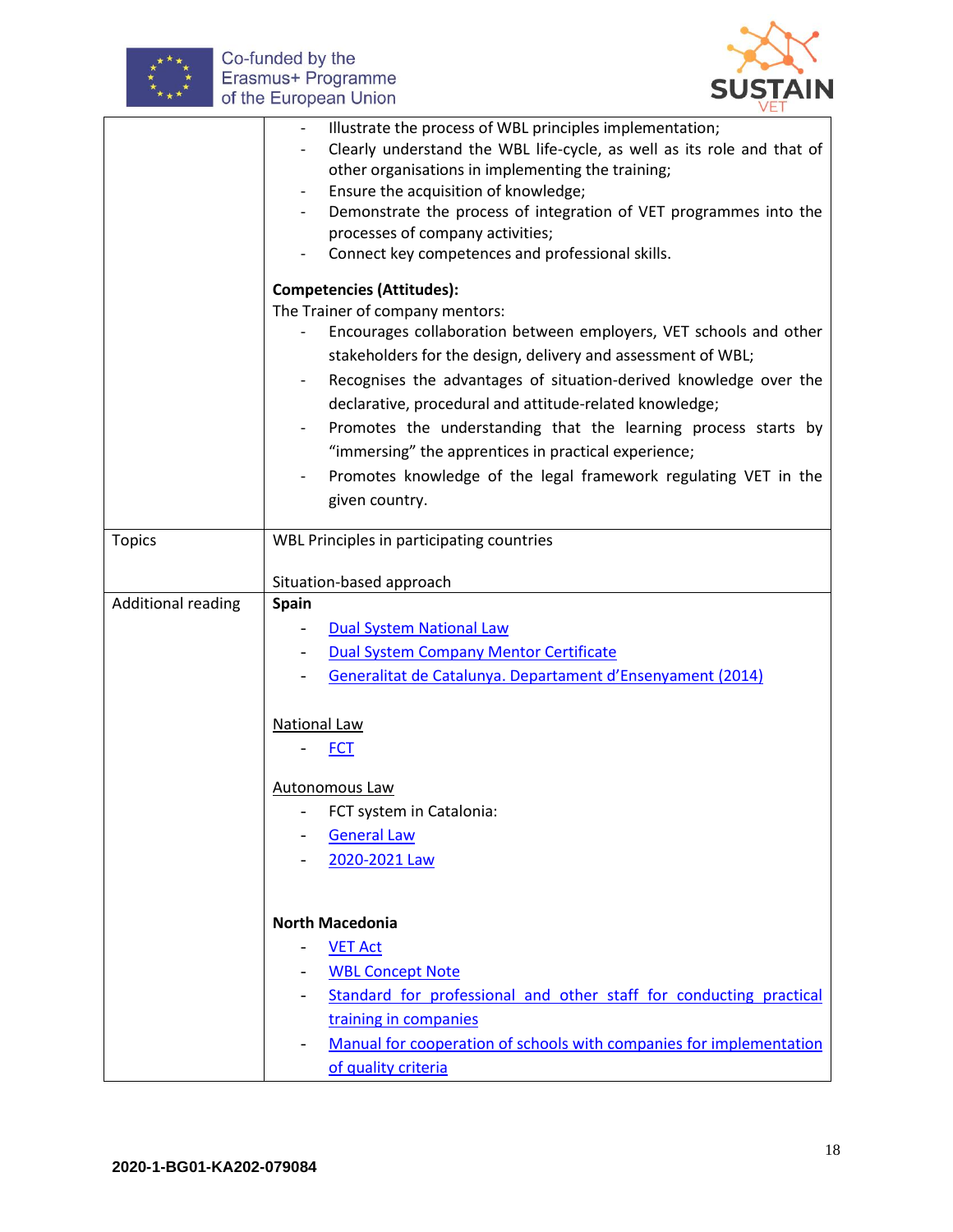



|                          | Areas and forms of cooperation between VET schools and companies   |
|--------------------------|--------------------------------------------------------------------|
| Lithuania                |                                                                    |
|                          | Legal act regarding requirements for VET contracts and their       |
|                          | registration                                                       |
|                          | Order "On approval of description of procedure of organizing       |
|                          | vocational education and training in the form of apprenticeship    |
|                          | Vocational education and training law of the Republic of Lithuania |
|                          | <b>Professional standards</b>                                      |
|                          | Formal vocational education and training programmes                |
| $\overline{\phantom{a}}$ | Order "On approval of description of the procedure of conducting a |
|                          | course of pedagogical and psychological knowledge                  |
|                          |                                                                    |
| <b>Bulgaria</b>          |                                                                    |
|                          | Ordinance on the conditions and procedures for WBL                 |
|                          | <b>Company Mentors' Training Program</b>                           |
|                          |                                                                    |
| Other                    |                                                                    |
|                          | Cedefop (2018). Apprenticeship schemes in European countries.      |
|                          | <b>Luxembourg: Publications Office</b>                             |
|                          |                                                                    |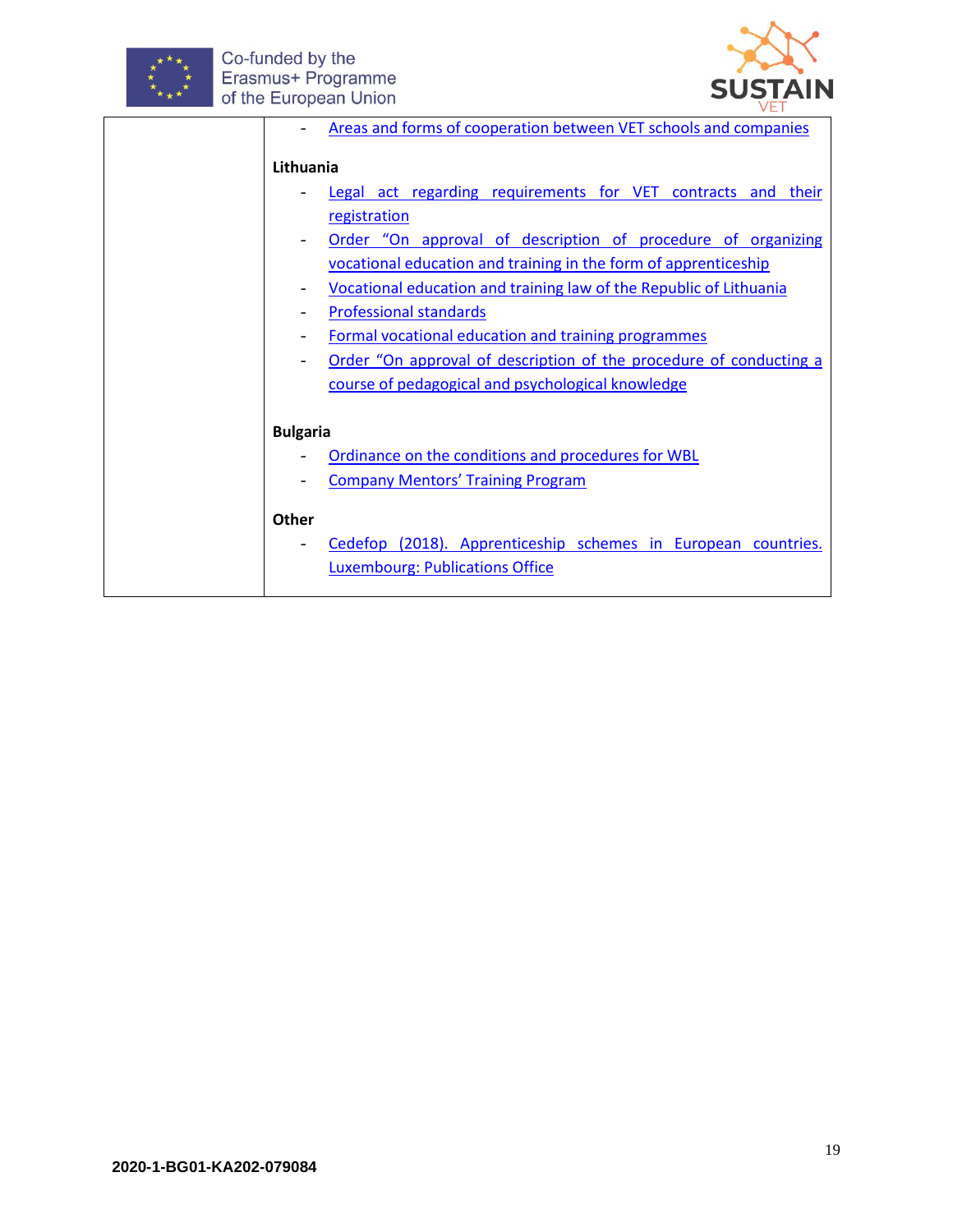



### <span id="page-19-0"></span>**MODULE 2: HOW TO SUCCESSFULLY PLAN APPRENTICESHIPS?**

This module identifies key principles for successful **planning** of quality apprenticeships.

Complex work demands careful planning in order to be effective. The present module introduces the **IPERKA** method which is an abbreviation for a structure of a complete work process in 6 steps. Structuring the work process helps assuring quality while reflection allows personal and procedural improvement.

The module also introduces the methodological rationale behind the **situation-based curriculum development** in order to foster a training which is based on work situations and provides very vivid and relevant learning that is clearly focused on real life work situations or competences respectively.

After the decision to take apprentices a good planning of the training period is important. There are some key aspects that the company mentor has to consider before the training.

On the basis of existing training regulations and general training plans (provided by the school) the company mentor should prepares an operational in-company training plan (workplan) and programme, which is aligned with the specific circumstances in the company.

As a trainer of company mentors, you will be expected to equip your trainees with the necessary skills and tools to plan effectively the apprenticeships that they will be responsible for. These include various aspects such as planning in general, target group analysis, programme design, etc.

### <span id="page-19-1"></span>**1. KEY PRINCIPLES**

Company mentors should be constantly reminded that they will be supporting young people as they start their working life, which requires a lot of **commitment** and **dedication**.

It is important to note that the process of designing apprenticeship programmes follows several **key stages** whose consistent and proper implementation guarantees the relevance and effectiveness of the apprenticeships as such.

*The direct involvement of the business in developing the apprenticeship programme guarantees maximum alignment of theory with practice and the preparation of apprentices who possess knowledge, skills and competences that are adequate to the needs of the whole economy.*

One of the proven horizontal methods applied in countries where apprenticeships and VET are delivered to the highest quality standard is **IPERKA** (Informieren Planen Entscheiden Realisieren Kontrollieren Auswerten).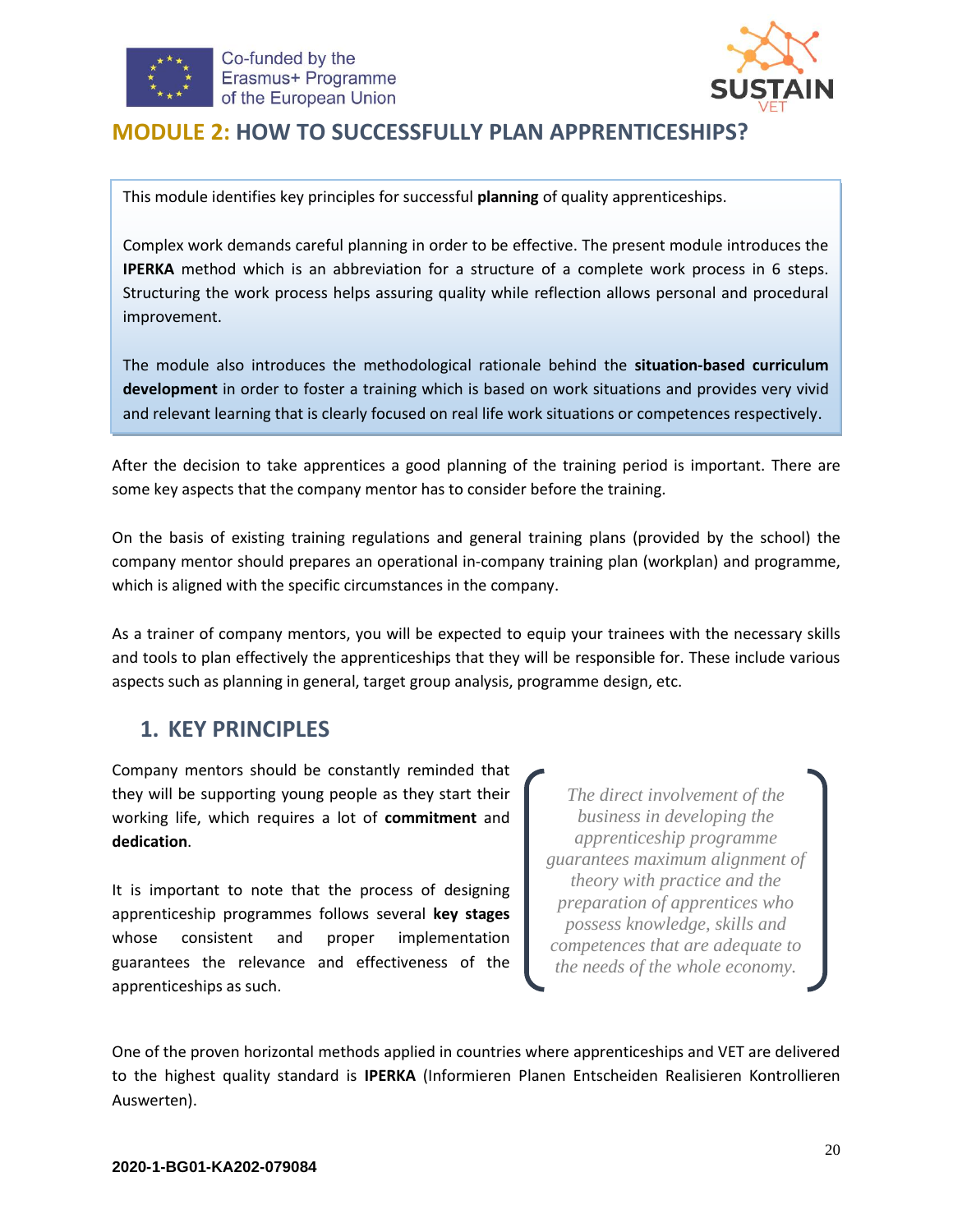



The IPERKA method is based on the assumption that each task/project/process can be divided into six phases in which certain steps have to be taken, certain activities carried out and typical questions answered. The method involves the following stages:

- INFORM
- PLAN
- ELECT
- REALISE
- **CONTROL**
- ASSESS

In this module we will focus on the **first three stages** as these are of key importance for preparing company mentors for the actual delivery of the apprenticeships.

#### **a. INFORM**

This stage refers to **setting the overall objectives** of the apprenticeship. The activities that company mentors should be encouraged to do in this initial stage of preparation could be as follows (*this is not an exhaustive list and could be complemented by other relevant activities*):

- Self-reflection;
- Preparation of an induction session and additional guidelines related to the specifics of the workplace, the specific task and the Health and Safety rules;
- Communication with the school.

#### **Self-reflection:**

Before the first apprenticeship training it is important that company mentors spend enough time to reflect on some key questions (you can ask each of your trainees to complete a simple questionnaire, which will help them organise their own tasks and better understand their role).

Below is an example of the topics to be covered which can be expanded depending on the specific context and needs.

#### **Please consider following aspects: My notes:**

| What are my expectations with regard to<br>training apprentices? |
|------------------------------------------------------------------|
|                                                                  |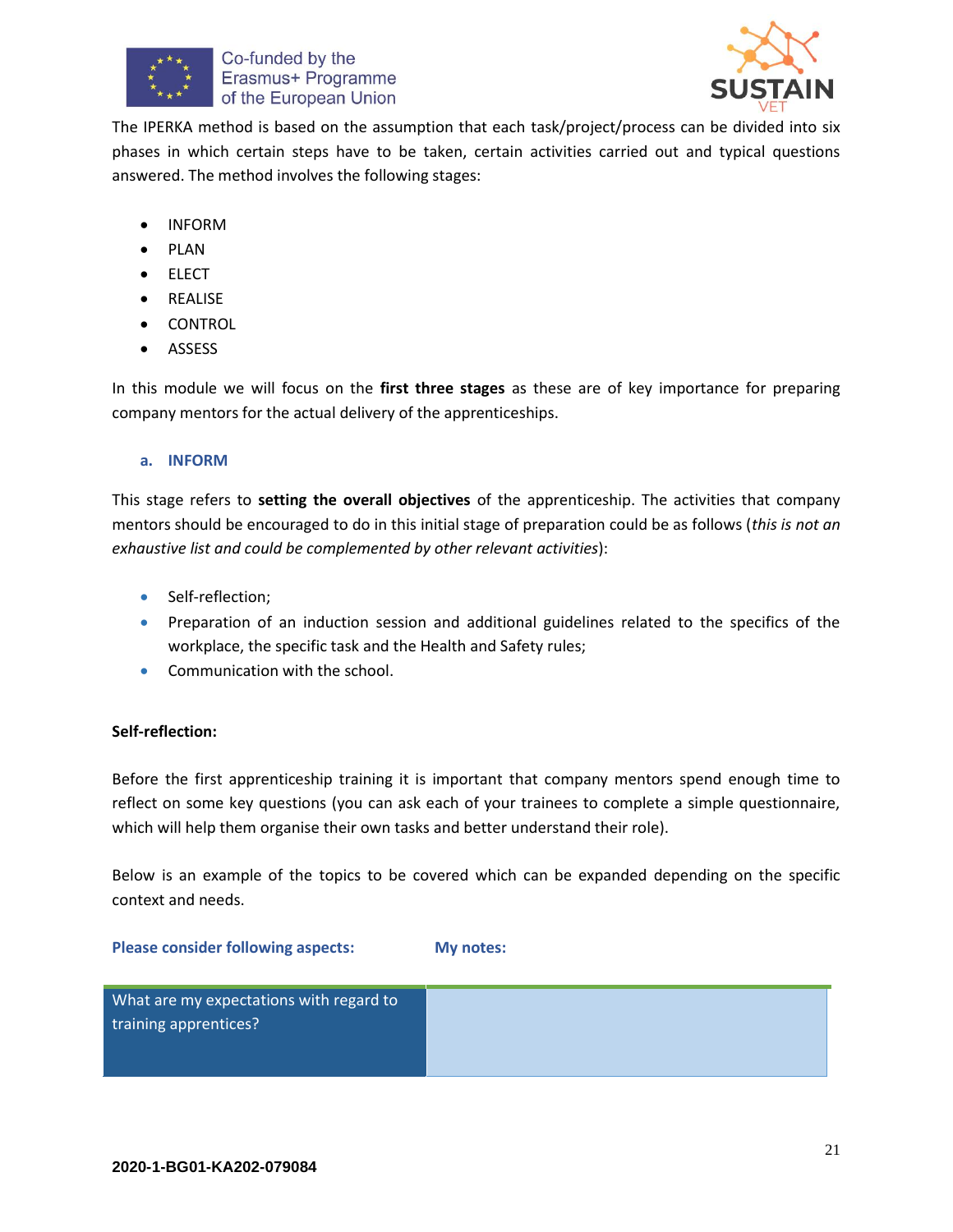



| What are my role and tasks in the training<br>of apprentices?                       |  |
|-------------------------------------------------------------------------------------|--|
| How will this mentorship impact on my<br>current tasks?                             |  |
| Who can I expect support from?                                                      |  |
| What knowledge, skills and competences<br>should I have to train apprentices?       |  |
| What is my company expecting from me<br>with regard to the apprenticeship training? |  |
| What expectations will my apprentices<br>have for me?                               |  |

After reflecting upon some key aspects of the apprenticeship, trainers can encourage mentors to discuss in groups their thoughts and then summarise some key findings and conclusions. This would help mentors in two aspects: have reassurance that peers have similar concerns and expectations with regard to their role as mentors and clarify for themselves how to best prepare for the new experience.

#### **Induction and guidelines:**

An induction for a young apprentice should consist of all the usual induction procedures that are carried out when a new employee is hired. Therefore, trainers should explain to mentors that a well-designed induction programme would guarantee a more effective apprenticeship, as well as clarity with regard to many key aspects that the apprentice is likely to come across during the time spent in the company.

Some of the best practice Human Resources (HR) policy examples include:

- Welcome of the apprentice;
- An introduction to the company, department and personnel structure;
- A layout of the establishment, depending on the building size and structure;
- The terms and conditions of the apprenticeship;
- Relevant personnel policies, such as provision of feedback, reporting and health and safety;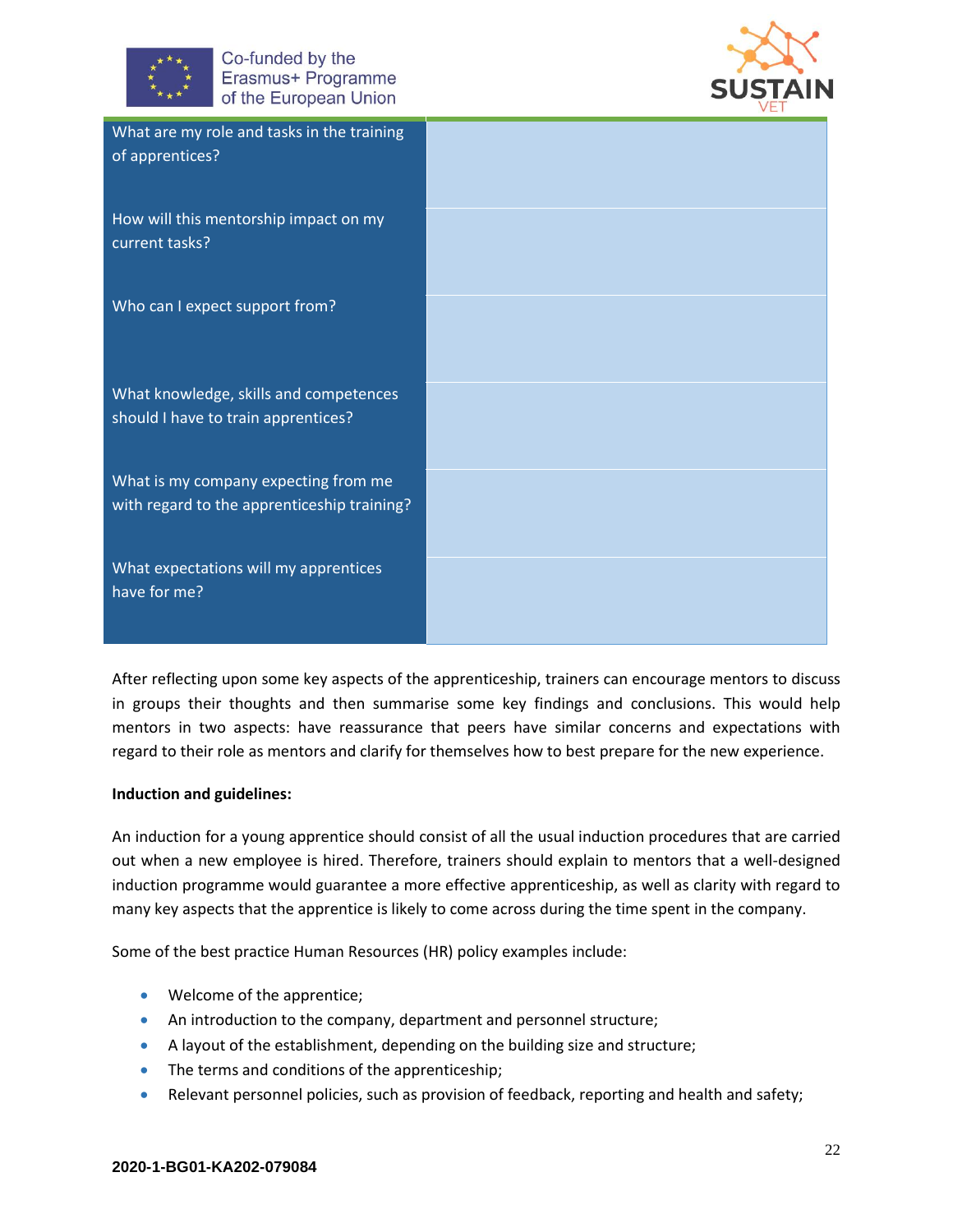



- Company rules and procedures;
- Arrangements for the apprentice's involvement in the business area or unit;
- An induction checklist, which will be used as a quick reference guide.

#### **Communication with the school:**

Building a good stakeholder relationship based on mutual trust is an important prerequisite for successful collaboration between the education institution where the apprentice belongs to and the company where the practical aspect of the apprenticeship will take place.

Trainers should emphasize on the fact that the traditional setting where the schools guide the process and are expected to be the proactive part during the apprenticeship is not always the best possible option. Since it is the company that will deliver the practical side of the training, it is a lot better if the mentor seeks regular communication with the teacher responsible for the apprentices' practice and coordinates any issues that may arise, as well as changes and progress.

To ensure successful collaboration from the very start of the apprenticeship, mentors should be encouraged to invest some time in planning the channels to be used, the frequency and the format of the communication with the education institution, as well as some key aspects to be discussed during these sessions. It is a good practice to schedule regular one-to-one meetings (could be online) with the responsible teacher and invite representatives from the education institution to witness what apprentices are doing during in-company training.

#### **b. PLAN**

This stage involves the actual **preparation** for the apprenticeship which is more tailored to the real needs and background of the apprentices to be hosted at the company. The activities to be carried out could include, but are not limited to the following:

- $\bullet$  Plan the apprenticeship period step by step;
- Prepare alternative activities in case the original plan cannot be implemented on the specific day;
- Make a list of the necessary tools / machines;
- Calculate the indicative time required to complete a given task;
- Prepare a short script for the day.

A detailed overview of this stage will be provided in the next part of Module 2 dedicated to the "Situation-based Training Programme Design".

#### **c. ELECT**

While the PLAN stage involves considering various alternatives of how the apprenticeship could be carried out, during the ELECT stage the mentor should actually **choose the specific approach** to be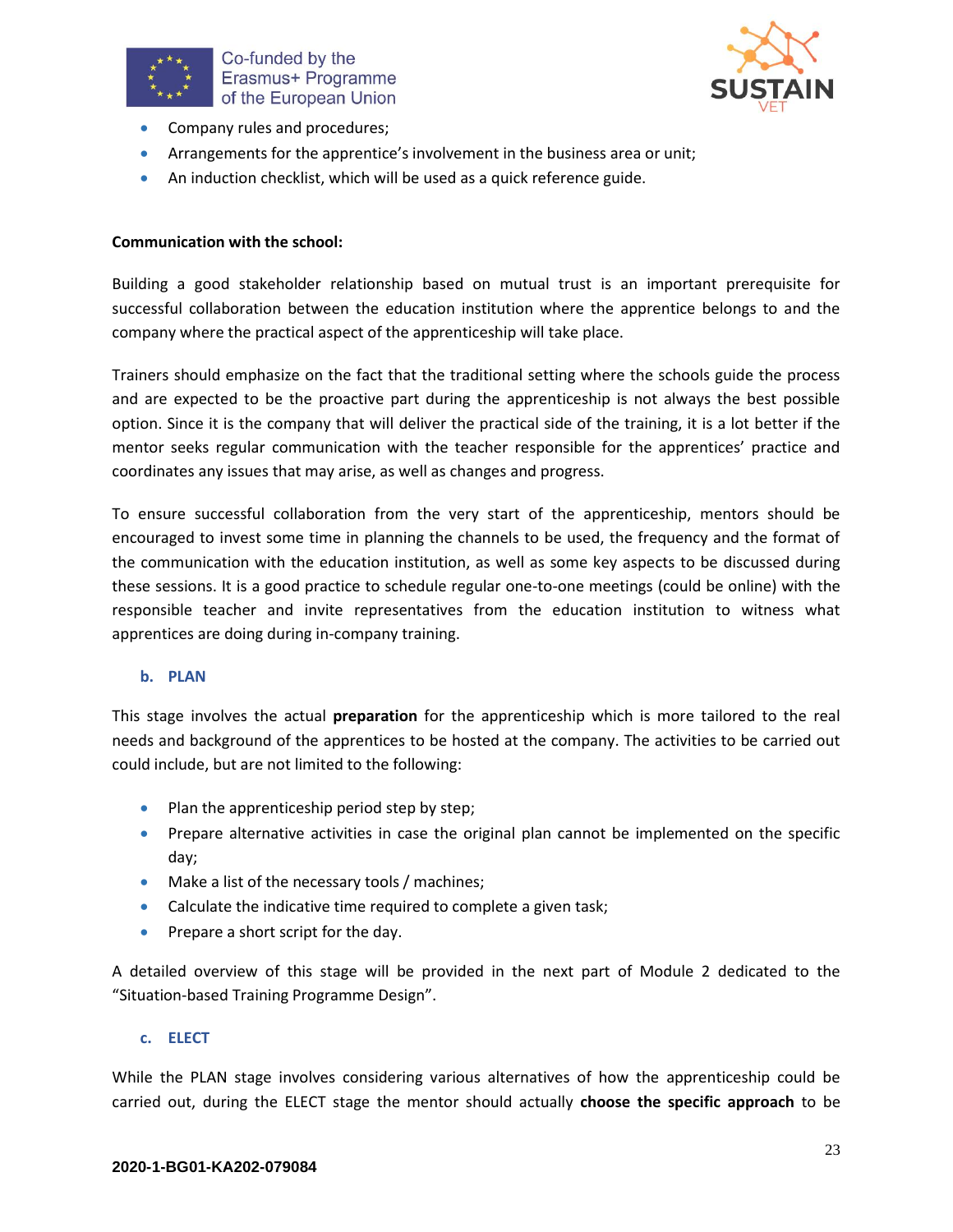



applied during the in-company training. This involves a comprehensive list of activities that are closely related to the working process:

- Determine the technological sequence of actions;
- Determine the exact type and number of resources needed to complete the task (machines, tools, materials);
- Schedule the use of the available resources;
- Determine precisely the time to complete each task from the apprenticeship plan.

The current training for trainers' key focus is on how to plan and deliver successful apprenticeships by applying the so-called situation-based training programme design. Therefore, when trainers are training mentors on how to effectively plan apprenticeships, they need to also equip them with knowledge and competences on how to design an apprenticeship programme (and plan) through situations, which will be comprehensively explained in the following part of Module 2.

## <span id="page-23-0"></span>**2. SITUATION-BASED TRAINING PROGRAMME DESIGN**

The situation-based approach can be applied to any profession and format of mentorship, as it refers to the methods used to design a relevant and effective apprenticeship programme, irrespective of the vocational specifics. This is possible because the whole design process is based on extracting and exploiting real professional situations that exist within a given occupation.

It is also possible to train simultaneously company mentors from several different professions, in which case the trainees are either divided into groups, or occasionally work individually. The advantage of such approach is the ability to hold joint introductory and concluding sessions, as well as discuss common challenges and share best practice.

The process utilizes the format of "working groups" and follows scenarios and programs prepared in advance. Various techniques are used to extract information and assist the process during the different stages.

In order for the trainer to be able to conduct successfully this part of the training, it is vital that he/she:

- is familiar with the vocational education and training system of the given country;
- has knowledge of the legal framework regulating the vocational education and training in the given country;
- is not a specialist in the profession under development (as this could lead to an unintended influence on the actual content of the produced documents);
- has excellent communication skills;
- is capable of providing clear and accurate explanation of processes and rules of operation;
- possesses good analytical skills.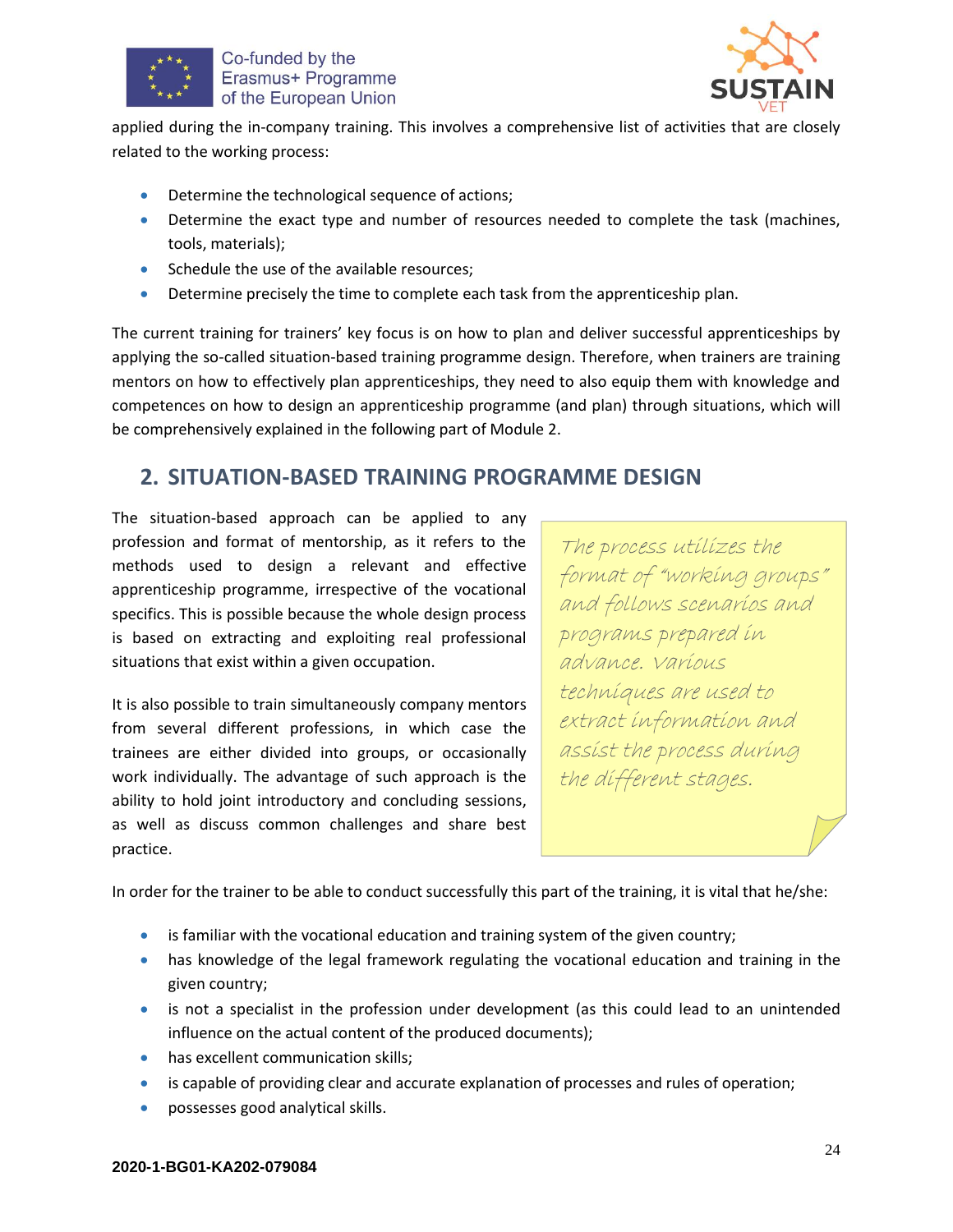



In order for company mentors to be able to design a relevant apprenticeship programme and plan, it is necessary that the framework is based on what employees actually do as part of their everyday job.

Therefore, the situation-based approach seeks to collect as much information as possible on the typical daily activities performed within the company by the regular employees whose skills and competences the apprentice is expected to master.

In line with the above, the first step of the process entails the development of the so-called **situation profile**, where the trainer assists company mentors to elaborate an account of their daily work activities, which would then serve as the basis for the apprenticeship programme and plan.

The actual work should start with extracting information from the mentors (trainees) about their typical work activities. Since in most cases trainers would be working with groups of mentors from diverse vocations, this stage would require joint introductory sessions, when all the guidelines and clarifications are given, as well as each mentor working on their own.

**STEP 1**: The trainer **explains the purpose of this task** by providing information on the situation-based didactics and how situations can help describe the activities that apprentices should be involved in while on in-company training.

**STEP 2**: The trainer highlights that each participant should initially work individually and has to produce a **list of typical activities** from the working context of their profession. To help mentors in formulating a comprehensive record of job tasks, the trainer can ask them to try and respond to the following question: *What were your work activities over the last month? Please, try to describe all things that you've done in this period of time by trying to mention each different task only once.*

**STEP 3**: The trainer should help each mentor to **remove repetitions and inaccuracies**, as well as ask additional questions to make sure that there are no omissions.

**STEP 4**: The trainer then explains to the mentors that a group of similar activities can form one situation.



Each mentor is then asked to **group the activities** described in the list **in work situations**.

**STEP 5**: The trainer then encourages each mentor to **group the various situations into larger clusters** which refer to the so-called

Practice shows that the situations should be no less than 15 and no more than 30. These situations are then summarised into 3 - 5 areas of professional competence.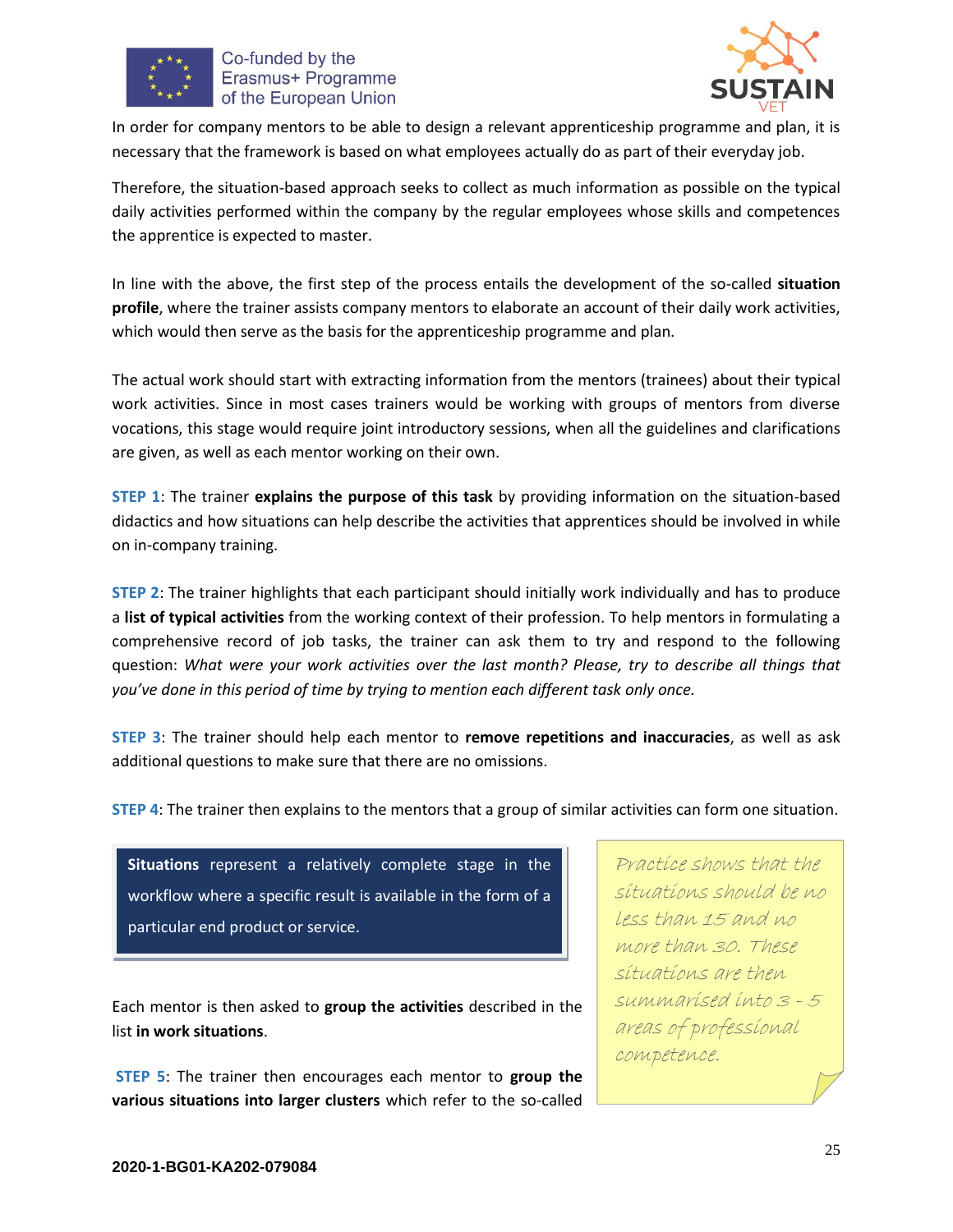



**areas of professional competence**. These areas of professional competence represent sets of work situations.

It is important to avoid the repetition of same situations in different areas. If this happens, it would mean that the proposed grouping is not appropriate and the process should be reorganised.

Practice shows that, depending on the specificity of a profession, situations are most often grouped into areas of competence following one or a combination of the following criteria: technological sequence of activities and situations; types of end products/services produced/delivered as a result of practicing a given profession; types of work materials used in performing certain activities; types of products produced; types of customers; and types of services.

**STEP 6:** After all situations and areas of professional competence are finalised, these are recorded in a template for the so-called **SITUATION PROFILE**. *Annex I* shows an example of a completed situation profile.

**STEP 7**: Once the situation profile is ready, mentors are asked to go back to each situation and break it down into smaller **actions**, which are needed in order to identify the knowledge and skills necessary for completing a given task by the apprentices. *Annex II* is a template that could be used to outline the actions.

**Actions** describe the lowest level of workflow performance. An action cannot be broken down into smaller units. It is a one-component act that does not usually lead to a specific result in itself. Actions can be repeated in different combinations and sequences in different situations.

Since in many cases company mentors find it difficult to differentiate between the concepts of actions, situations and areas of professional competence, it is important for the trainer to provide clear explanations and appropriate examples for all categories, putting them into context.

**STEP 8**: To formulate the skills that the company mentors would have to assist apprentices in acquiring, it is necessary that these skills are directly linked to the real professional situations. Therefore, the next step of the process is to train mentors on how to develop the so-called **qualification profile,** which will serve as the **framework for the apprenticeship programme**.

Each mentor should be asked to produce a short text, in the form of a **story**, which illustrates a specific situation or part of a situation. It is not necessary that the text exhausts the actions that are contained in a given situation, but should **illustrate a real professional practice** from the actual work process that leads to a specific result.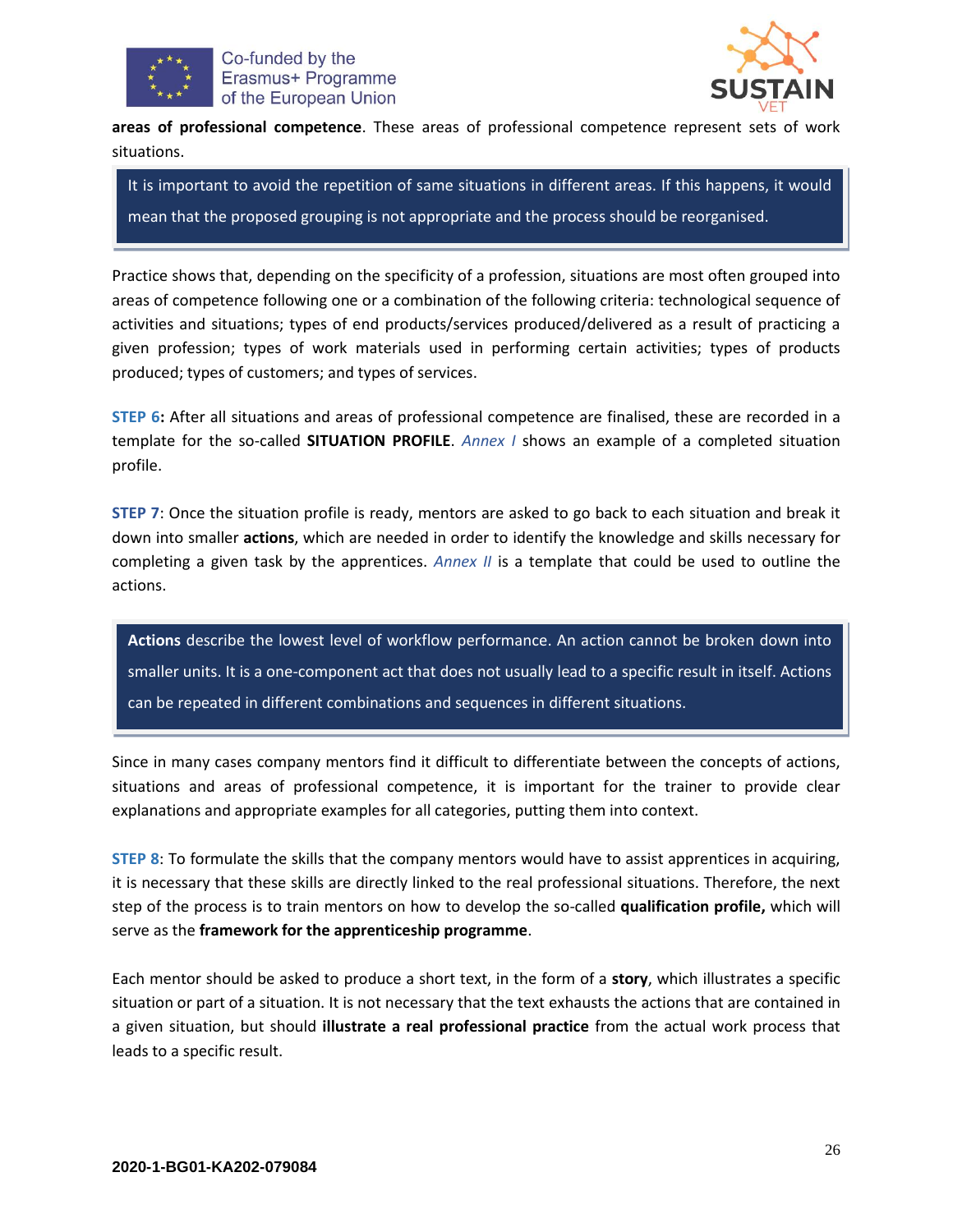



**For example: Area of Professional Competence**: Conceptual Design **Situation**: Design of Furniture

#### **Example of a situation (story)**:

A furniture company has received an inquiry for the production, delivery and installation of 250 single beds of solid softwood for furnishing a hotel.

The technologist Peter receives from the owner of the company an assignment to prepare a conceptual design of the requested furniture product.

Peter determines the functional dimensions of the product and prepares a drawing of the general appearance of the bed with overall dimensions. He then proceeds to preparing a digital visualization of the bed.

Peter sends the client the visualization for approval.

After approval by the client, he prepares the design documentation and the specification of the materials.

Peter draws a preliminary balance expense rate and presents it to the owner of the company for approval and coordination with the client.

**STEP 9**: Once the stories are ready, the trainer helps each mentor to edit the narratives, supplementing or correcting the information as needed.

**STEP 10**: The next step is the identification of the skills and social competences necessary for the realisation of every situation. The trainer asks each mentor to start formulating lists of required skills and competences that he/she feels are necessary for successfully carrying out the situation (guided by the story).

Questions and reflection points that might be mentioned by the trainers to assist the process could be: *"Think about what the main character of the story needs to know in order to be able to do a conceptual design", "Does he need to be familiar with certain machines and tools?", "What skills should he have in order to do a digital visualisation?", "Does he need to be able to work in a team to accomplish this task?", etc.*

Trainers should also briefly explain company mentors about **Bloom's Taxonomy** [\(short explanatory](https://www.youtube.com/watch?v=Qfp3x_qx5IM)  [movie](https://www.youtube.com/watch?v=Qfp3x_qx5IM)) and how it could be used in this case. The Bloom's Taxonomy verbs are used to correspond to the level of knowledge required for a particular qualification, speciality and profession. Skills (which is what company mentors should be interested in), are formulated through **action verbs**. Social competences are acquired both in the education institution and in the company. Essentially, they constitute psychological qualities, including attitudes, temperamental characteristics and personality traits. Their general purpose is to provide a good psychological environment, both individually and at a group level. They are often the same for different situations. Even though knowledge is predominantly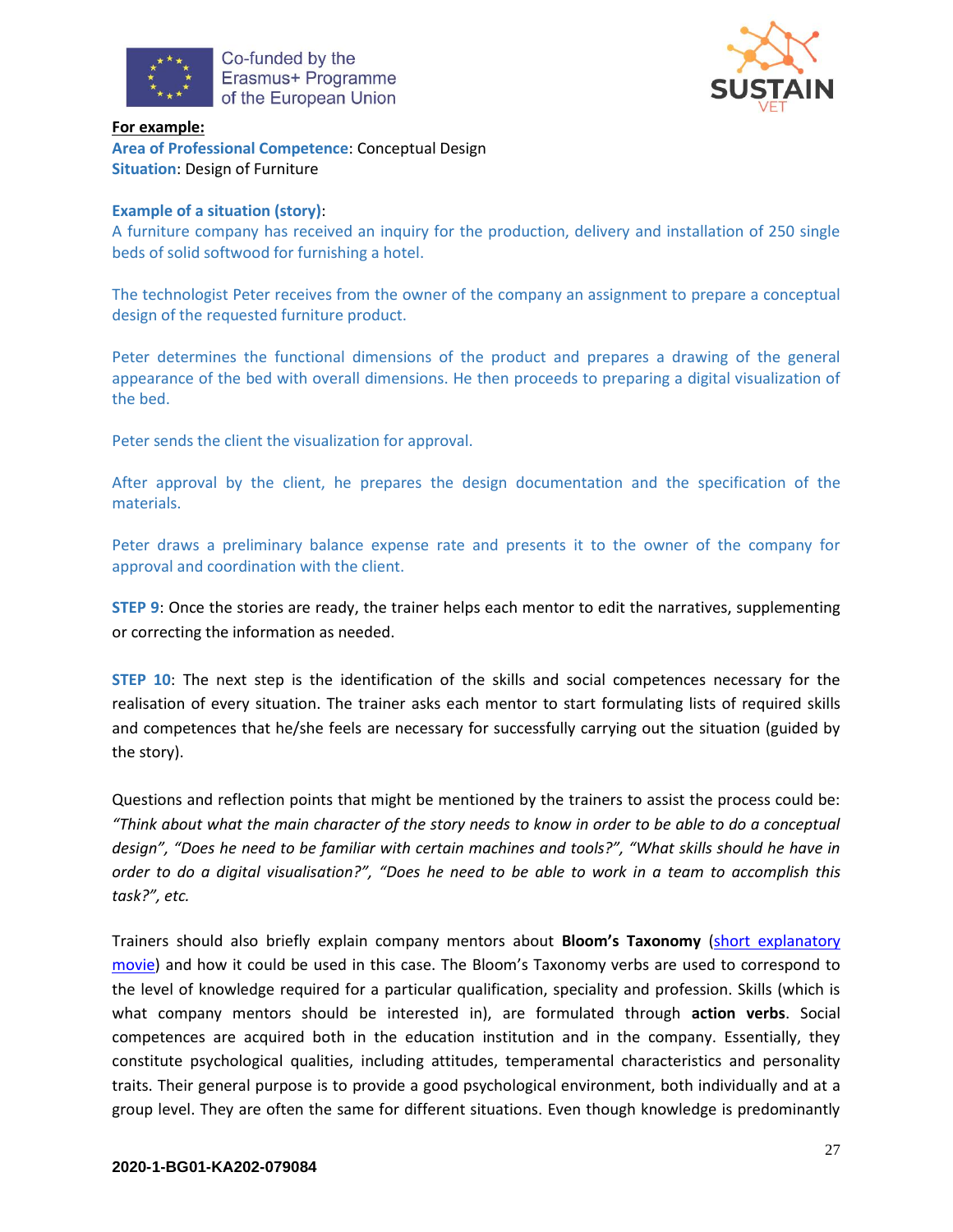



expected to be acquired at the educational institution, in many cases an apprentice would learn theory while on in-company training. Therefore, this aspect should not be neglected when designing a comprehensive apprenticeship programme/plan.

#### List of useful active verbs:

| Knowledge          | define, describe, identify, list, outline, explain, write, report, evaluate, critically   |  |  |
|--------------------|-------------------------------------------------------------------------------------------|--|--|
|                    | evaluate, differentiate, compare, summarise, justify, analyse                             |  |  |
| <b>Skills</b>      | demonstrate, apply, assemble, install, perform, prepare, create, plan, select, estimate,  |  |  |
|                    | make, locate, record, review, coordinate, extrapolate                                     |  |  |
| <b>Competences</b> | communicate, lead, instruct, monitor, act independently, establish, interact, respond to, |  |  |
|                    | reflect, collaborate                                                                      |  |  |

Below is an example of formulating skills and competences for a particular professional situation. **Area of Professional Competence**: Conceptual Design

**Situation**: Design of Furniture

#### **Skills needed**:

- $\checkmark$  applies in practice the knowledge about the functional dimensions of the types of furniture
- $\checkmark$  applies in practice the knowledge about the design features of the types of furniture
- $\checkmark$  differentiates the types of materials and fittings
- $\checkmark$  is able to make constructional sketches, drawings and specifications of materials
- $\checkmark$  uses suitable computer programs for visualisation
- $\checkmark$  understands the impact of colours, lines and shapes in the overall presentation of the product
- $\checkmark$  uses the consumption norms of the main and auxiliary materials
- $\checkmark$  calculates the time for making the parts and units
- $\checkmark$  applies the rules and norms for pricing
- $\checkmark$  is able to present, substantiate and defend a conceptual design

#### **Competences needed:**

- $\checkmark$  works effectively with clients
- $\checkmark$  provides the client with technical information in accessible language
- $\checkmark$  works independently
- $\checkmark$  has decision-making skills
- $\checkmark$  demonstrates responsibility and commitment
- $\checkmark$  has good communication skills
- $\checkmark$  plans effectively
- $\checkmark$  possesses organisational skills
- $\checkmark$  flexibility
- $\checkmark$  creativity
- $\checkmark$  shows initiative

**STEP 11:** The trainer should invite company mentors to develop such lists of skills and competences for each situation from their qualification profile. Once ready, mentors will notice that certain skills and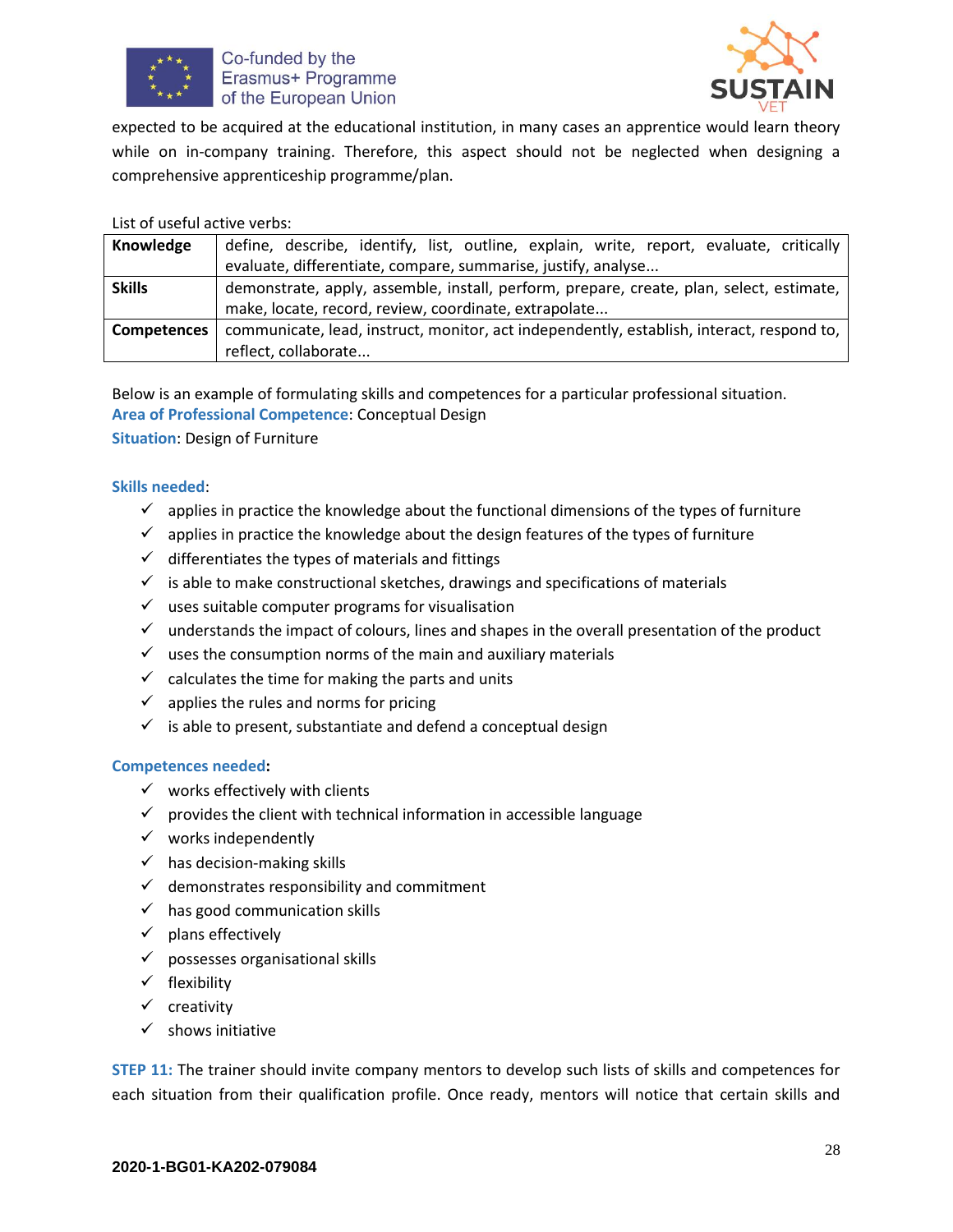



competences are repetitive, which is absolutely normal and would confirm that various skills would be mastered through different professional activities that apprentices would be assigned to during their training in the company.

**STEP 12**: The next step in developing the qualification profile is to analyse how the skills and competences relate to all situations. The moderator invites the group to transfer all skills and competencies to an Excel spreadsheet (*Annex III*). The spreadsheet provides information about which skills and competences apply to which situations.

**STEP 13**: Once ready with the lists of all professional situations, mentors can start designing the apprenticeship programme. This process should start by transforming each situation with its relevant story, skills and competences into **specific learning objectives and working tasks**. These are also called learning situations in a simulation and reflect on the training experience. The stories can be also an invaluable source of information when trying to train an apprentice into a certain process or working practice that he/she would be faced with. The skills and competences defined earlier would then transfer into **learning outcomes**, which are the aspects to be assessed during the apprenticeship.

**STEP 14**: The next stage in the planning process is **the drafting of the in-company training programme/plan**. Trainers should train company mentors on how to effectively design these by using the information compiled on the various professional situations that exist in the given company/occupation.

The training programme/plan developed by a company hosting apprentices sets out how the enterprise implements the apprenticeship curriculum in the workplace, and how the general requirements of the curriculum would be combined with the specific requirements of the enterprise. To ensure that apprentices fulfil all the requirements defined in the occupational standards, the enterprise training plan should provide a complete description of the training to be delivered and the skills and competencies to be developed.

More specifically, the training programme/plan should set out when and where different training sequences will be carried out, and identify the individuals responsible for delivering different parts of the training. It should also specify how and when the assessment will take place

The first thing that company mentors need to consider is that the apprenticeship programme normally consists of on-the-job (in-company) and off-the-job (at school) training. In most countries with dual VET programmes (apprenticeships) usually one to four days per week apprentices spend at school and the rest of the time in the company. The proportion of off-the-job training is usually greater in the first year and decreases in the following years. Therefore, company mentors need to **have a clear picture about the time each apprentice would be spending at the company** in order to plan and schedule the activities to be carried out in real work situations.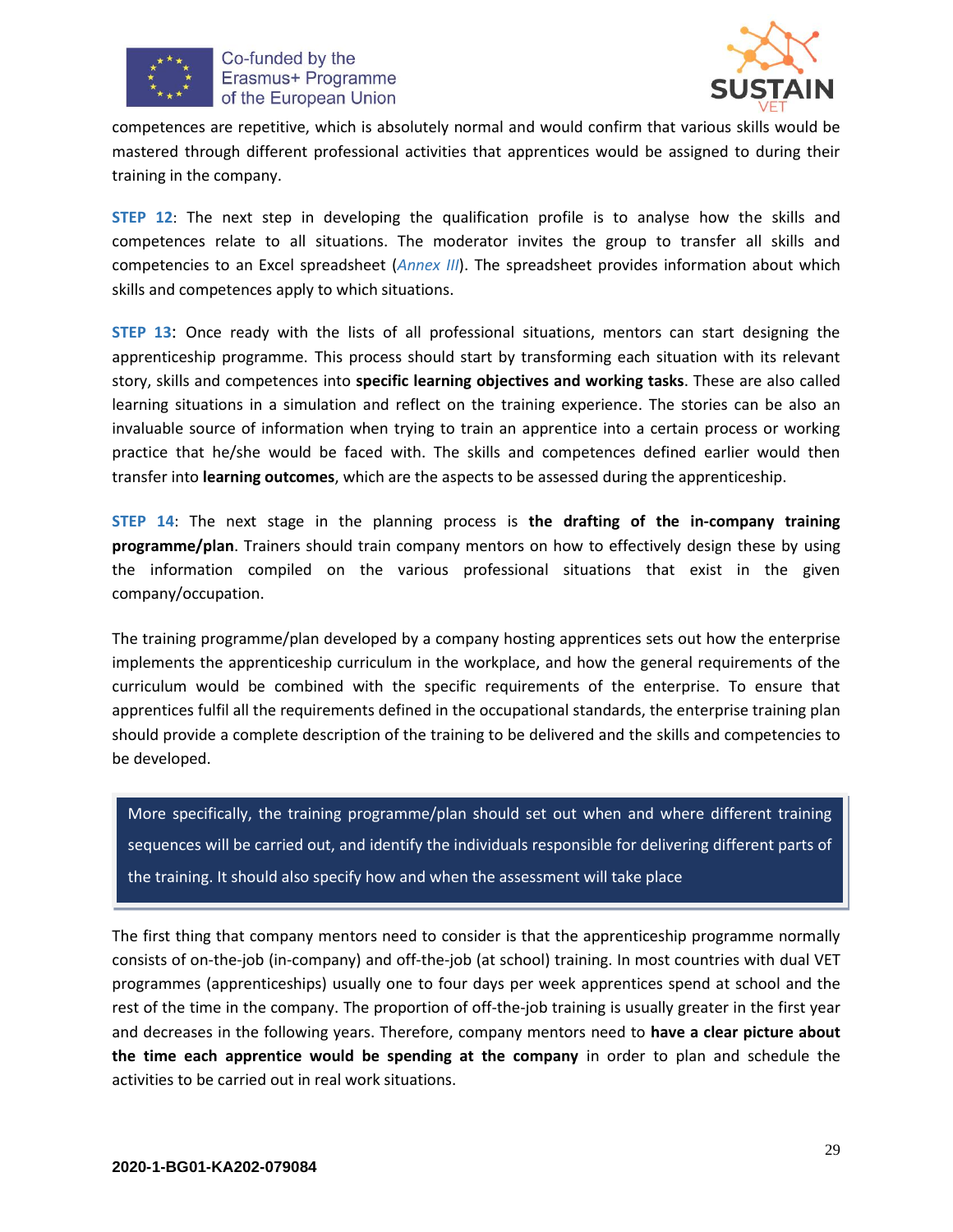



To ensure consistency between on- and off-the-job training company mentors should always work in collaboration with the teachers from the VET school/institutions that the apprentices belong to. There are a few **requirements** that are valid no matter where the apprenticeship is taking place and the specifics of the given VET system. These are:

- The in-company training plan and the VET curriculum should fully **comply with the occupational standards** for the given vocation.
- Company mentors should draw up a **rotation plan for apprentices** in various departments of the company and coordinate apprentices' training with the relevant departments, supervisors and mentors.
- The plan should specify:
	- $\checkmark$  The **arrangement and frequency of on-the-job and off-the-job training** if part of the training takes place in other companies or intermediaries, the plan should state the specific duration and parts of the curriculum to be covered outside of the company.
	- ✓ Details on the various **training methods, tools and materials** to be used, as well as any additional support available to apprentices to help them to successfully complete the training.
	- ✓ The **skills and competences** to be acquired by the apprentices at various stages of the training and how the **monitoring and assessment** will take place.

## <span id="page-29-0"></span>**3. PARTNERS – GOOD PRACTICE EXAMPLES FOR PLANNING**

When briefly outlining the planning process of apprenticeships in the partner countries, we consider several characteristics. These are related to the profile and responsibilities of people responsible for the process but also to the procedure behind the elaboration of the apprenticeship in-company training plan, the formulation of objectives in the in-company training plan and last but not least to the administrative regulation of the entire process.

#### **a. SPAIN**

In Spain, the company undertakes to comply with the planning of training activities that have previously been agreed with the VET provider, to monitor and assess the progress of the apprentices and, together with the teacher/ tutor of the vocational school/ training centre, to revise if necessary, the schedule in view of the results achieved.

The in-company training plan is made up of three core elements:

- A set of activities that the apprentice has to develop, programmable in time and specified in positions, situations and means of work;
- Some procedures of realisation, from a default document, which adapts to the specific characteristics of the company and the apprentice and gives rise to the specific training program agreed between the company and the vocational school/ training centre;
- Some conditioning factors, derived from: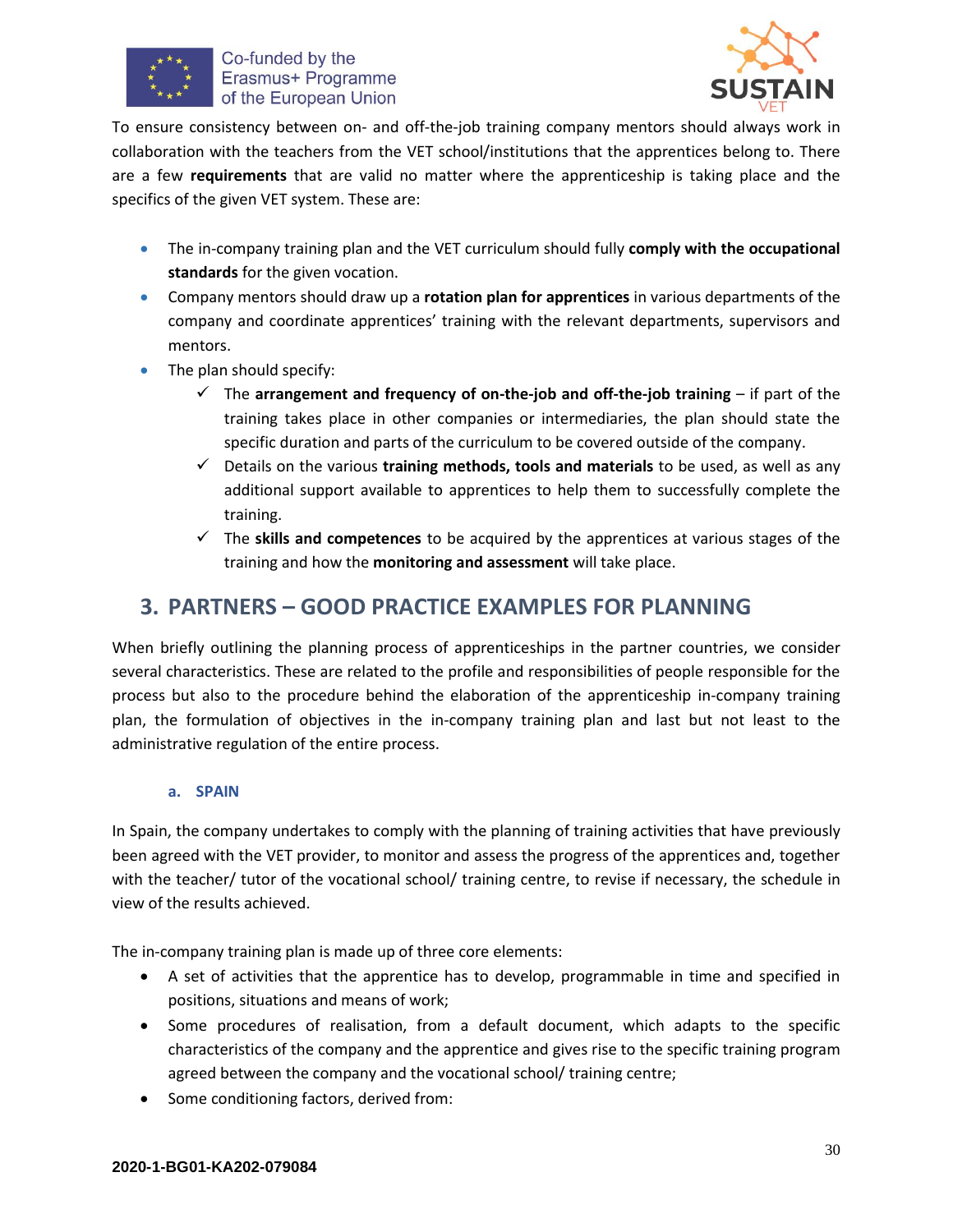



- The contents of each occupational field
- The organisation, resources and nature of each company
- The characteristics of the educational centre/ vocational school
- The characteristics of each of the apprentices.

The in-company training plan is a document agreed between the company and the training centre. It is the document that specifies the activities that can be carried out by the apprentice. The company mentor can make a thematic proposal of the mentioned training activities. The tutor of the training centre typically validates the activities proposed by the company mentor.

The in-company training plan includes relevant aspects for the proper implementation of training practices, such as:

- Specific programming of activities;
- Schedule for carrying out the practices;
- Name of the company tutor
- Monitoring procedures;
- Schedule of visits of the teacher/ tutor to the company;
- Evaluation procedure and criteria.

#### **b. NORTH MACEDONIA**

In North Macedonia, apprenticeship coordinators are appointed within the vocational schools. Their main role is to establish cooperation between the school and the company and to provide apprenticeship schemes for students by companies, and to keep records of the placement of apprentices for jobs according to the qualification for which the student is studying. There are workbased learning curricula for each qualification that list general learning outcomes. The on-the-job learning teacher, together with the company mentor, reviews the program and records the learning outcomes which apprentices in the company can achieve by working in one or more jobs in the company. Based on that, a plan is made for the placement of apprentices in the company.

A form for planning the apprentice's work for practical training is structured. The in-company training plan contains: Specific goals / Learning outcomes from the work-based learning Program, topic / modular unit, place / job where the tasks for achieving the competencies are realised, for example: name of the production plant, name of the service department, etc.

The goals which students are expected to achieve during the apprenticeship with the employer are set together by the teacher and the company mentor.

#### **c. LITHUANIA**

The duration of the module "Practical training in a real workplace" is determined in the vocational education and training program according to which the student studies. The maximum duration of this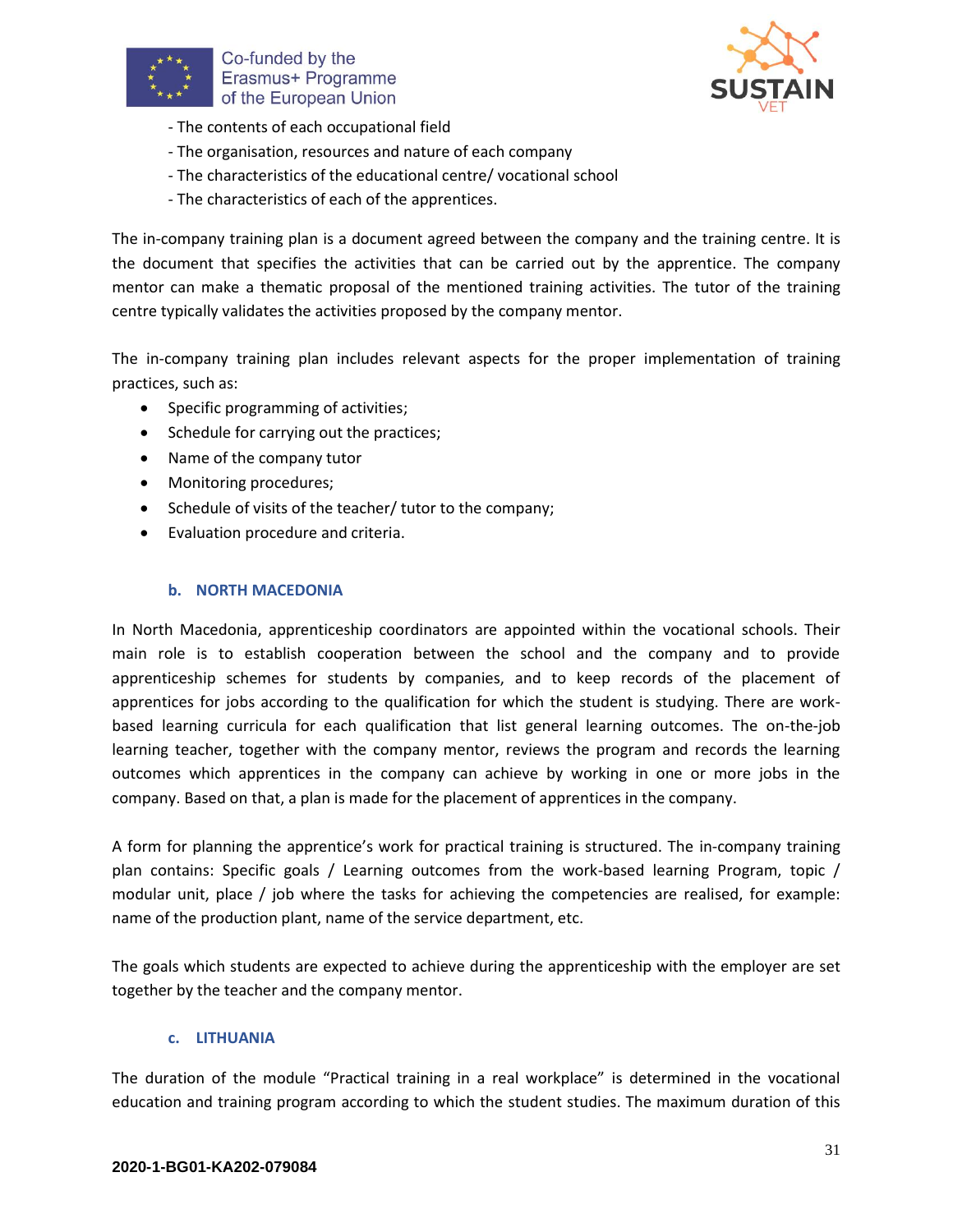



module is 10 credits or 220 hours. The module "Practical training in a real workplace" takes place in a real workplace (company) or in a sectoral practical training centre (modern practical workshops established according to the needs of business in bigger regional VET schools). Apprentices find practice places by themselves with the help and mediation of the vocational teachers. The practice can only be done by those pupils who have positive evaluations from all other modules they had studied. When a student is sent for apprenticeship, a tripartite agreement for practical training is concluded between the apprentice, the school and the company. The form of the agreement is established by law.

The in-company training plan is drawn up and the practice tasks are determined according to the vocational education and training program. The in-company training plan is discussed and agreed with the assigned company mentor of the company.

The teacher from the vocational school, who is responsible for the student's practice, prepares the incompany training plan and tasks of the module "Practical training in the real workplace", based on the competencies provided in the vocational education and training program. The tasks that the student must complete during the apprenticeship are written in his/her practice diary. The goals for the apprenticeship are set by the vocational teacher appointed by the school.

According to the general vocational education and training plans, (article 35 "The implementation of the compulsory modules of modular programs shall allocate at least 70 per cent of their volume to practical vocational training, unless otherwise provided by European Union or national legislation. Part of the compulsory modules of practical vocational training is recommended to be carried out in a sectoral practical training centre and, if possible, in a real workplace.") it is also allowed and recommended to carry out practical part of the compulsory modules of the programme in sectorial practical centres or in real-work place.

The VET provider appoints a responsible employee to supervise the implementation of the final module of the modular VET programs ("Introduction to the labour market"), who assigns 15 contact hours per week for the supervision, analysis, discussion and counselling of students' practical training in the real workplace.

#### **d. BULGARIA**

The planning of WBL in Bulgaria is regulated in the Ordinance No. 1 of 8.09.2015 on the conditions and procedure for carrying out training through work. This document describes all stages of the procedure for organising and conducting apprenticeships. Generally speaking, the coordination of the apprenticeship which occurs between a vocational school and a company is supervised by the so-called teacher-methodologist.

Enrolment of students to the work-based learning system of VET and training is decentralised and is based on a partnership between a school and an enterprise. The partnership is governed by a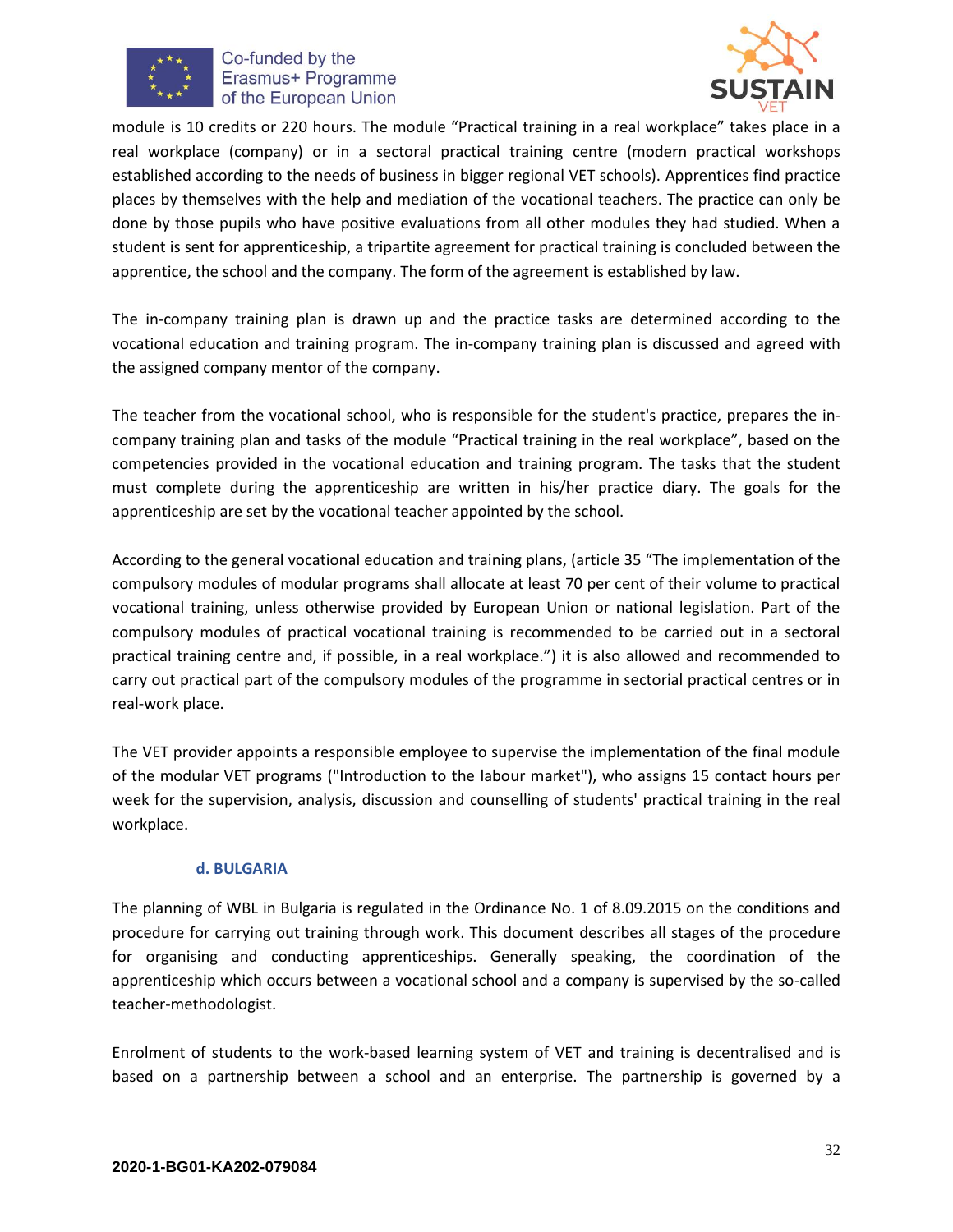



partnership agreement between the school and the company, which specifies the terms and conditions for conducting the apprenticeship as well as the rights and obligations of the parties.

For the apprenticeship, vocational teachers and company mentors work in close cooperation to develop a program for practical training that is endorsed by the school principal. This document is the so-called in-company training plan and the role of vocational teachers is to align it to the State Educational Standards. During the practical training, a logbook (could also be referred to as apprentice's diary) is kept, in which the student records the topics covered, the practical assignments given to him/her, materials, machines and tools used, the skills acquired and the problems that may have arisen during the apprenticeship.

For each apprentice the employer assigns a specific workplace and a trained company mentor under whose guidance the apprenticeship is carried out. Practical training in real working environment is carried out in line with an in-company training plan developed jointly by vocational teachers and company mentors, as mentioned earlier.

| <b>Module</b>     | How to successfully plan apprenticeships?                                                                                                                                                                                                                                                                                                                                                                                                                                                                                                                                         |
|-------------------|-----------------------------------------------------------------------------------------------------------------------------------------------------------------------------------------------------------------------------------------------------------------------------------------------------------------------------------------------------------------------------------------------------------------------------------------------------------------------------------------------------------------------------------------------------------------------------------|
| Time plan         | 6 academic hours                                                                                                                                                                                                                                                                                                                                                                                                                                                                                                                                                                  |
| Learning outcomes | Knowledge:<br>The Trainer of company mentors is familiar with:<br>The IPERKA method;<br>The Situation-based training programme design process;<br>The Bloom Taxonomy;<br>$\overline{\phantom{a}}$<br>Apprenticeships' planning procedures, including the legal framework<br>regulating VET, in the respective country;<br>Organisational requirements for situation-based training programme<br>design workshops.                                                                                                                                                                 |
|                   | Skills:<br>The Trainer of company mentors is able to:<br>Demonstrate the planning of apprenticeship training using the first<br>three stages of the IPERKA method;<br>Explain how training is prepared in compliance with the Situation-<br>based Didactics;<br>Explain the logic behind the situation-based training programme<br>design;<br>Demonstrate each step of the situation-based training programme<br>design process;<br>Describe and arrange a learning situation in a simulation and reflect on<br>$\overline{\phantom{0}}$<br>the teaching and training experience. |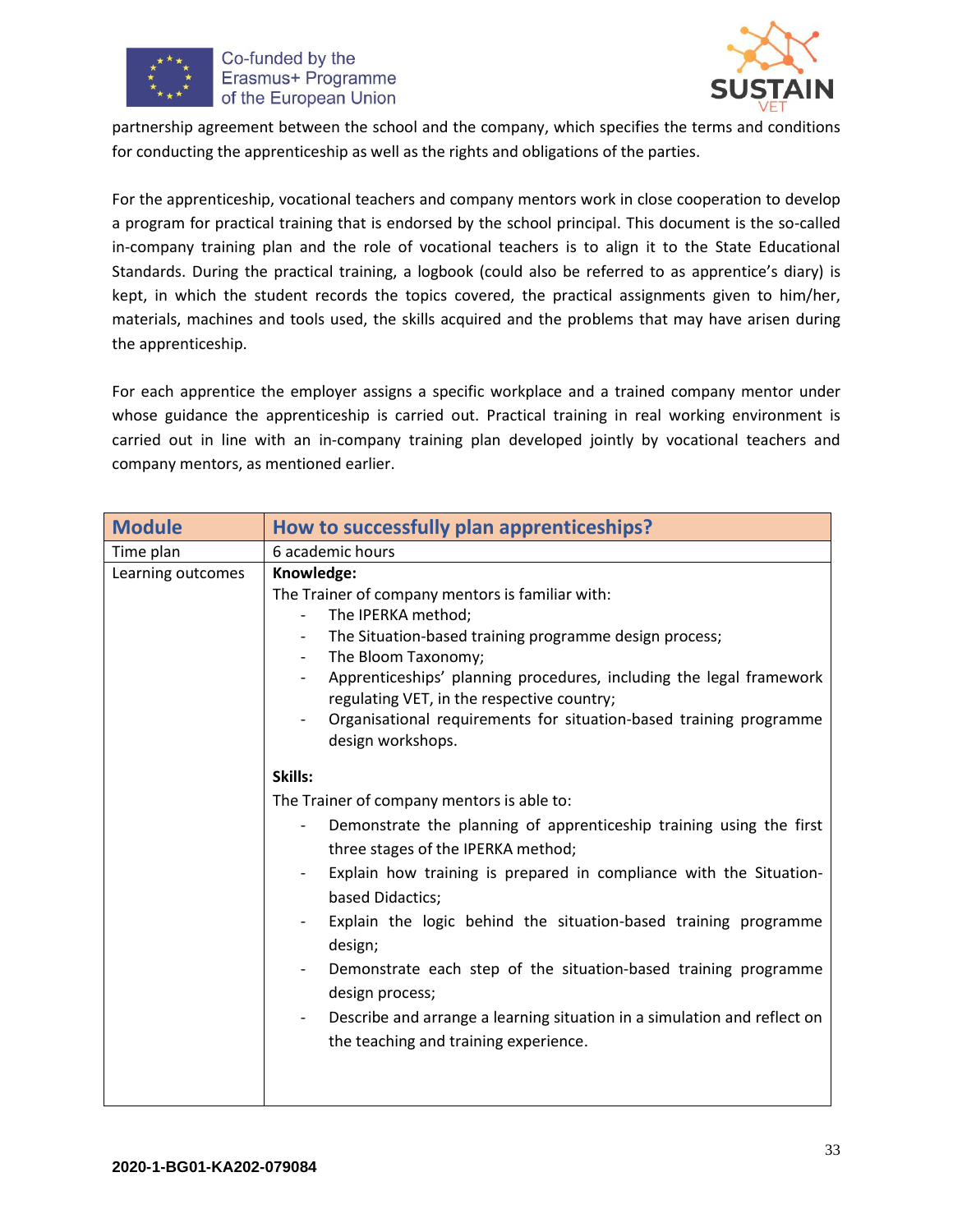



|                       | <b>Competencies (Attitudes):</b>                                      |  |
|-----------------------|-----------------------------------------------------------------------|--|
|                       | The Trainer of company mentors:                                       |  |
|                       | Encourages the direct involvement of the business in developing the   |  |
|                       | apprenticeship programme in order to guarantee maximum alignment      |  |
|                       | of theory with practice;                                              |  |
|                       | Promotes the IPERKA method for the preparing of apprenticeships'      |  |
|                       | delivery;                                                             |  |
|                       | Demonstrates the importance of the situation-based curriculum         |  |
|                       | development method for the design of in-company training plan which   |  |
|                       | provides learning focused on real life work situations.               |  |
|                       |                                                                       |  |
| <b>Topics covered</b> | The <b>IPERKA</b> Method                                              |  |
|                       |                                                                       |  |
|                       | The Situation-based Training Programme design                         |  |
|                       | Planning procedures in partner countries                              |  |
| Additional reading    | European Commission: High-performance apprenticeship & work-          |  |
|                       | based learning: 20 guiding principles.                                |  |
|                       | Guidelines for ferial practice in North Macedonia (General guidelines |  |
|                       | for planning, organization and implementation, monitoring and         |  |
|                       | recording of ferial practice                                          |  |
|                       | Situation-based didactics, Emanuel Wüthrich, SFIVET, 2014             |  |
|                       |                                                                       |  |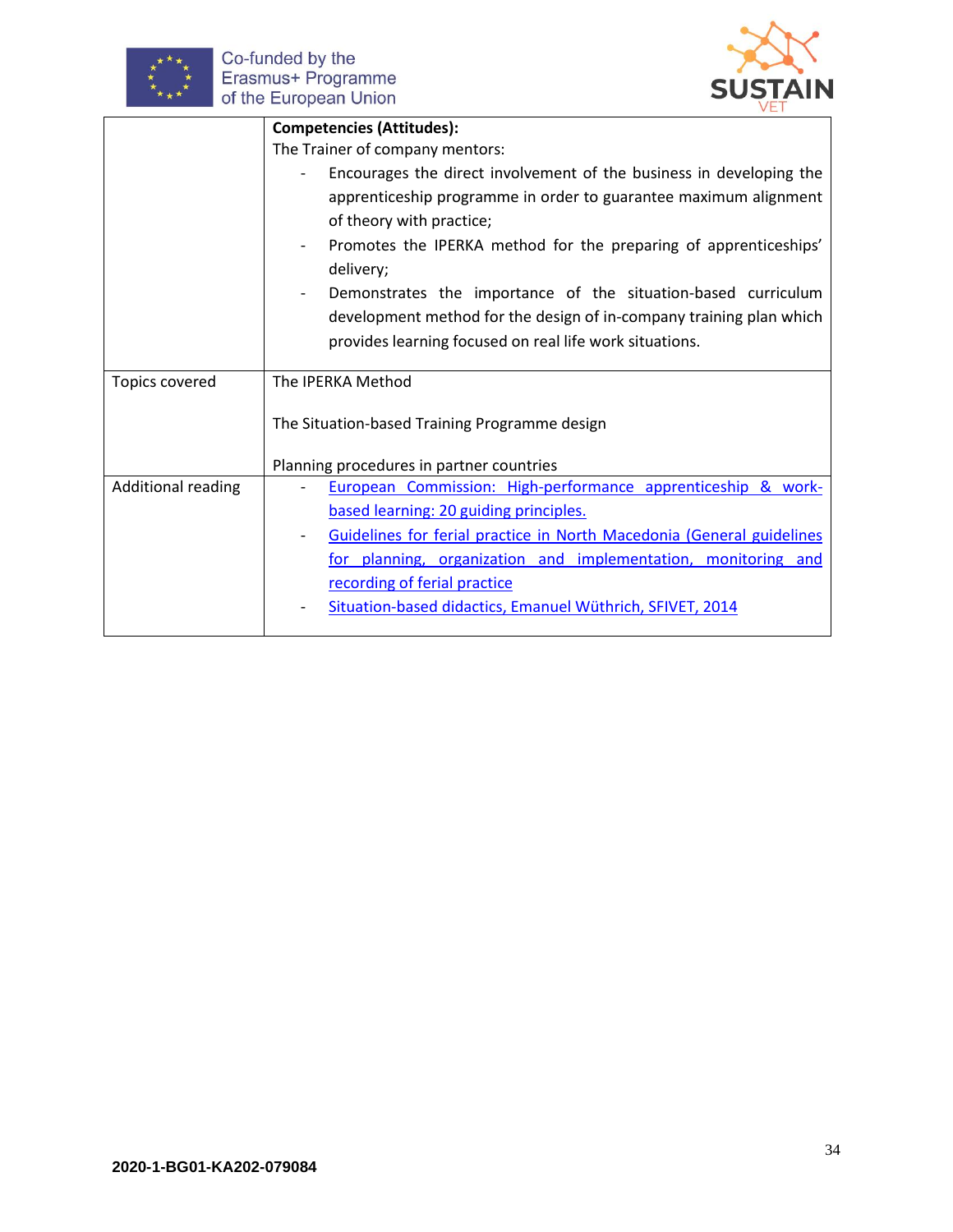



### <span id="page-34-0"></span>**MODULE 3: HOW TO DELIVER QUALITY APPRENTICESHIPS?**

This module will introduce trainers of company mentors in WBL to key aspects for the delivery of quality apprenticeship, which should be highlighted during a company mentors' training. The initial step recommended is to review the role of the company mentor in WBL, which will serve as a selfevaluation starting point of the competences each mentor should develop. Following, several key processes and stages in apprenticeship delivery should be covered such as induction of apprentices, assignment of tasks and monitoring process. Depending on the national context and the type of collaboration between companies and schools an additional emphasis can be placed on the communication with VET teachers and school administration.

# <span id="page-34-1"></span>**1. ROLE OF WBL COMPANY MENTOR**

The company mentor in WBL, is the key figure in apprentice's life, under whose guidance in-company practical training is conducted in a real working environment.

The company mentor is a key factor not only in adapting the student to the profession but also for building work habits and employability, acquiring and building up knowledge, skills and competencies. The mentor shares the experience and the lessons learned in practice, encourages, supports, exemplifies, tracks development and progress, evaluates.

*Through the interaction with the company mentor, the apprentice aligns with professional values and integrates them into his/her mindset.*

Across the different national WBL systems the scope of work of mentors might differ, but in general there are several key areas, where company mentor's contribution is needed, which can be summarised as follows:

- participates in the development and updating of the in-company training programme and implements it;
- introduces to each student the company's internal rules for practical training, as well as the occupational health and safety regulations;
- assists apprentices' adjustment at the work place and organises the supply of necessary materials, documentation and tools;
- demonstrates individual steps of the work process and assigns practical assignments to apprentices;
- controls the performance of tasks, gives practical advice during the work process and evaluates the quality of performance;
- monitors on ongoing basis the accomplishment of assignments and progress made in each apprentice logbook for practical training;
- along with the vocational teachers (where applicable), estimates each student's annual evaluation score for in-company practical training in a real working environment.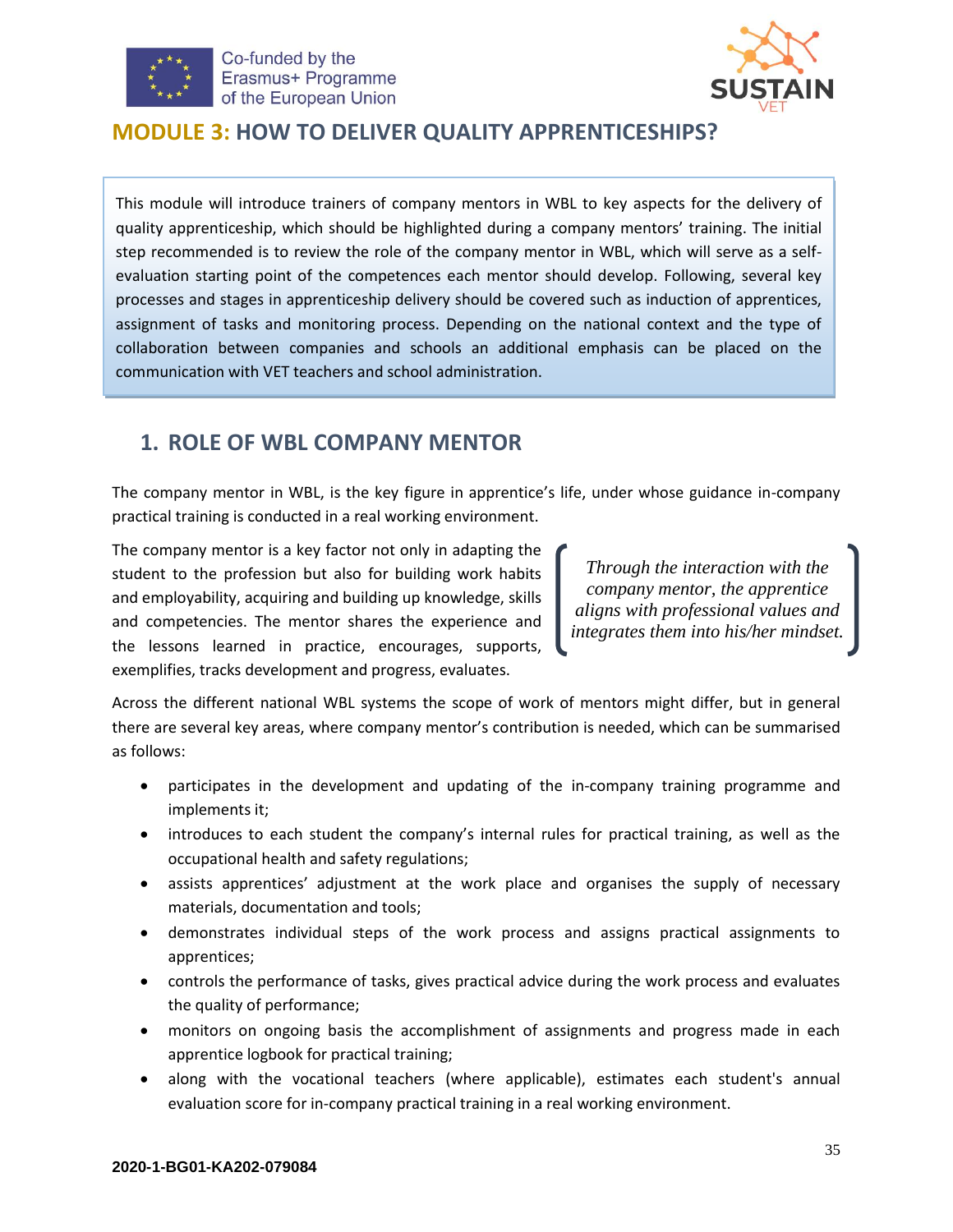



A good company mentor – apprentice relationship should bear the following characteristics (Balažević et al., 2020):

- $\checkmark$  Empathy (acknowledging and understanding that once you were in the same situation your apprentice is in today);
- $\checkmark$  Positive approach and enthusiasm (believing in your work and demonstrating enthusiasm for the area you work in);
- $\checkmark$  Developing capabilities (focusing on giving instructions and developing skills and knowledge of an apprentice);
- $\checkmark$  Inspiring (giving ideas and inspiring to do a meaningful work);
- $\checkmark$  Valuing opinions as well as proactivity and initiatives;
- $\checkmark$  Offering meaningful tasks and opportunities;
- $\checkmark$  Providing corrective feedback;
- $\checkmark$  Encouraging discussion, asking questions and critical thought.

The key to ensuring quality mentor-apprentice relationship is also linked to mentors' social skills<sup>1</sup>. Social skills means being able to train and work cooperatively in a WBL setting with students. In the framework of apprenticeships, social skills are less about teaching and more about having the trainees try performing their daily tasks with your guidance and encouragement. It is also about spending extra time discussing over and reflecting on achievements and challenges faced by the apprentice, and how he/she could improve over time.

In the end of any company mentors' training, ideally, they would have acquired a minimum set of social skills as well as attitudes needed to perform their role better. These are horizontal to the WBL-related knowledge, competences and skills of company mentors offered by the present training programme. The list below is not exhaustive and serves only as a starting point on which trainers can build (SUSTAIN VET Project Training Findings, 2021):

#### **Social skills for:**

- effective communication and an appropriate approach to learners, stimulating learning and working;
- recognition of age and individual characteristics of apprentices;
- motivation for activity in the learning/ training process;
- setting achievable goals;
- avoiding conflict situations;
- dealing with conflict situations;
- teamwork, etc.

#### **Attitudes/ personal characteristics:**

- applying a flexible approach when working with apprentices;
- applying an individual approach to training;
- responsibility for the success of the apprentice and for the image of the company;

<sup>1</sup> Additional information with regard to relevant company mentors' social skills is provided in the Ultimate Company Mentors Survival Toolkit.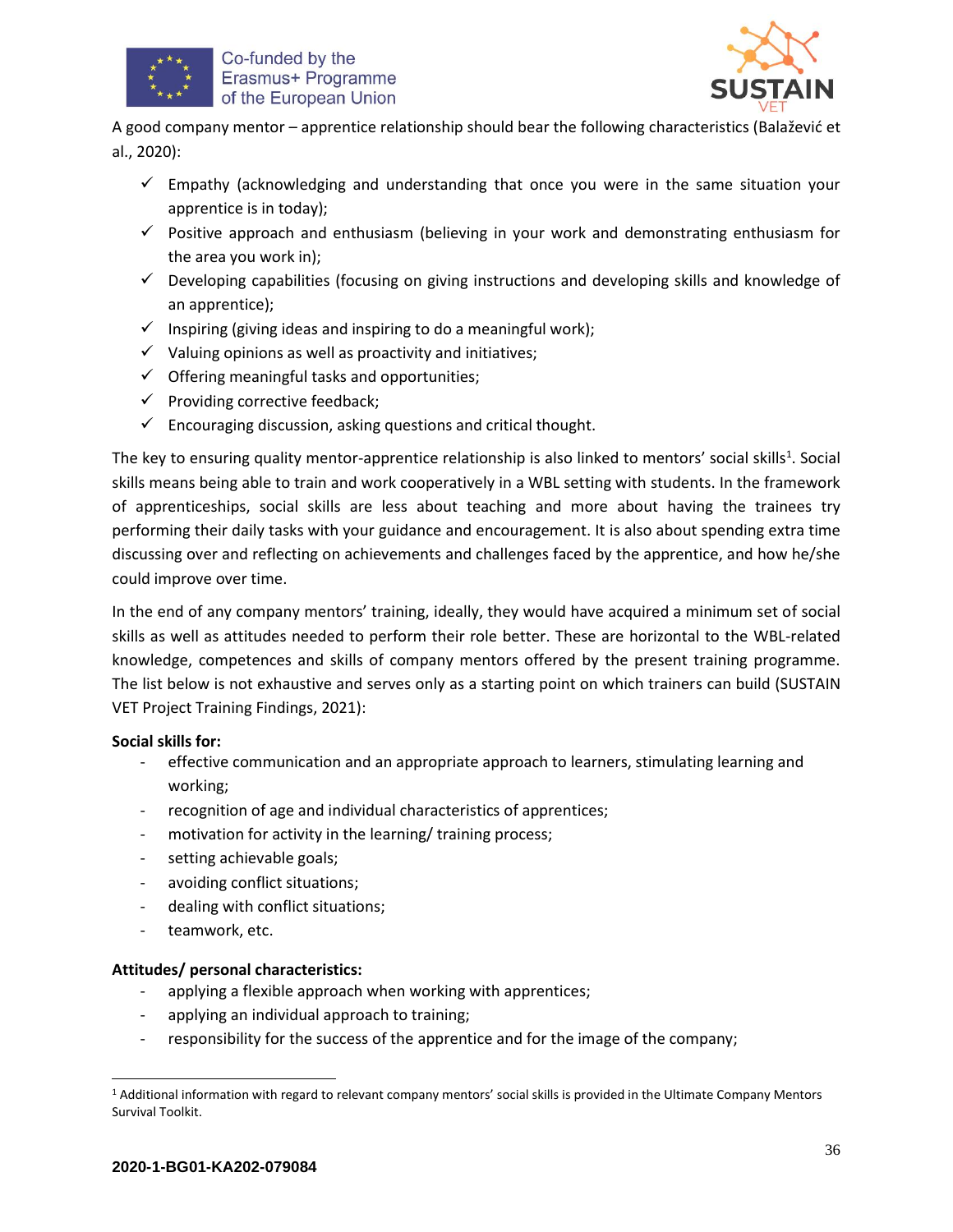



- taking on additional responsibilities for combining more activities;
- applying appropriate skills when mentoring apprentices with special needs;
- protection and care for the apprentices.

During company mentors' training, you can use the presentation of mentor's role as a self-evaluation exercise, combined with a group discussion. In the current practice of WBL mentor's, methods such as **World Café** are utilized to harvest the collective knowledge of learners and based on main conclusions decide on what to emphasise further. The practice shows that usually mentors participating in trainings come with different range of professional expertise and experience in working with apprentices. When these different perspectives are broad to the surface through the Word Café method, participants in the training will have the opportunity to engage in a constructive exchange of knowledge on the topics addressed.

There are several models that describe the growth in a mentoring relationship. One of these models is the **Goodlad model**, which contains four phases of a mentoring relationship – Initiation; Cultivation; Transformation; Separation (Simon et al., 2014). Basically, during Initiation the mentor should demonstrate that he/she is present for the apprentice. In the Cultivation part there is a strong focus on company mentor's belief in the apprentice's success. In the Transformation phase the company mentor encourages action. In the Separation phase it is about integrating learning and moving forward.

# <span id="page-36-0"></span>**2. INDUCTION OF APPRENTICES**

The first impression the company mentor conveys to the apprentices is one of the key factors for success of the whole training process to follow.

The quality of induction depends on mentor's ability to balance between formal compulsory elements to be presented (e.g., company description, code of conduct, safety instructions, labour policy arrangements, workplace specifics, training plan, etc.) and the informal getting to know each other aspects. The informal communication is usually underestimated in the formal setting of the induction process. Still, it holds the key to building a trustful relationship between the mentor and the apprentice, which is a key driver of apprentice's motivation for learning and development and compliance with rules and procedures during the apprenticeship period.

Company Mentors should be encouraged to think of ways to "humanize" the initial experience of the apprentice. Usually, mentors start right away with presenting their company and the rules the apprentice should follow. It would add greater value to approach this situation with a focus on nonformal communication with the aim both sides to understand more about each other in personal terms. This will minimize initial stress and make the apprentice feel better understood and recognized from the very start of the relationship.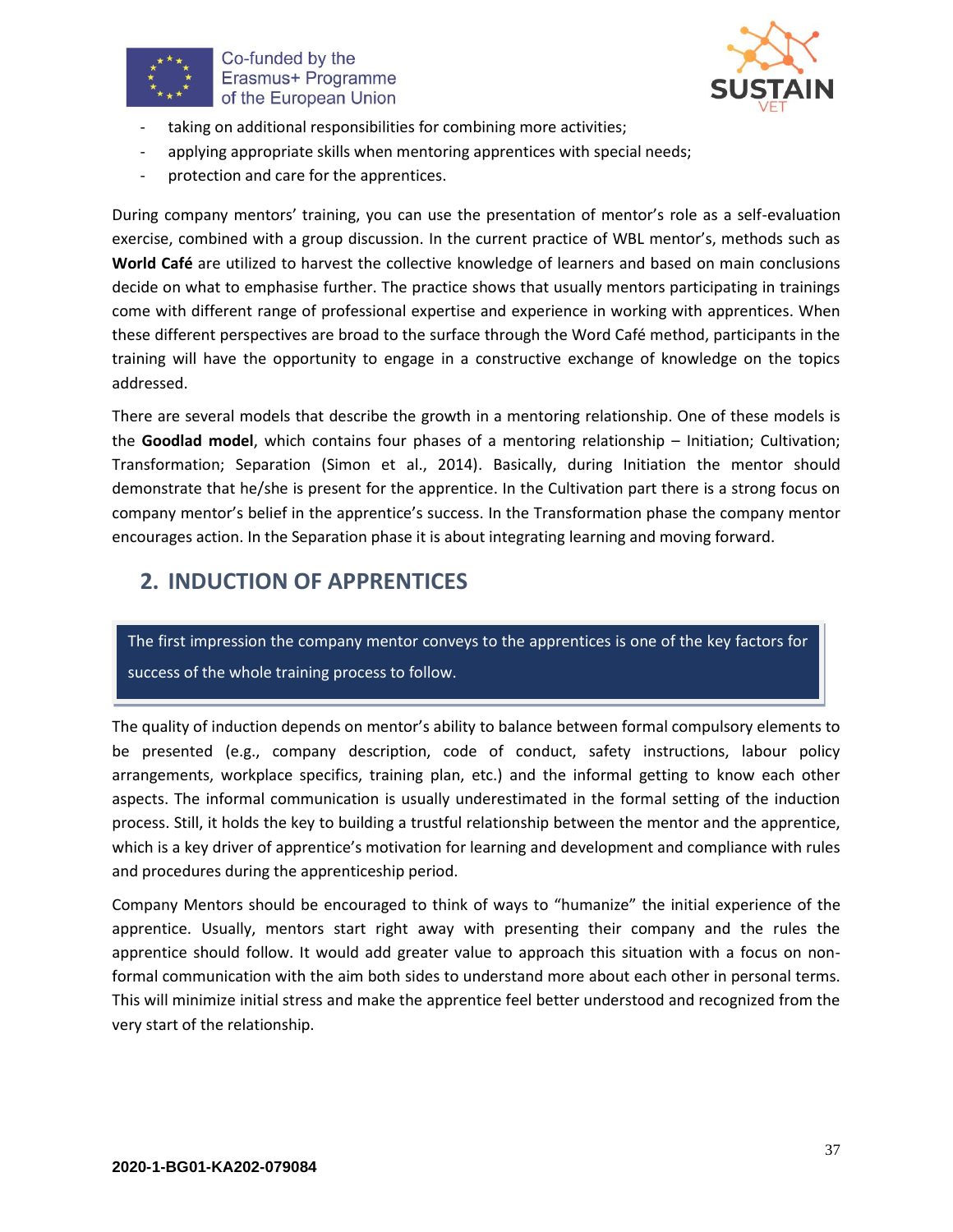



There are several approaches to work with company mentors during training, in that regard:

• Practical activities, helping visualize and experience the first induction situation. For example, using a role-play game, called "Induction meeting of students during their first day on the job" (Uzunova and Afrikanov, 2018). Mentors in training are placed in the role of a mentor working with 5 different types of apprentices, representing wide range of personalities and psychosocial state of being (e.g., demotivated student, over-ambitious, in love, apathic, aggressive, problematic, opposing, etc.). They have the task to participate in a short induction meeting with "apprentices", who are actually other

The positive and personal check-in will build strong prerequisites for nurturing an atmosphere of psychological safety, needed for quality of the learning process.

mentors from the training group. In this role-play, company mentors very quickly connect with the idea to embrace more personal and non-formal approach in communicating the apprentices;

- Practical activities, helping company mentors better understand their apprentices and see through their eyes (Georgieva and Afrikanov, 2020). For example, asking company mentors to complete an empathy map of a real or imaginary apprentice. Empathy map is an instrument that focuses on the main characteristics, values, emotions, behaviours of the person it depicts. This allows mentors into the shoes of their apprentices and through this perspective create their plan for the forthcoming apprenticeship;
- Practical activities, helping mentors tell the story of their profession in an attractive and humane manner. In this activity, the **stories developed in the previous module** can be utilized. These are stories, which are written in a non-academic and concise manner, clearly depicting the work reality that will become the work reality of mentors. Mentors can be encouraged to revisit some of these stories and on the basis of these stories, create an interactive oral presentation for the apprentice. In such a way they will avoid the formal sounding of occupational descriptions or national framework programmes and will enable apprentices to understand clearly what they can expect from this workplace and from the concrete professional occupation they are assigned in.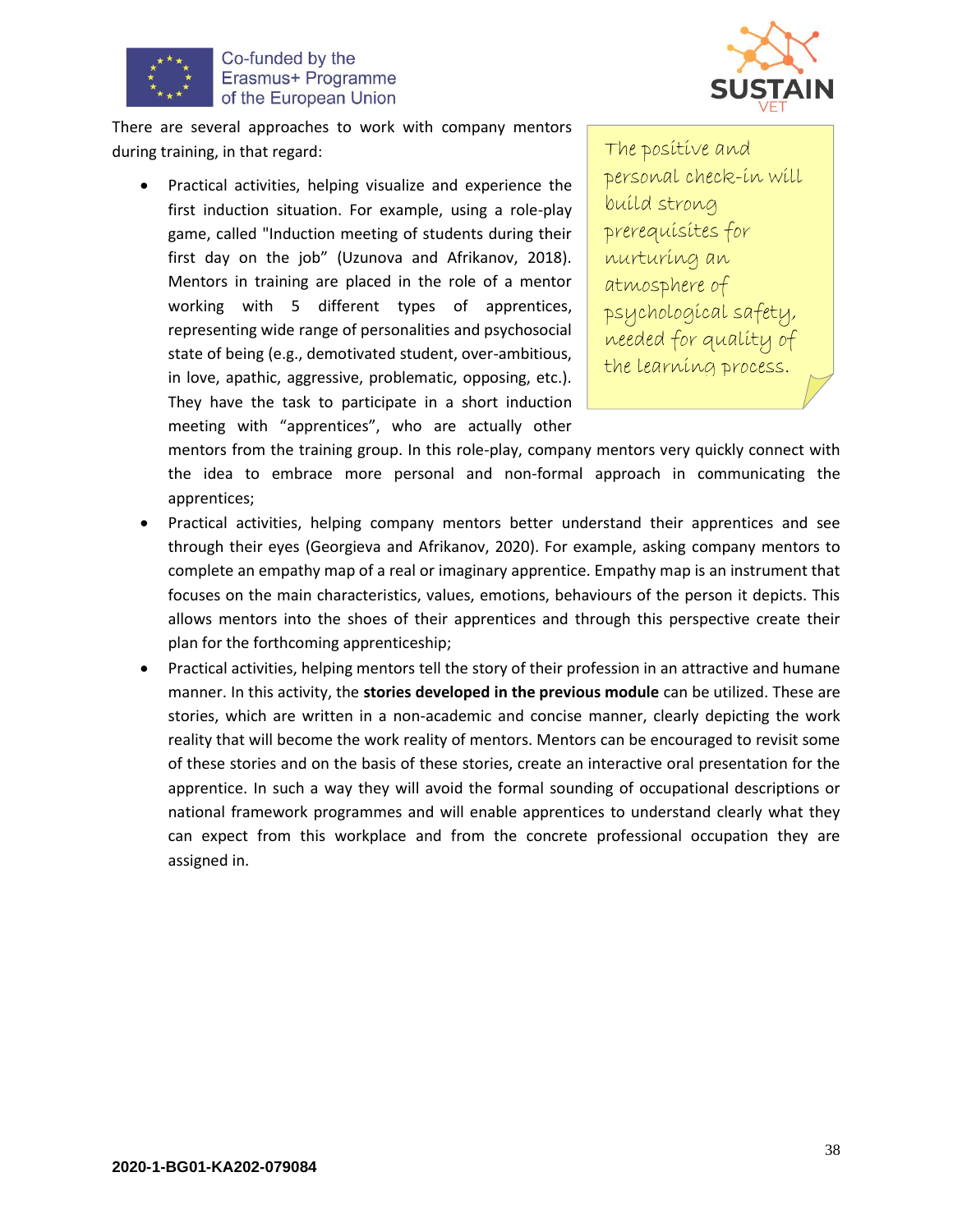



## <span id="page-38-0"></span>**3. ASSIGNING TASKS DURING APPRENTICESHIP**

In the induction phase the company mentor discusses the overall frame of the apprenticeship with the respective apprentice. In brief, at this starting point they agree on the rules of their relationship and what learning situations can the given professional provide to the learners.

The following indicative task assignment process structure can be followed:

*Task assignment is an important daily process, which ensures that the overall plan for the apprenticeship is complied with.*

1. Company mentor and apprentice discuss the tasks for the day or the week (depending on their preliminary agreement).

2. Company mentor inquires to what extent the apprentice understands the tasks and checks whether he/she can implement it autonomously as a result of skills

and knowledge acquired at school. Probably the task will be new for the apprentice due to the concrete specifics of the professional environment, but still, it is important to always start the process by asking the apprentice whether he/she can implement the task or elements of the task. Through this acknowledgement the mentor foster apprentice's self-esteem.

- 3. When the level of expertise of the apprentice is established and the task is assigned for the first time, the company mentor provides detail instructions and demonstrates how the task should be carried out. This can also be called modelling task implementation process.
- 4. During the first implementation of a given task by the apprentice, the company mentor is in a supportive side coaching role, actively observing the process and providing on the spot instructions if needed.
- 5. Following each implementation or at the end of the working day, mentor engages the apprentice in a quick reflection-feedback process during which the apprentice comments on how the process of implementation was, rates satisfaction with one's performance and maps areas of improvement. Following this self-reflection, the mentor provides feedback. It is important to highlight that the feedback should be constructive and emphasise on the strengths demonstrated by the apprentice with combination of concrete improvements to be taken into consideration for next implementation rounds.

For repeating tasks, the mentor is advised to gradually increase the percentage of autonomous working of the apprentice. In other words, start to deliberately leave the apprentice to work on the task on his/her own, which will enable building strong self-confidence.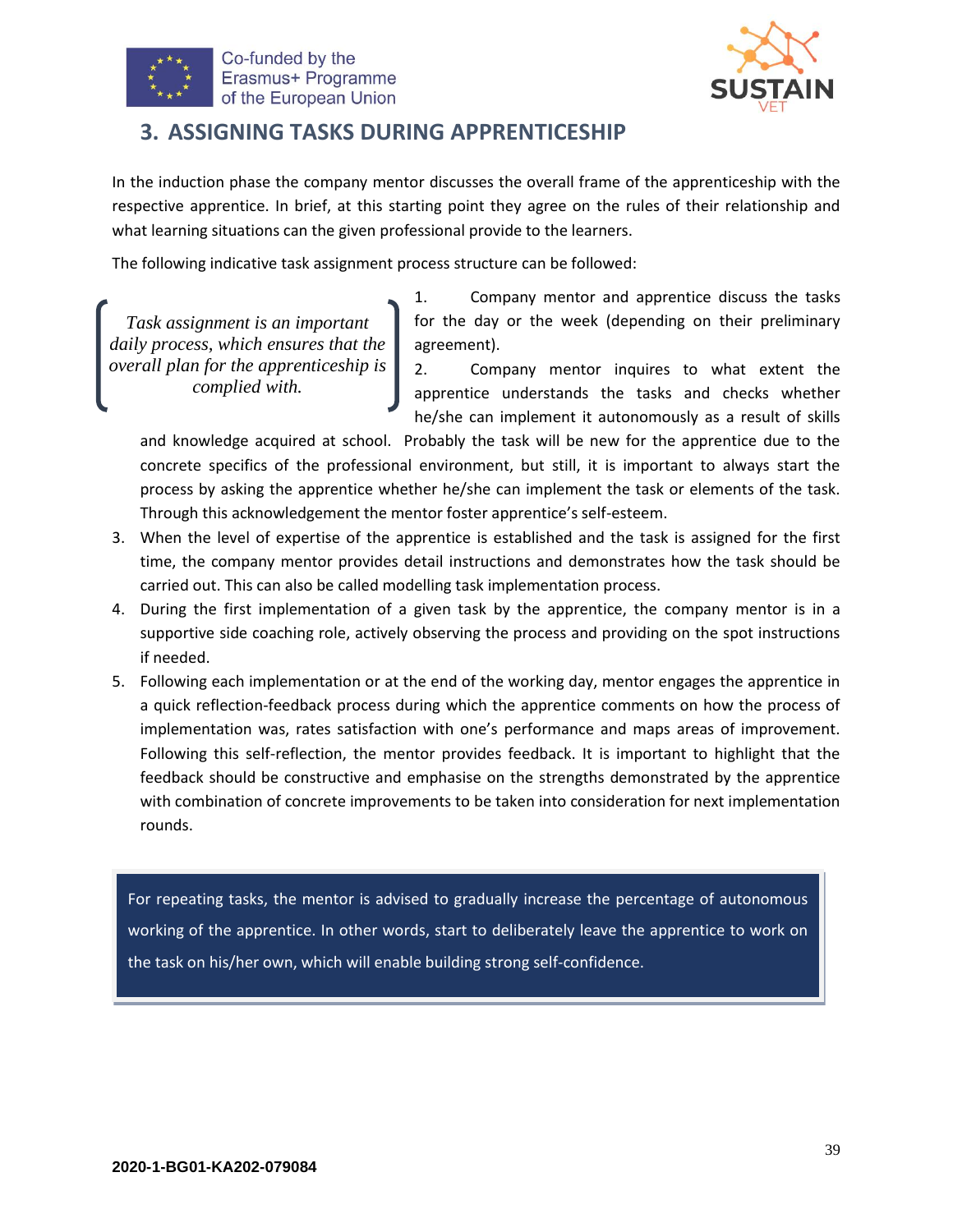



### <span id="page-39-0"></span>**4. MONITORING PROGRESS DURING APPRENTICESHIP**

Monitoring essentially is about ongoing review of implementation of tasks agreed between the company mentor and the apprentice. In the context of apprenticeship along the task implementation review, monitoring should be also about collecting data on the progress towards achieving the learning objectives, aligned with the tasks.

When introducing this topic to company mentors during their training, it might be a useful approach to consider **using the stories about professional situations developed in previous modules**.

Mentors might be encouraged to look at the stories trying to identify what is the set of competences (knowledge, skills and attitudes) needed to implement them in a quality manner. This self/group reflection exercise will deepen their understanding and sharpen their focus on the learning aspect of apprenticeship.

Company mentors are not just supervisors. They take the role of "teachers" in workbased learning setting, which requires carrying out multilevel monitoring

The list of competences identified can also be referred to as resources that the apprentice needs to develop and demonstrate to successfully implement a given task. This list can be compiled in a table format, which can then be used as a working checklist for the mentor when conducting monitoring activities. The compact checklist can easily demonstrate, where are the areas of improvement to be addressed.

Another source of data is the self-reporting and self-evaluation activities conducted by the apprentice. In some national systems, these activities are formalised and the apprentices is required to fill in a work diary/logbook on a daily/weekly basis, marking tasks implementation and presenting this document for verification by the mentor. In this document the mentor gives assessment on the basis of a set of quality criteria on the performance of the apprentice.

Since practices differ across national systems, when training mentors on this topic, it would be recommended to explore different experiences in that regard within the concrete groups and based on this map a common pattern and approach to be utilized. Furthermore, it is essential to always highlight the following main principles:

1. Monitoring provides evidence that both mentor and apprentice are performing well and in accordance with the initial mutual agreement.

2. Monitoring is not about controlling, but ongoing review of progress to provide timely constructive feedback to each other, which will further improve both the mentor-mentee relationship, but also the final outcomes.

3. Monitoring in work-based learning context reviews both task implementation in the given working environment, but also collects information on the level of competences development.

4. Monitoring generates significant data, which should be collected, stored, and organised in a structured and orderly manner.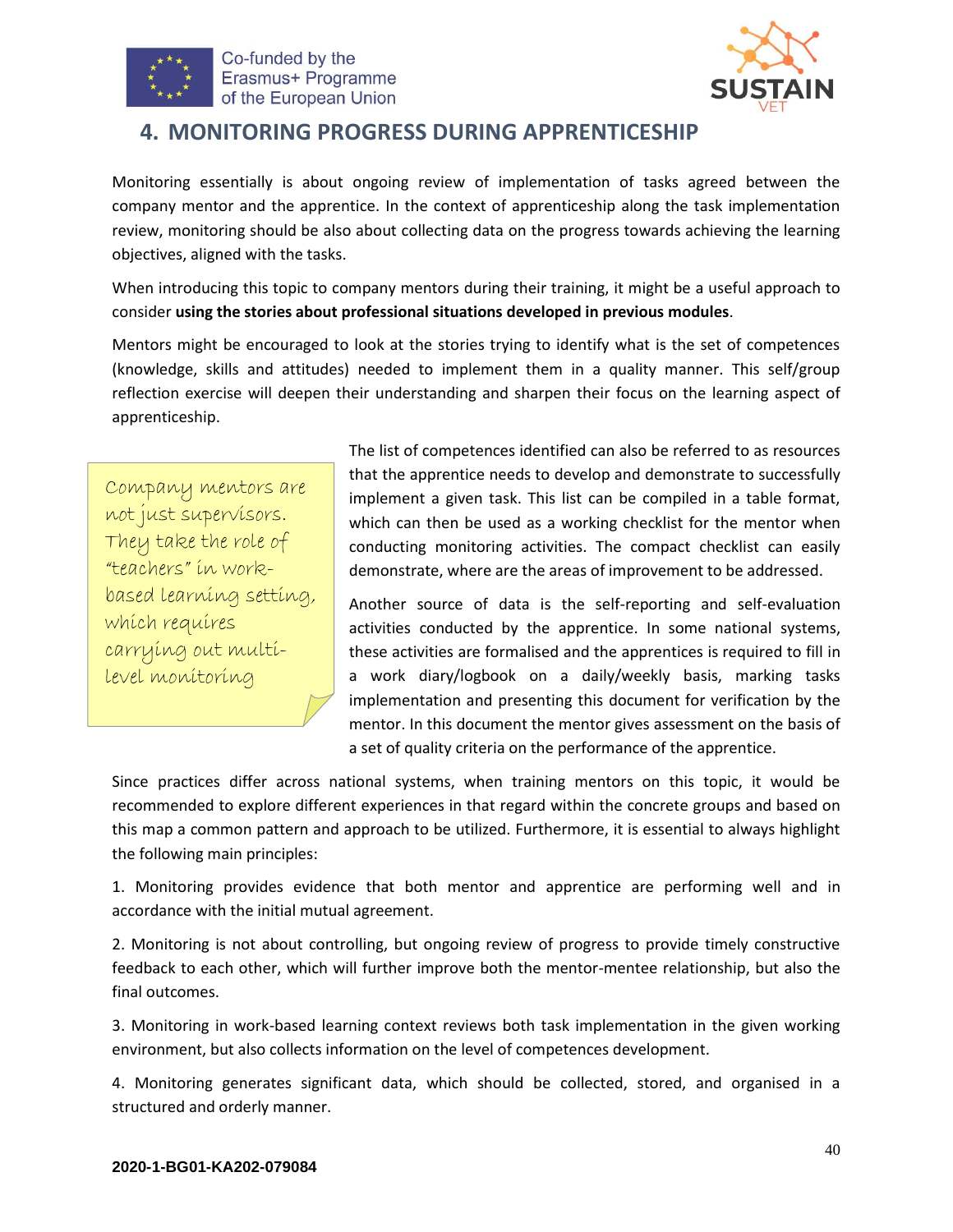



## <span id="page-40-0"></span>**5. COMMUNICATION AND COLLABORATION WITH VET SCHOOLS**

Mentors play a crucial role in the process of bridging education providers and employers.

Traditionally, education providers and employers easily fall victims to generalised assumptions that education institutions cannot equip young persons with the necessary skills they would need on the labour market or that employers only demand results, without investing in education of future workplace. Mentors as representatives of the employers in this relation can also be impacted by stereotypic thinking, which they bring into their work with the apprentices. In training of company mentors, mentors should be encouraged to address these mental models and try to widen their perspective on the role of schools and respectively teachers.

One approach to nurture their understanding that teachers are partners in the process of work-based learning, who can support the company mentor in delivering high quality service is through providing them opportunities to see through the eyes of the teacher. One practical training activity that can be introduced is so called **empathy map**, which is an instrument from the field of design thinking. Empathy map encourages trainees to focus on what design thinkers call a "persona" (in current case, this is the teacher). There are different templates of empathy maps available online as an open source. Engaging mentors in this activity will enable them to better connect to teacher's values, way of thinking and aspirations, which eventually would make them revisit their limiting beliefs and be more open to future collaborations. Presenting different empathy maps of teachers can be used as a strong starting point for group reflection, leading to awareness that both teachers and mentors share the same calling of supporting young persons to grow and that by being in close partnership all parties can reach high outcomes.

Breaking the ice of stereotypes allows for moving forward in proposing ways on how to engage teachers in active and productive partnership. Some principles can be highlighted in that regard:

1. Mutual agreement – similarly to the agreement with apprentices, the mentor can invite the teacher to discuss and agree on a framework of their relationship during the apprenticeship.

2. Active contribution – mentor should provide for active contribution of the teacher in the apprenticeship. Sometimes, teachers might feel excluded by not seeing and participating in the learning process of their student.

3. Sharing innovations – teachers do not have many opportunities to develop their knowledge in their professional field. Mentors at the same time can provide them with information on current developments in the given profession/industry. This will keep their level of teaching up to date.

4. Active listening and feedback – embracing active listening mode from the mentor will provide space for the teacher to share one's thoughts and concerns freely, which will create trust in their relationship. Feedback in the context of this relationship, is about keeping informed the teachers about the progress of the apprentice on regular basis.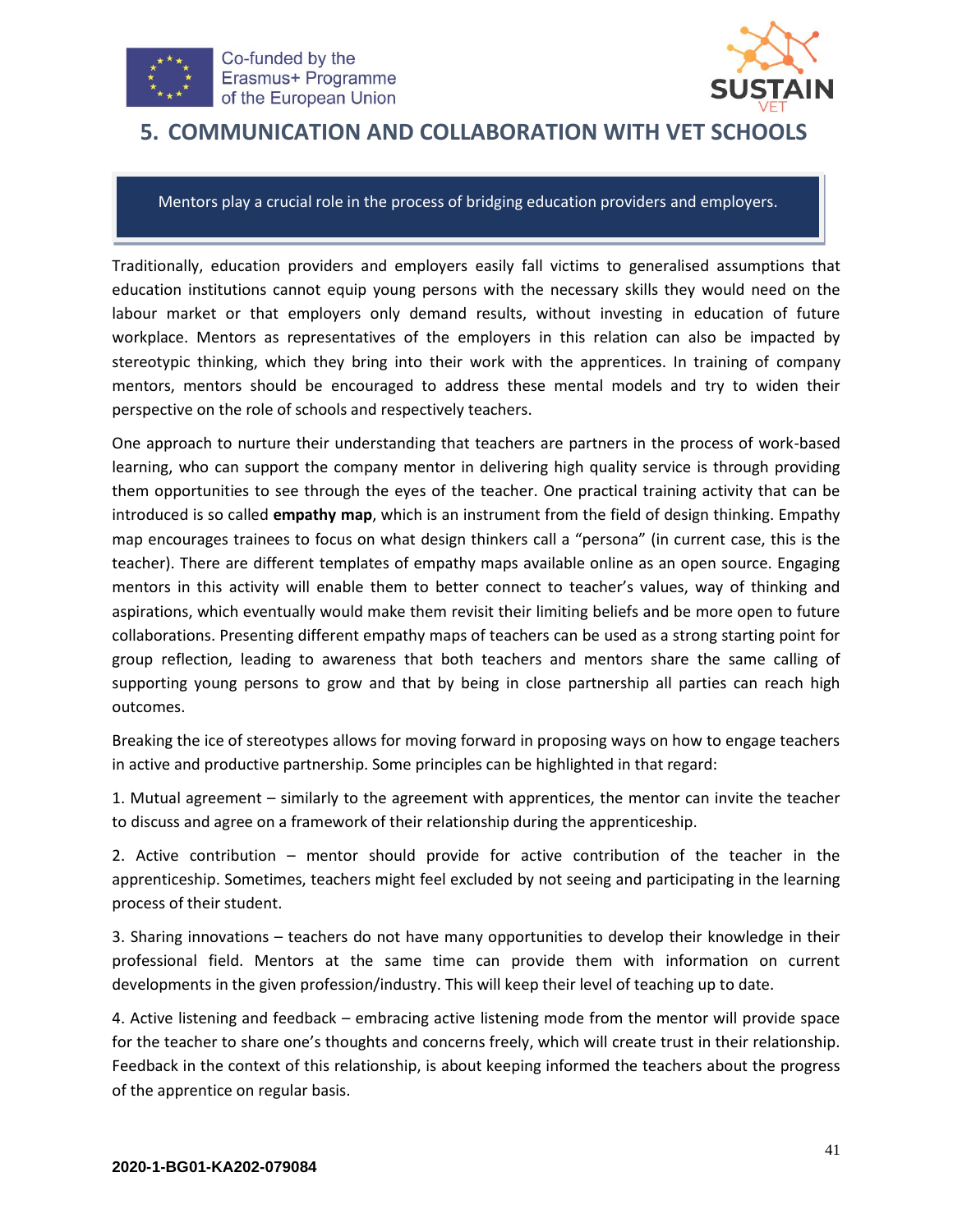



# <span id="page-41-0"></span>**6. PARTNERS – GOOD PRACTICE EXAMPLES FOR DELIVERY OF APPRENTICESHIPS**

Inevitably, WBL stakeholders in partner countries implement varied approaches to apprenticeship delivery. In the following sections we will pay closer attention to some basic principles related to the delivery of training to apprentices by company mentors. Namely these are the activities and methods for assigning of tasks to the apprentices and the monitoring of apprentices' progress.

#### **a. SPAIN**

The overall management and monitoring of the apprenticeship period is done through a computer application quality integrated data bank (qBID): <https://www.empresaiformacio.org/sBid>

The qBID presents several possibilities as an organizational model, mainly the following:

- Decentralized model: tutor teachers register companies, apprentices and agreements;
- Semi-centralized model: the VET coordinator discharges the companies and apprentices. Each tutor is responsible for making their own agreements and managing them;
- Centralized model: the VET coordinator registers companies and apprentices and create agreements. By reassigning, it transfers the tasks of monitoring and evaluation of the tutor of the students, object of the agreement.



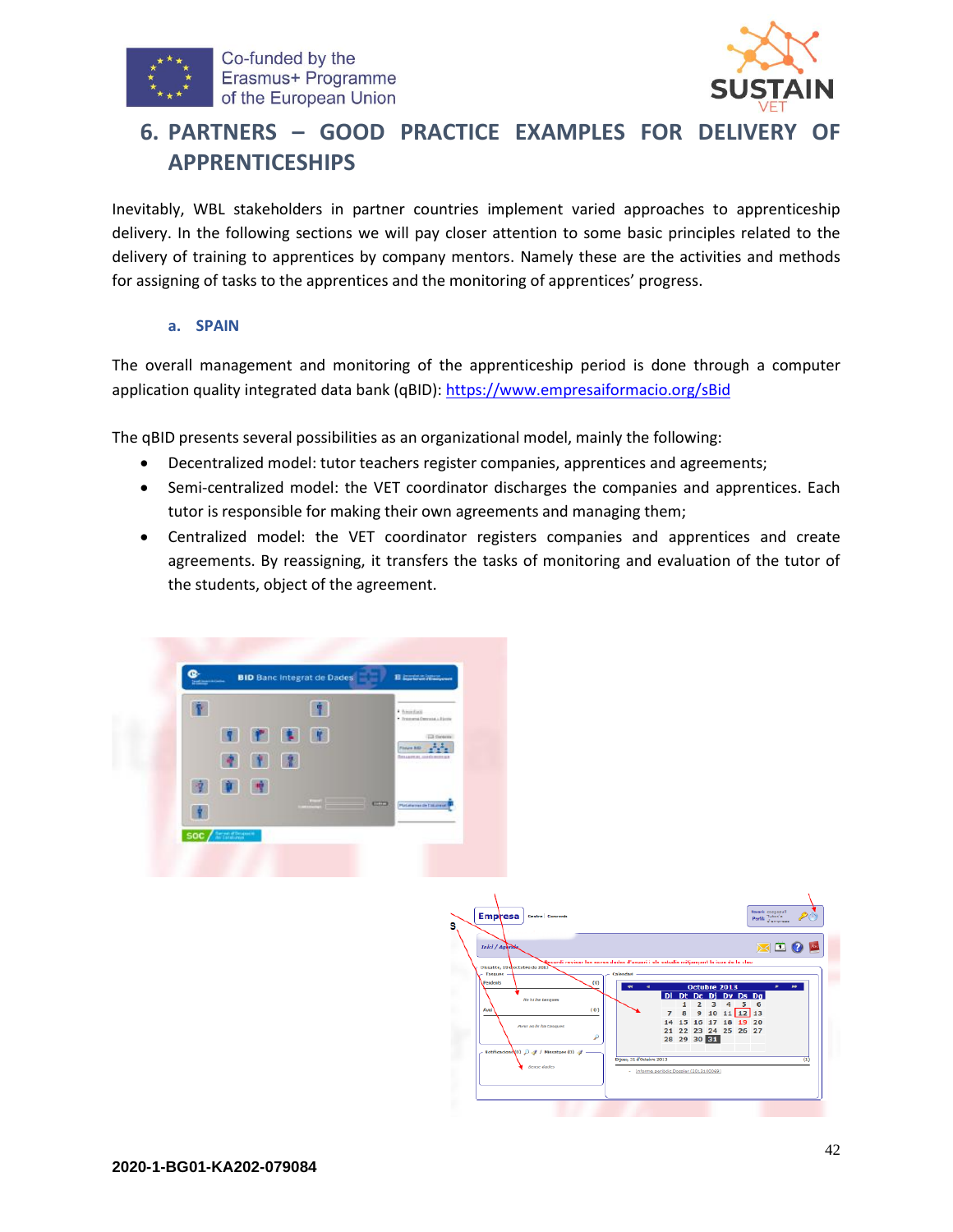



#### **b. NORTH MACEDONIA**

In North Macedonia company mentors have mandatory task to provide brief training on occupational safety and health, safeguards and a code of conduct. Although, the apprentice is provided with general occupational safety and health training by the school before going to the company. Furthermore, the mentor has the task of assigning apprentices to appropriate jobs, and constantly explains and introduces them to work. According to existing regulation, the company mentor:

- $\checkmark$  ensures the fulfilment of the conditions for inclusion of the apprentice in the process of learning through work;
- $\checkmark$  transmits information to apprentices about the organisational set-up, the activity of the company and the code of conduct in the company;
- $\checkmark$  determines jobs at the company level, according to the learning objectives / results, the age of the participants in the training, inclusion of students with disabilities and takes care of the adjustment of jobs;
- $\checkmark$  organises job rotation to achieve the goals / learning outcomes of the practical training programs (workplan);
- $\checkmark$  controls the documentation related to the realisation of on-the-job learning with the employer, and recommendations for the success of the performed training;
- $\checkmark$  applies the provisions of the contract for the performance of the practical training of the apprentice with the employer and directs the student to fulfil his / her obligations in accordance with his / her role and responsibilities.

It is planned that one company mentor can be responsible for the provision of training to up to five apprentices. The company mentor introduces and explains processes and procedures and gradually incorporates them into the work process.

A general Form with points for evaluating the apprentice's work has been prepared by the company mentor. It contains evaluation elements (entered by the mentor), for each element the maximum number of points and the points given by the mentor after achieving the stated elements for valuation.

#### **c. LITHUANIA**

In the company, the company mentor (also referred to as company practice supervisor in Lithuania) acquaints the apprentice with the company's internal procedures, work safety, fire safety and work rules. He also assigns practical tasks, taking into account and following the practice program prepared by the vocational teacher who has been appointed by the school. The company mentor evaluates the completed practice task of the apprentice for each day, marking "completed" or "not completed" in the practice diary, respectively. The company mentor discusses the shortcomings individually with the apprentice every time it is necessary.

Depending on the specifics of the work, the mentor appointed by the company may use his/her own criteria by which to assess the student and the task completed by the apprentice. During the practice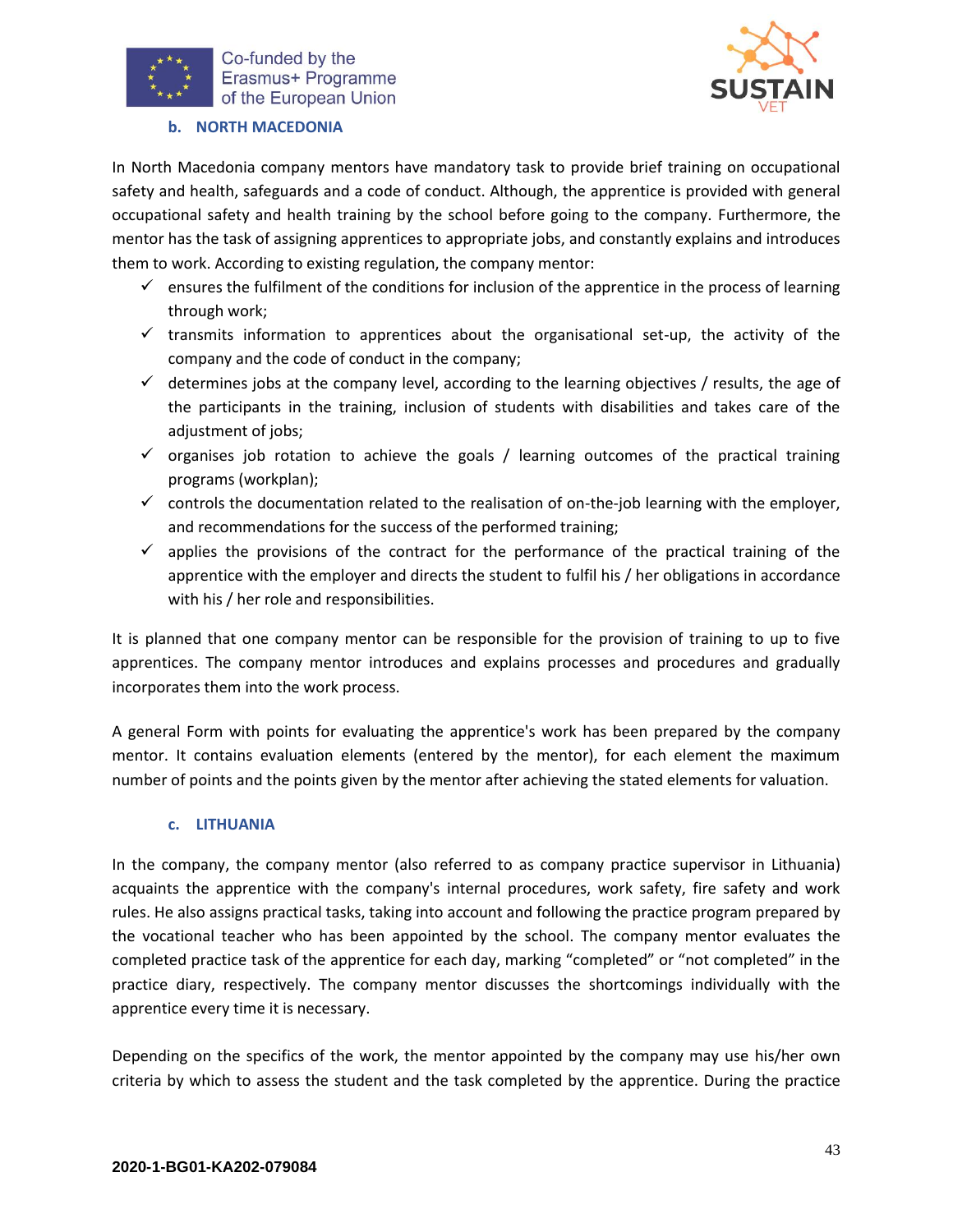



period the apprentice is also monitored by the vocational teacher assigned by the school. The company mentor and vocational teacher communicate and cooperate whenever it is necessary.

#### **d. BULGARIA**

WBL for students from the  $11<sup>th</sup>$  and  $12<sup>th</sup>$  grades starts with the beginning of the school year and lasts throughout the entire school year according to a schedule approved by the vocational school principal and the employer. During the provision of WBL, each apprentice is assigned to a company mentor from the enterprise. As a general rule, one company mentor is responsible for no more than 5 apprentices.

At the start of the apprenticeship, the apprentice is acquainted with the instructions under the Safe Working Conditions Act and the Fire Safety Act, to which he/she shall testify with his/her signature. During work at the enterprise, the student shall adhere to the company's internal rules for training, as well as the instructions for safe working conditions and fire safety. He/she is expected to perform the tasks assigned to him/her in good quality and timely manner and make efficient use of the resources, machinery, materials, energy, etc.

Each apprentice keeps a logbook of his/her practical training progress. In it, the apprentice records the topics covered, the practical tasks assigned and completed, the materials, machines and tools used, the acquired skills and any issues encountered. In the logbook, the company mentor records his/her evaluation of the assigned tasks and the progress made by the apprentice. The company mentor supports the adaptation of the apprentice to the work process. Occasionally, company mentors are also expected to develop visual, didactic and other aids required for the provision of WBL.

| <b>Module</b>     | How to deliver quality apprenticeships?                                                  |  |
|-------------------|------------------------------------------------------------------------------------------|--|
| Time plan         | 8 academic hours                                                                         |  |
| Learning outcomes | Knowledge:                                                                               |  |
|                   | The Trainer of company mentors is familiar with:                                         |  |
|                   | Characteristics of company mentor – apprentice relationship;<br>$\overline{\phantom{a}}$ |  |
|                   | The role of company mentors in WBL;<br>$\overline{\phantom{a}}$                          |  |
|                   | Effective company mentors' training methods;<br>-                                        |  |
|                   | Induction techniques;<br>-                                                               |  |
|                   | Communication strategies;<br>$\overline{\phantom{a}}$                                    |  |
|                   | Mentors' tasks and responsibilities in WBL setting;<br>-                                 |  |
|                   | Basic task assignment processes;<br>$\overline{\phantom{a}}$                             |  |
|                   | Situation-based approach to monitoring apprenticeships.<br>-                             |  |
|                   | Skills:                                                                                  |  |
|                   | The Trainer of company mentors is able to:                                               |  |
|                   | Align the situation-based approach to induction of apprentices;                          |  |
|                   | Demonstrate the process of task assignment;                                              |  |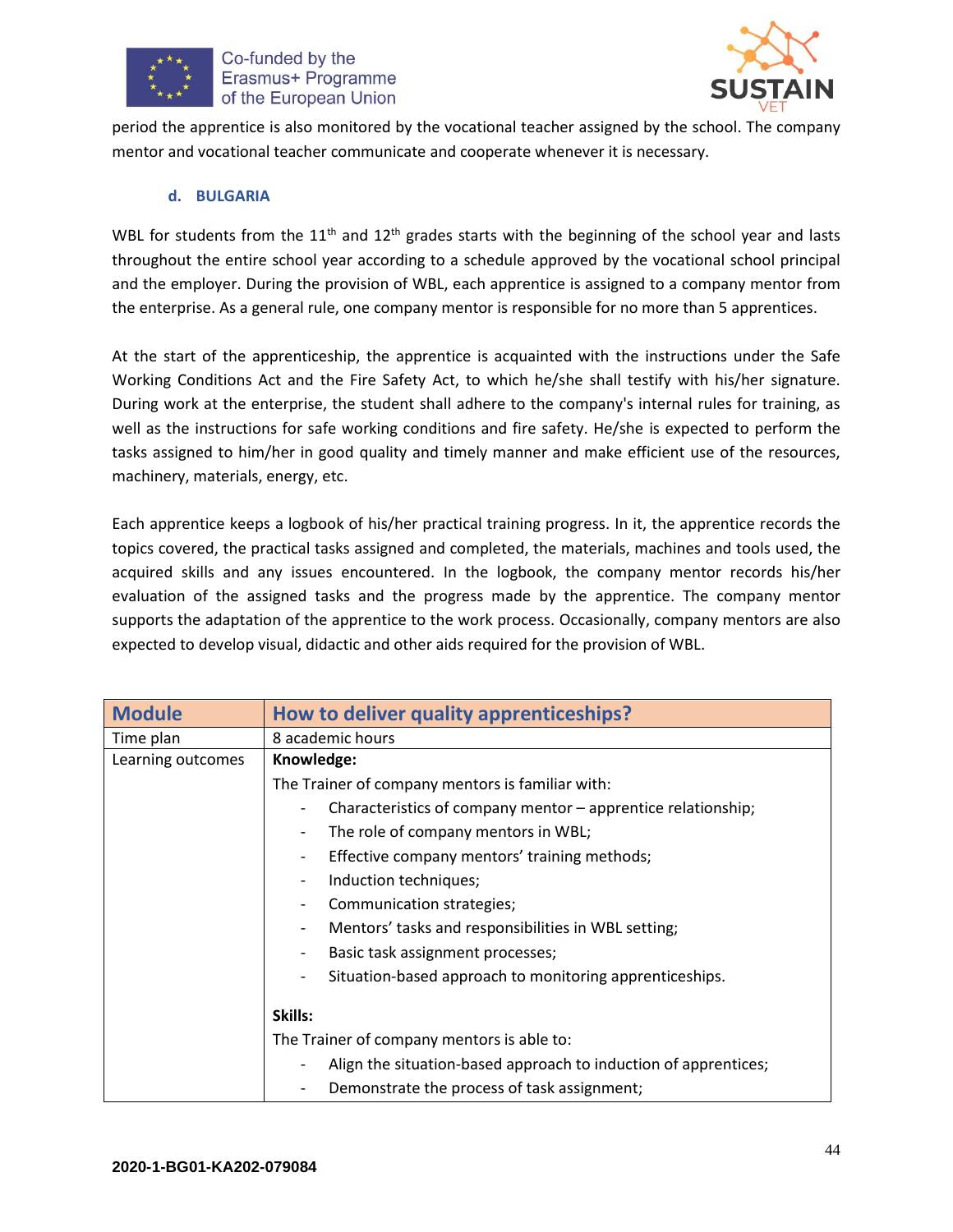



|                           | Identify and present learning tasks and work requirements;<br>$\overline{\phantom{a}}$ |
|---------------------------|----------------------------------------------------------------------------------------|
|                           | Describe and arrange a learning situation in a simulation and reflect on               |
|                           | the teaching and training experience;                                                  |
|                           | Explain the principles of monitoring using professional situations;                    |
|                           | Use effective instruments to encourage communication between                           |
|                           | company mentors and vocational teachers.                                               |
|                           | <b>Competences (Attitudes):</b>                                                        |
|                           | Empathy;                                                                               |
|                           | Positive approach and enthusiasm;                                                      |
|                           | Recognises the importance of the situation-based approach to                           |
|                           | induction, task assignment and monitoring;                                             |
|                           | Promotes communication and cooperation between company                                 |
|                           | mentors and VET schools;                                                               |
|                           | Encourages discussion.                                                                 |
|                           |                                                                                        |
| Topics covered            | Role of the company mentor in WBL                                                      |
|                           | Induction of apprentices                                                               |
|                           | Assigning tasks during apprenticeship                                                  |
|                           | Monitoring progress during apprenticeship                                              |
|                           | Communication and Collaboration with VET schools                                       |
|                           | Delivery of apprenticeships in partner countries                                       |
| <b>Additional reading</b> | Nevena Balažević, N., Kovač, A., Starčević, M. and Vierda, B. Toolkit for              |
|                           | Mentors, Social Innovators project, 2020                                               |
|                           | Simon, S. et al. Manual - SUPREME Mentoring Programme, SUPREME                         |
|                           | project, 2014                                                                          |
|                           | Evtimova, P., Georgiev, N. and Zlatarska, P. Practical Guide - Dual                    |
|                           | <b>Education, Domino Project, 2019</b>                                                 |
|                           | Spain: Training Programme/ Apprentice Weekly Sheet/ Individual                         |
|                           | <b>Evaluation Report Templates</b>                                                     |
|                           | WBL Toolkit - a single platform for the promotion of identified                        |
|                           | products and approaches                                                                |
|                           |                                                                                        |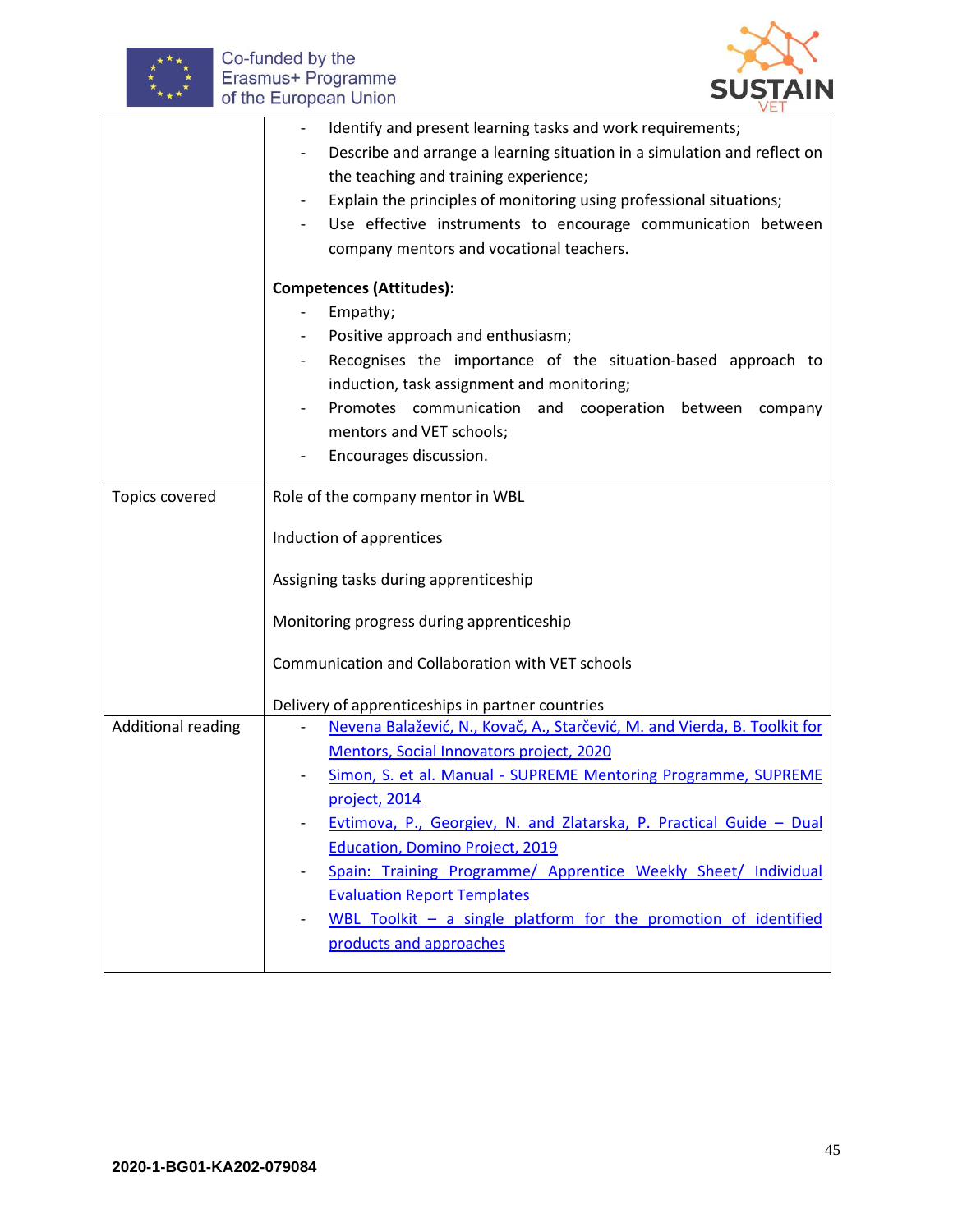



### <span id="page-45-0"></span>**MODULE 4: HOW TO ASSESS APPRENTICESHIPS?**

This module introduces the concept of situation-based assessment. The aim of this approach is to evaluate whether all theoretical, skills related and attitudinal knowledge can be mobilised into practice.

As the assessment guides very much the learning process, the assessment must be in line with the methodology and the objective of the instruction: that is assessing competencies. For the purpose, company mentors should implement a combination of practical assessments with a theoretical discussion pointing at explanatory knowledge. (*Emanuel Wüthrich, SFIVET, 2019*)

# <span id="page-45-1"></span>**1. ASSESSING THE ACQUIRED SKILLS AND COMPETENCES USING THE SITUATION-BASED MODEL**

An effective apprenticeship assumes that the company mentor and the apprentice regularly monitor the present state and assume the performance level of the apprentice. These aspects include, but are not limited to, clarifying the following questions:

- $\checkmark$  What is he or she able to do already?
- $\checkmark$  What is not yet achieved in such a way as it should be?
- $\checkmark$  What must be done to compensate the existing skill gaps?

The assessment process pursues the following key aims:

- Providing feedback to the apprentice on his or her state of training and behaviour.
- Motivating the apprentice to achieve the learning and working objectives.
- Arrangement of supporting measures for the optimisation of the apprenticeship itself.

The assessment process offers the apprentice the opportunity to express an opinion on the assessment results or to put forward questions. Very important for the success of an assessment is the real dialogue. The apprentice should not be a passive listener, but should be invited as a partner in the process.

Giving feedback to the apprentices provides them with the possibility to learn from mistakes and to use their individual strengths even more intentionally.

Assessment is usually divided into two categories with different objectives: **formative** and **summative** assessment. Summative assessment (also known as assessment of learning) refers to final assessments (including tests and examinations) after the completion of the apprenticeship programme. It is used to determine whether apprentices have achieved the learning outcomes of the programme or competency standards that would make them eligible for the intended qualification. Formative assessment (also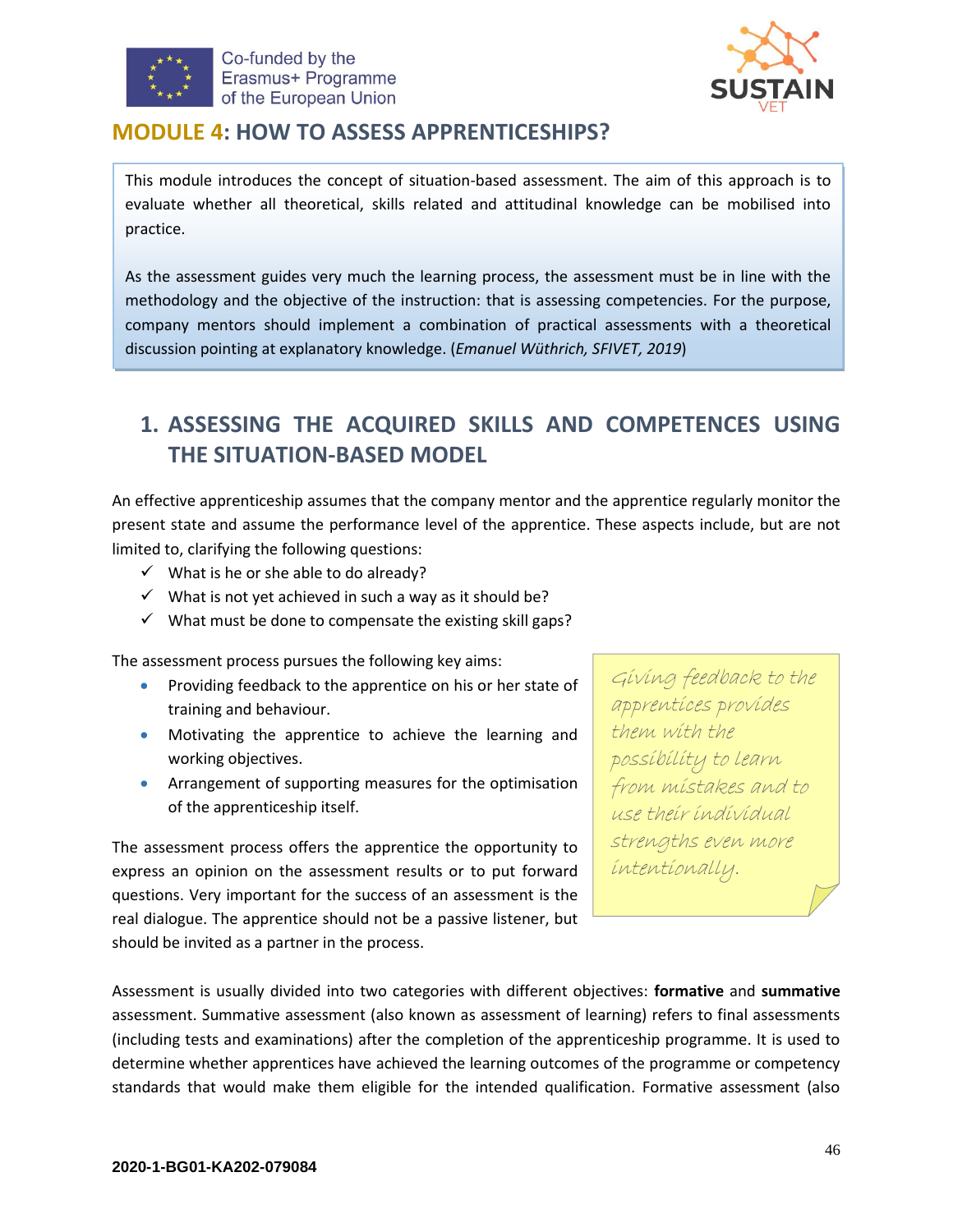



referred to as assessment for learning), by contrast, draws on information gathered at frequent intervals throughout the learning process, with the aim of identifying specific learning needs and adjusting training and teaching accordingly (*Looney, 2011*).

Many apprenticeship schemes involve **logbooks**, maintained by the apprentices, in which they note down the tasks they have performed and reference relevant documents, photographs of finished products, etc. Logbooks are used in various ways:

- to direct apprentices' attention towards what they need to achieve;
- to encourage them to reflect on their performance;
- to record key stages of achievement for assessments of progress, or to count towards formal qualifications.

In some countries a **training report** is produced, which indicates the level of progress achieved by the apprentice, at least once each semester. The apprenticeship trainer and apprentice discuss the content of the training report, which includes the assessment of technical, methodological, social and personal competencies, as well as a section to be filled in by the apprentice, with a focus on technical and methodological competencies, working atmosphere and level of personal encouragement with the programme - [Template for training report \(Switzerland\)](https://vpet.ch/dyn/bin/21423-23926-1-bildungsbericht_eg_2016i.pdf)

With regard to situation-based model, the didactic questions are:

- How should the learning performance of apprentices be assessed?
- How should the various resources and the resulting skills competences be weighted?

The trainer should ask company mentors to go back to the earlier developed situations and the respective skills and competences which have been systematised. These are the aspects that need to be comprehensively assessed and if the situation-based model is applied this task is quite easy to organise in terms of WHAT will be assessed. Taking into account that each skill and competence belong to a very specific situation/s, company mentors should be encouraged to monitor and evaluate the performance of the apprentices during the execution of this particular situation.

The situation-based didactics recommend an assessment at the competence level, i.e. assessing the implementation of learning results in a real or simulated situation.

Trainers should encourage company mentors **to use a mix of assessment methods** that will deliver the most valid assessment of an apprentice's skills and competences across the situation and qualification profiles (also aligned with the occupational standards).

To choose the best assessment methods, company mentors should be encouraged to consider which methods are reflective of how the apprenticeship is conducted.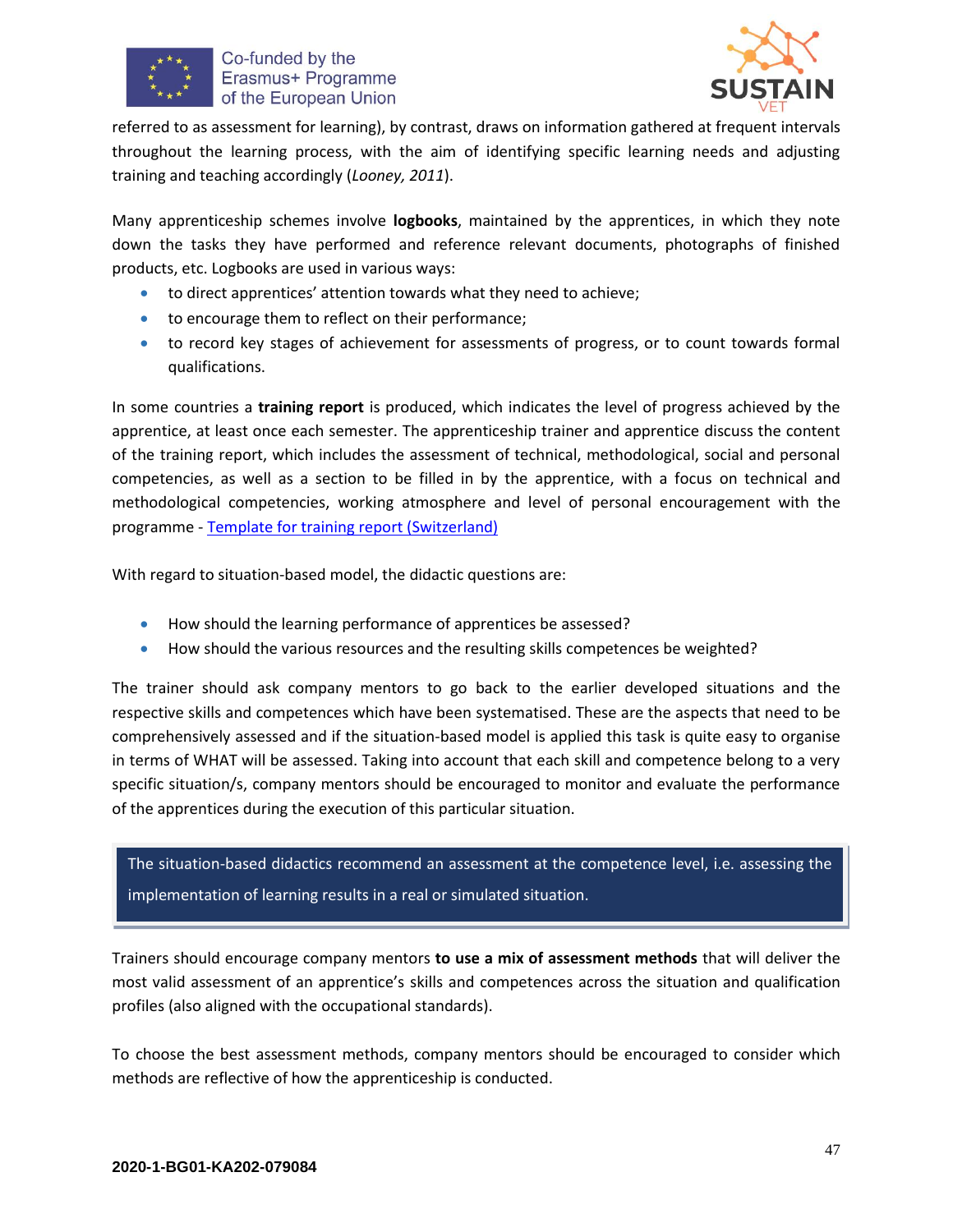



Below are some points for company mentors to consider when choosing the right mix of assessment methods:

- assessment methods should be as relevant to the vocation as possible;
- consider the level of the apprenticeship and the age of the apprentice;
- go through each professional situation and consider which assessment method would be the best one to assess competence against it;
- check that each professional situation is mapped against an assessment method to avoid overassessment; this will prevent placing a greater proportional weighting on certain skills and competences;
- if there are particularly important skills and competences that require assessment in more than one method (for example, health and safety compliance), then these should appear be assessed with regard to each professional situation;
- an individual assessment method can be made up of two or more complementary components to make that assessment method more robust and to cover skills and competences in a more comprehensive manner (for example an observation followed by questioning specifically about the tasks undertaken during the observation);
- assessment methods should be distinct and not be overly reliant on one form of delivery only (for example all orally based) as this might disadvantage some apprentices;

During the training trainers should present to company mentors some of the most popular assessment methods that could be applied. Below are some examples with explanations on how, when, why, as well as the pros and cons of applying each method.

**OBSERVATION:** An observation involves observing an apprentice undertaking a task or series of tasks in the workplace as part of their normal duties ('on-the-job'/naturally occurring). This must be complemented by questioning from the company mentor during and after the observation. Observational assessment is deemed the most appropriate assessment method for evaluating practical skills. By watching the apprentice complete a task, they can demonstrate their occupational competence. This assessment method is suitable for assessing skills and competences holistically. It is the assessment method most clearly aligned to the working environment and gives reassurance to employers about an apprentice's competence level. It also provides reliable, valid and authentic data and is cost-effective for the company. Observations allow for the assessment of skills and competences that relate to interaction with customers/members of the public which cannot be demonstrated in a simulated practical task. However, this assessment method may be less suitable for assessing vocations where the skills are less directly observable, e.g., accountancy, as well as vocations that take place in dangerous or restricted environments.

**PRACTICAL ASSESSMENT:** A practical assessment involves the company mentor observing an apprentice undertaking a set task or a series of set tasks in a simulated environment. It allows the apprentice to demonstrate their procedural knowledge and skills of 'how to do something'. This can be complemented by questioning from the company mentor during or after the simulation. This assessment method is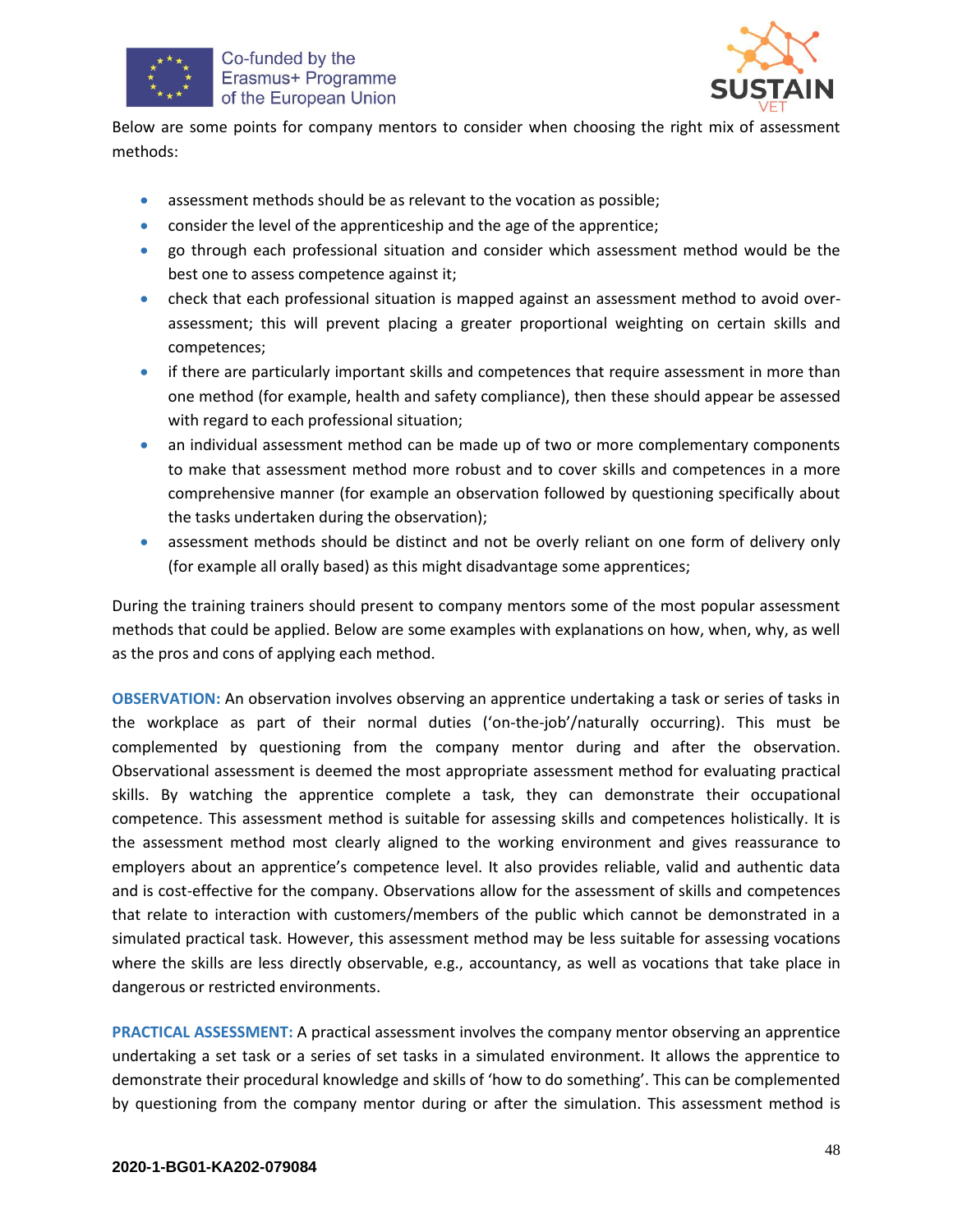



suitable for collecting first-hand evidence of knowledge, skills and competences. Advantages include: direct testing under controlled conditions, allows for preparation and could be performed at any time. This method might be less suitable when assessing skills and competences that involve interaction with customers/members of the public.

**TESTS:** This method includes a variety of tests that are predominately used to assess apprentice theoretical knowledge acquired during the in-company training. This can include multiple choice tests as well as open-ended questions. A multiple-choice test consists of a series of questions in which apprentices are asked to select the correct answer(s) from 3 to 5 options. Individual questions or groups of questions may include case studies, scenarios, sections of text, graphs or diagrams on which the questions are based. Well-designed multiple-choice tests provide an effective and valid assessment for occupations at all levels. A written test with open-ended questions consists of a series of questions which apprentices are required to answer. These could consist of one type, or a variety of types of question such as open questions and scenario-based questions. Short or long answer responses force the apprentice to demonstrate the extent of their knowledge and skills. Well-designed tests are suitable for assessing knowledge, the ability to judge between different options, assessing skills relating to data and information handling skills, problem solving, written communication skills, critical thinking and reasoning. It is easy to administer, is straightforward to mark, can be done electronically and low-cost to operate. This assessment method may be less suitable when assessing behaviours and skills pitched above those outlined in the occupational standard. Multiple-choice and written response questions need to be regularly reviewed to prevent predictability and to ensure suitability. In addition, some apprentices might be highly skilful when performing a practical task, but be less proficient in explaining what and why needs to be done.

**PROFESSIONAL DISCUSSION:** A professional discussion is a two-way discussion between an employee at the company and an apprentice to assess the apprentice's in-depth understanding of their work. In this respect, it differs from an interview, which consists of asking questions and the apprentice answering them, with less scope for interaction and discussion. Professional discussions should not be led by the company mentor himself/herself as it requires active listening and taking notes. Therefore, the company mentor should act as an observer, giving the apprentice the opportunity to make detailed and proactive contributions to confirm their competency across the skills and competences mapped to this method. This assessment method is suitable when assessing in-depth understanding of a subject, occupations that cannot be directly observed in practice, aspects of an occupation that are difficult to observe, are rare occurrences, or take place in restricted or confidential settings. The advantages of this assessment method include the following: it can be used to supplement another component of assessment, for example, building on an observation, following a project report or a presentation; it can be wide-ranging in scope and cover a large part of the role and the occupational standard; it can draw upon other supporting evidence such as a portfolio or a project report and can effectively determine the authenticity of that supporting evidence. This method can also assess those skills and competences that require probing questions to explore the reasons for the apprentice's ideas or actions. It can be conducted online/remotely and is an effective way of collecting qualitative data. This assessment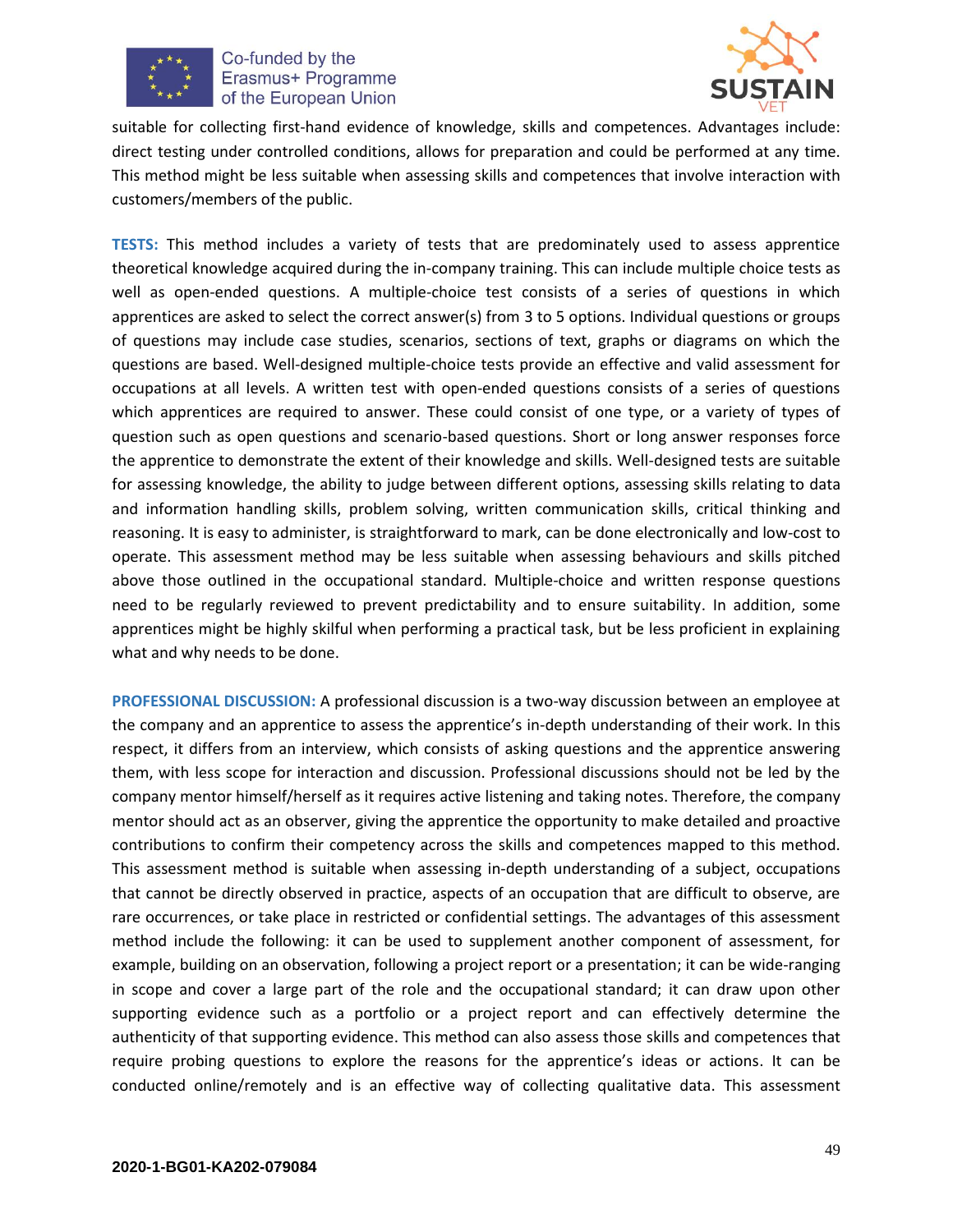



method may be less suitable when assessing skills and competences in practical occupations which would be better assessed directly through workplace observation and practical assessment.

**INTERVIEW:** An interview consists of the company mentor asking an apprentice a series of questions to assess their skills and competences. It differs from a professional discussion in that the mentor's role is restricted to asking set questions, and there is no scope for two-way discussion. The independent assessor leads this process to obtain information from the apprentice to enable a structured assessment decision making process. This assessment method is suitable when assessing knowledge and understanding of a specific subject, as well as when assessing skills and competences that are very straightforward or basic. It may be less suitable when assessing skills in practical occupations which would be better assessed through workplace observation or practical assessment. It should be also considered that some apprentices may be nervous or anxious in this type of assessment, which may impair their performance.

**PRESENTATION AND QUESTIONING:** A presentation involves an apprentice presenting to the company mentor on a particular topic. It will be followed by a questioning session from the mentor. This assessment method is suitable when assessing the in-depth understanding of a subject, as well as some competences such as presentation skills, interaction with others and the ability to structure information. The method can be supported by other evidence, for example a portfolio of work completed during the apprenticeship, or a project. It may be less suitable when testing skills and some competences in practical vocations where presenting is not a regular activity. Here again, it should be noted that some apprentices may be nervous or anxious in this type of assessment, which may impair their performance.

**PROJECT:** Using a project as an assessment method involves the apprentice completing a significant and defined piece of work. This could for example involve producing an item which the company mentor can review and assess. The project should be designed to ensure that the apprentice's work meets the needs of the business, is relevant to their role and allows the relevant skills and competences to be demonstrated. Therefore, the project's subject and scope should be agreed between the employer and the education institution. This assessment method is suitable when assessing skills and competences in occupations where the work cycle is too long to be reasonably observed during the in-company training. Moreover, this assessment method can lead to producing something that is of genuine business value to the apprentice's employer, as well as testing skills and competences holistically (including practical, analytical and interpretive skills, as well as the wider application of skills and competences in real situations). Projects may be less suitable when assessing all the skills and competences that the apprentice should demonstrate in real working conditions, when there is time pressure, lack of opportunity to redo a certain aspect, etc.

**PORTFOLIOS AND LOGBOOKS:** A portfolio is a collection of pieces of evidence, gathered together during the in-company training that is used as the underpinning basis of an end-point assessment method. A logbook is the record of achievement created over the course of the training and can be used as the underpinning basis of an end-point assessment method. Portfolios and a logbooks or their equivalents can be used to support an assessment method (such as an interview or professional discussion). The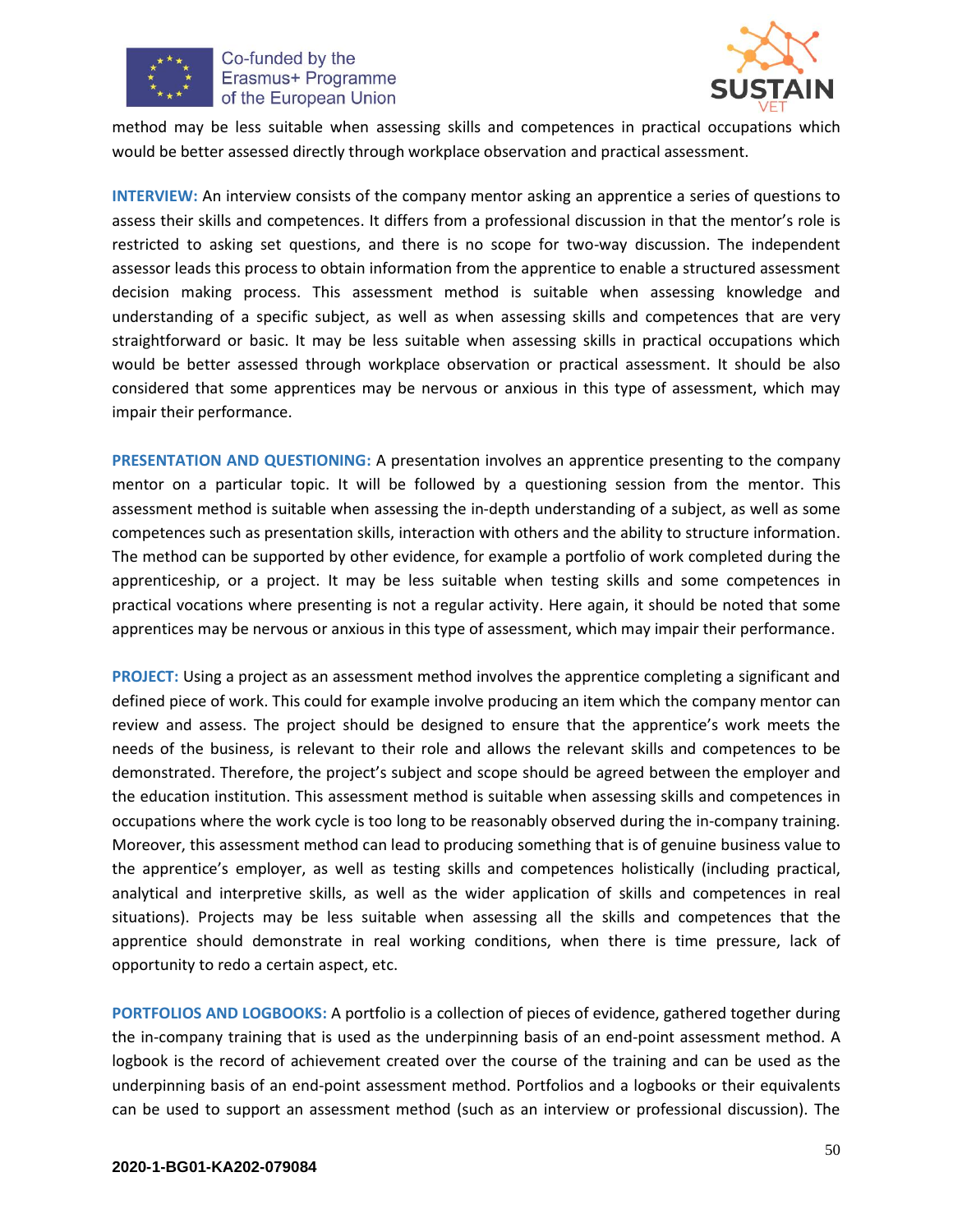



apprentice may use their portfolio/logbook to support their responses to questions. Logbooks and particularly portfolios are a suitable way of collecting evidence from a range of sources over a long period of time. They can collect supporting evidence from a number of sources over a long period of time. However, these do not provide enough information on the quality of the acquired skills and competences, as well as on the reasons for the apprentice being less competent in certain vocational areas.

\*\*\*

When performing an assessment during an apprenticeship company mentors should find a suitable way to mark the achievements of the apprentices. Therefore, it is necessary that some **grading descriptors** are developed from the onset.

Grading descriptors are statements that identify clear features which enable a company mentor to measure the level of achievement. These statements tell the apprentice what they need to do or say to meet the required grade.

Grading descriptors break skills and competences down into actual actions and specific requirements which can be more easily assessed by making them measurable. Therefore, these are easily linked to the situation and qualification profiles that are being developed when applying the situation-based model of apprenticeships.

All assessment methods require pass grading descriptors.

#### **KEY PRINCIPLES OF GRADING DESCRIPTORS:**

- Ensure that descriptors are written in a sequential and logical order which follows the occupational standard and that they directly relate to their underpinning skills and competences from the qualification profile;
- All pass descriptors need to explicitly state what a pass looks like in practice. This enables the apprentice to understand what their practice should look like if they are working at the level of the occupational standard;
- All merit and distinction grading descriptors must be explicit and clearly demonstrate progression from the pass descriptor but without introducing additionality. This enables the apprentice to understand what their practice should look like when they are working at a level above that of the occupational standard;
- All grading descriptors must solely focus on testing the skills and competences and not the method itself. For example, a presentation method should not be used to test presentation expertise unless there is a competence within that occupational standard related to presentation skills.
- The most effective grading descriptors are clear, explicit and unambiguous and they should not be more complicated than the original skills and competences described in the qualification profile.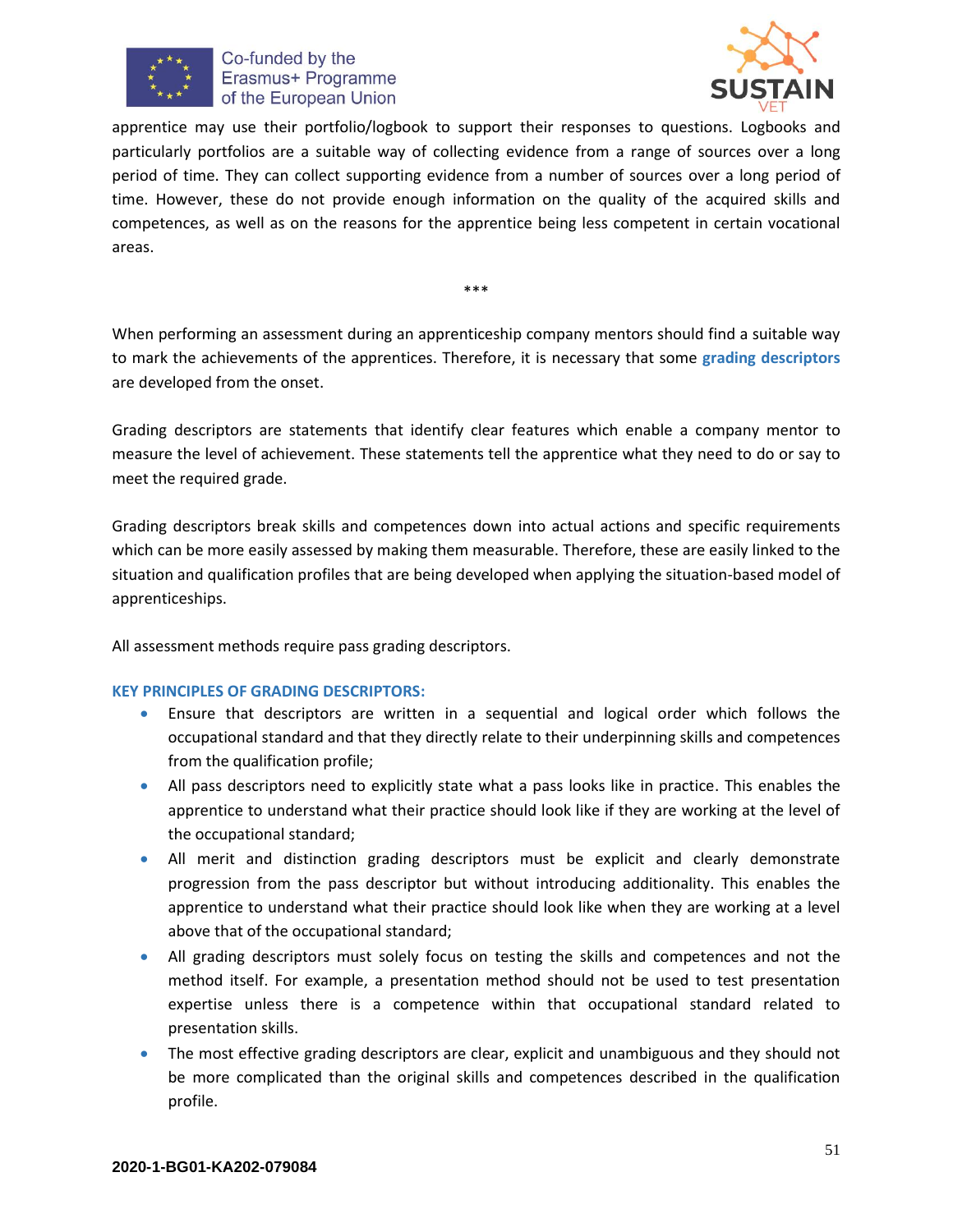



• When formulating their grading descriptors company mentors should be encouraged to start with an appropriate active verb to ensure these are measurable. *Since the Bloom's Taxonomy*  has already been introduced to company mentors in the module on planning and has been *applied when elaborating the qualification profile, it should be easy for mentors to use the same approach when formulating the descriptors.* 

Some other tips include:

- $\checkmark$  The verbs and language should align to the assessment method. For example observation would likely be "demonstrate" whereas in a professional discussion then verbs such as "explain, describe, discuss" are effective as these imply that a question can be asked.
- $\checkmark$  Decide on which tense all descriptors are going to be written in (past, present, future) and apply this consistently throughout.
- $\checkmark$  Read through each formulated grading descriptor to check that it is clear and that it sufficiently covers all of the elements within the skills and competences assigned to it.
- $\checkmark$  Avoid repetition! Once a skill/competence has been covered sufficiently within a grading descriptor, it does not need to be covered again through an additional grading descriptor.
- ✓ Consider which skills and competences are simply pass/fail and do not create higher order descriptors there.

# <span id="page-51-0"></span>**2. PARTNERS – GOOD PRACTICE EXAMPLES FOR ASSESSMENT**

When we consider assessment procedures in partner countries, we try to answer several relevant questions. These are:

- Who is involved in the assessment of apprentices?
- Do company mentors use pre-defined materials for assessment?
- How is the assessment process organised?

#### **a. SPAIN**

In Spain, a number of different people have responsibility for apprentice training and assessment respectively within an enterprise. Typically, the roles are as follows:

- ✓ **Supervisors** have immediate day-to-day responsibility for an apprentice. They may be either a first line manager (who may have responsibility for other workers as well) or a qualified skilled worker. Apprentices will have different supervisors as they move between sections of an enterprise;
- ✓ **Mentors** have a more general role in keeping an eye on apprentices throughout their training programme. They may be from the HR department, or simply an experienced and understanding person who has volunteered for the role. They will **check apprentices' overall progress**, identify any personal problems and be available for a friendly chat. Sometimes staff from intermediary organizations perform this supporting role;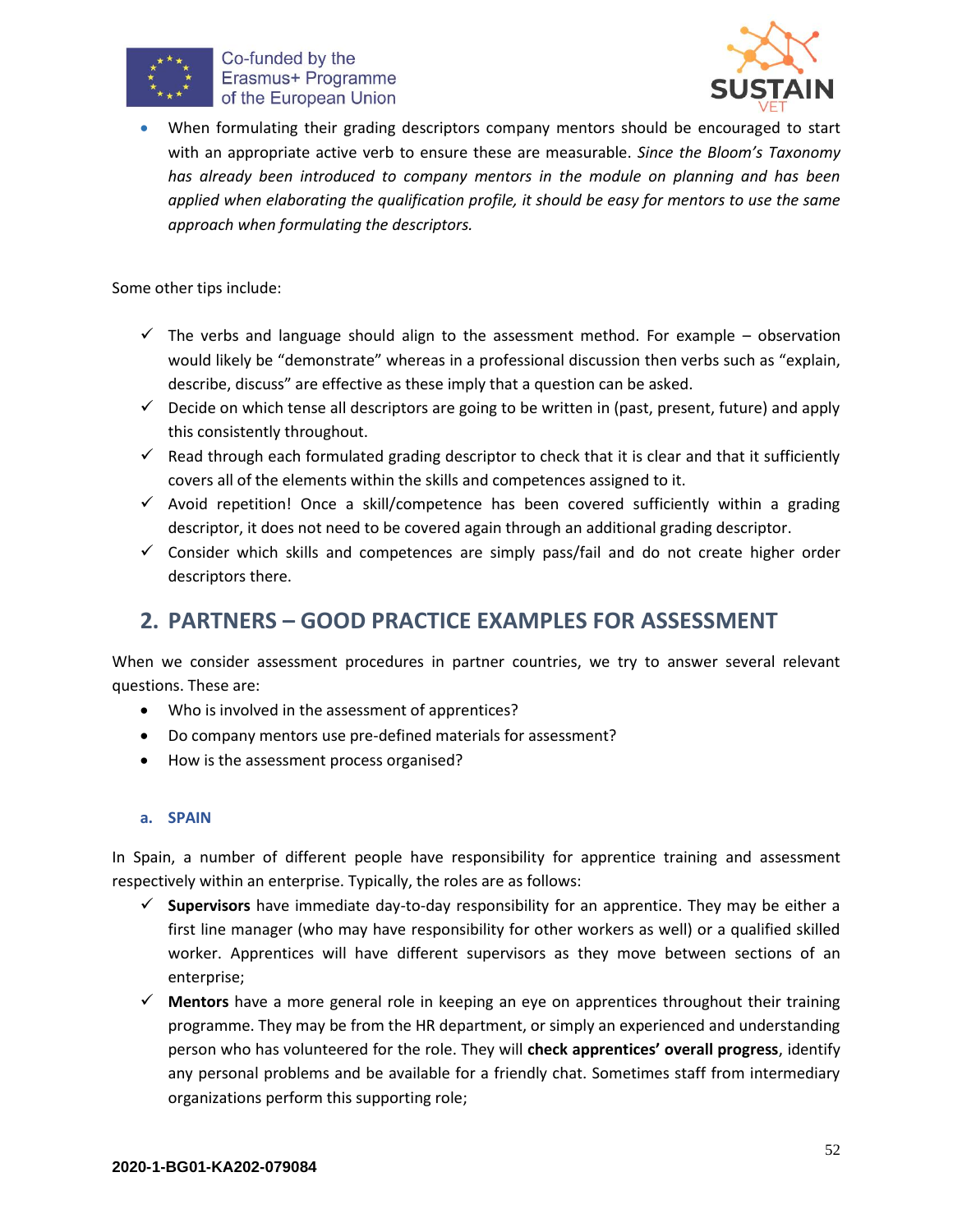



✓ **Assessors** make the formal judgements of whether apprentices have achieved elements of their qualifications. This role can be undertaken by accredited company personnel, but is often carried out by staff from intermediary organizations or vocational schools.

These roles are not always distinct. For example, some enterprises expect supervisors also to perform the role of a mentor, and a qualified worker can be accredited as an assessor.

#### **Evaluation Tools:**

• Evaluation sheet

The evaluation sheet is used to evaluate the professional apprenticeship module by the tutor of this module in the educational centre together with the person in charge of the work centre, i.e. the company mentor.

• Weekly student sheet

The weekly student sheet is a kind of "part of work" that the student completes as he/she executes the different tasks of the Training Program. This document can be included in a practical notebook that will serve to inform the teacher-tutor at the educational centre about the use of their training in the company.

• Documentation at the end of the Training in Work Centres

The tutor-teacher prepares a report on the development of the apprenticeship of their students that will be included in a global report on the apprenticeship made by all the students of the centre.

• Job placement report

Six months after having finished the professional module of the apprenticeship, the tutors of the educational centre consult the students about their employment situation to carry out a study on their professional insertion.

#### **b. NORTH MACEDONIA**

The assessment of apprentices in the implementation of practical training with an employer is performed by the company mentor and the vocational teacher. The recording of the training results is done by the company mentor and together with the teacher the mentor participates in the formulation of the apprentice's grade.

Currently a detailed procedure for assessing the achievements of apprentices during WBL is being elaborated.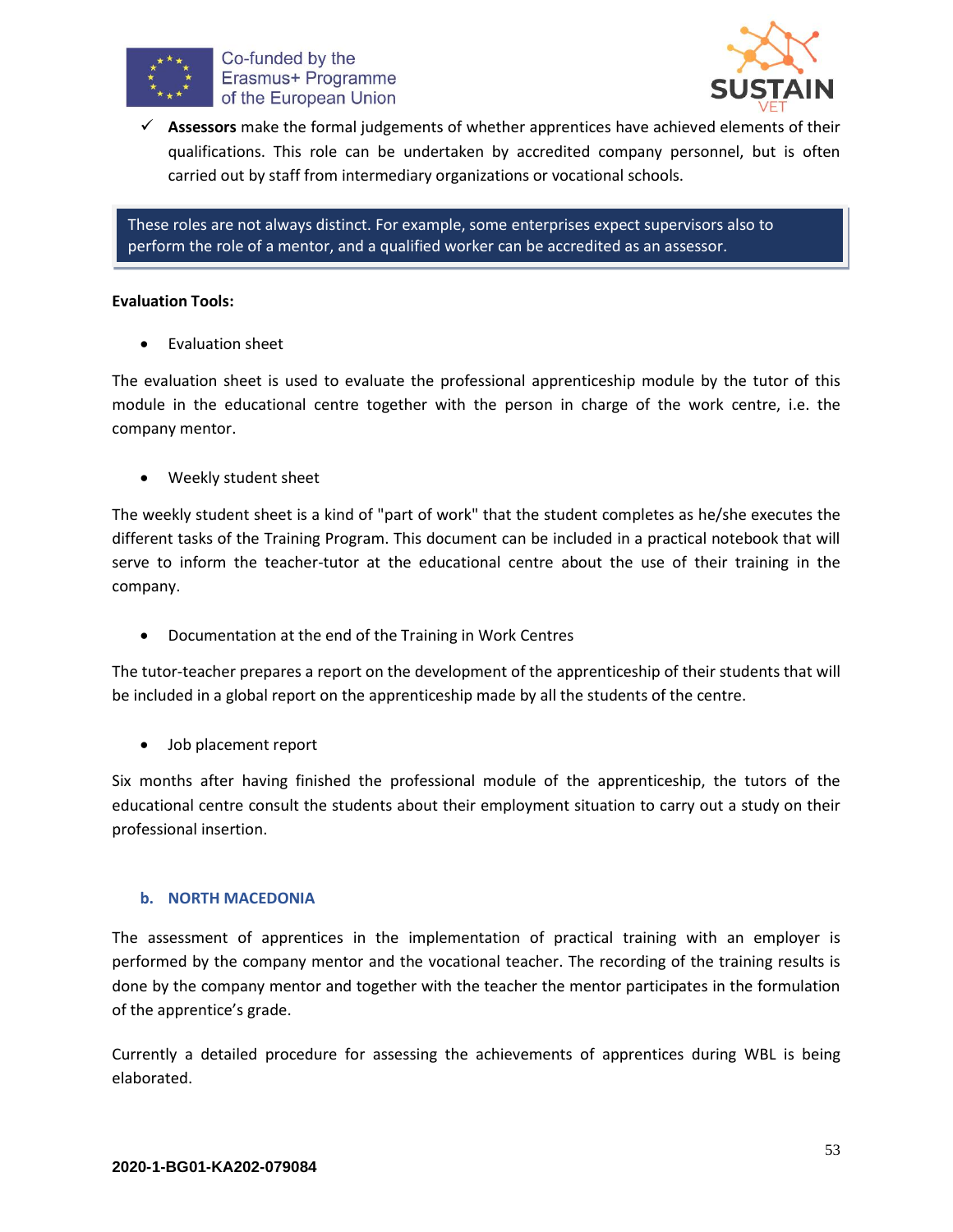



Typically, company mentors use forms/ templates to monitor, record and assess apprentice's readiness and achievement, as well as the work-based learning process in general.

Company mentors keep track of apprentices' progress. Initial forms for monitoring, recording and evaluation have been developed, but the procedure and process is not sufficiently detailed.

#### **c. LITHUANIA**

The apprentice is assessed after completing practice in a company. The assessment is carried out by a company mentor appointed by the company and its assessment is recorded in the practice diary. The assessment is "completed" or "not completed". The company mentor also writes a conclusion about the practice, the pupil's abilities, makes recommendations, identifies shortcomings and areas for improvement. The pupil must complete at least 75 percent of initially planned tasks in order for the practice to be carried out and concluded.

After completing the practical training, the apprentice acquires the right to assess his/her competencies (during the exam). Competency assessment consists of theoretical and practical parts. The assessment of competencies is carried out by an employer commission consisting of an independent (the one who was not teaching the student) profession (in the field student was studying) teacher and 2 employers' representatives delegated by the Chamber of Commerce, Industry and Crafts or similar associated structures.

#### **d. BULGARIA**

The amendment of the VET Act in 2018 introduced a specific WBL feature related to examination commissions for professional qualification acquisition. Besides representatives of the school, of the employers' and of the employees' organisations, these commissions shall obligatorily include a representative of the specific employer partnering the vocational school for the delivery of WBL.

Section III of the Ordinance on the conditions and procedure for carrying out training through work regulates the assessment, completion and certification of WBL. The procedure foresees an ongoing and annual assessment of the practical training. The ongoing assessment is performed by the company mentor who records the marks in a practical training logbook (apprentice diary). On the basis of the ongoing assessments, **the company mentor and the teacher-methodologist determine the annual assessment of the student**. The annual score containing a quantitative and a qualitative indicator is recorded by the teacher-methodologist in the school documentation while the company mentor records the score in the practical training logbook.

The assessment of apprentices is based on criteria for their overall development. This includes criteria for:

- Teamwork;
- compliance with technological discipline;
- compliance with working conditions;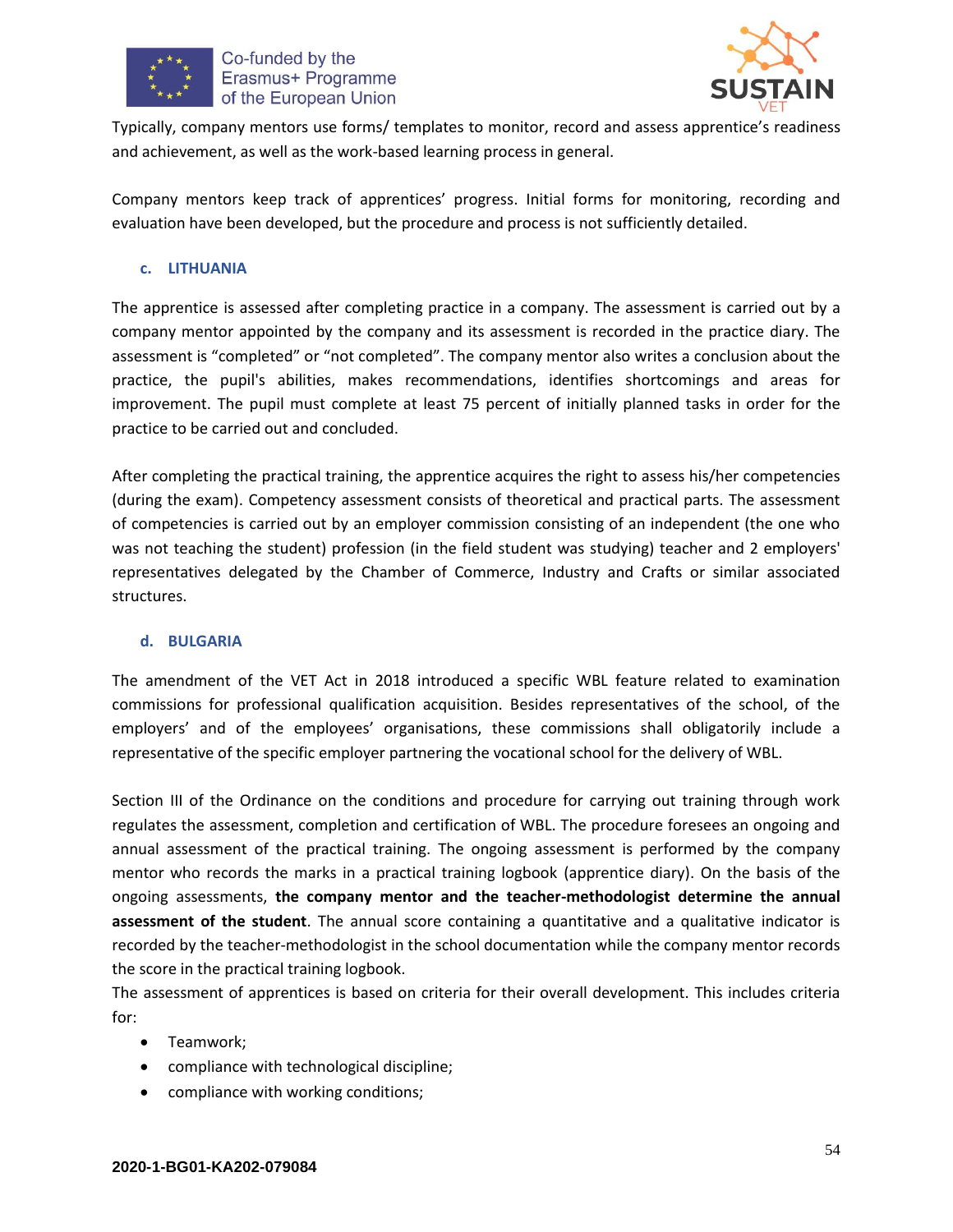



• personal discipline and motivation, etc.

After successfully completing the training, the apprentice receives a high school diploma and a certificate of professional qualification.

| <b>Module</b>     | How to assess apprenticeships?                                                                  |
|-------------------|-------------------------------------------------------------------------------------------------|
| Time plan         | 6 academic hours                                                                                |
| Learning outcomes | Knowledge:                                                                                      |
|                   | The Trainer of company mentors is familiar with:                                                |
|                   | The concept of situation-based model of assessment;<br>$\overline{\phantom{a}}$                 |
|                   | Formative and summative categories of assessment;                                               |
|                   | Types of assessment methods;                                                                    |
|                   | Different tools for evaluation such as logbooks, training reports, etc;                         |
|                   | Key principles of grading descriptors;                                                          |
|                   | Assessment procedures and standards of the vocational education and<br>$\overline{\phantom{a}}$ |
|                   | training programme in the respective country.                                                   |
|                   | Skills:                                                                                         |
|                   | The Trainer of company mentors is able to:                                                      |
|                   | Present clearly the concept of situation-based assessment;<br>$\qquad \qquad \blacksquare$      |
|                   | Describe in detail how the assessment at the competence level is                                |
|                   | performed;                                                                                      |
|                   | Differentiate between formative and summative assessment;                                       |
|                   | Differentiate between the different types of assessment methods;                                |
|                   | Outline the pros and cons of each of the assessment methods;                                    |
|                   | Support the elaboration of evaluation tools;                                                    |
|                   | Outline methods to analyse the information obtained throughout the<br>$\overline{\phantom{a}}$  |
|                   | training process to modify those aspects that improve the quality of                            |
|                   | the training action;                                                                            |
|                   | Demonstrate how the achievement of learning outcomes in a real or                               |
|                   | simulated situation is assessed;                                                                |
|                   | Outline techniques for the provision of feedback to apprentices.                                |
|                   | <b>Competences (Attitudes):</b>                                                                 |
|                   | Motivate company mentors to use a mix of evaluation methods;                                    |
|                   | Encourages regular assessment of apprentices' progress, the                                     |
|                   | acquisition of new practical skills and the compliance of these skills                          |
|                   | with the professional qualification;                                                            |
|                   | Promotes the implementation of formal evaluation tools to document                              |
|                   | apprentices' progress.                                                                          |
| Topics covered    | Assessing the acquired skills and competences using the Situation-based<br>model                |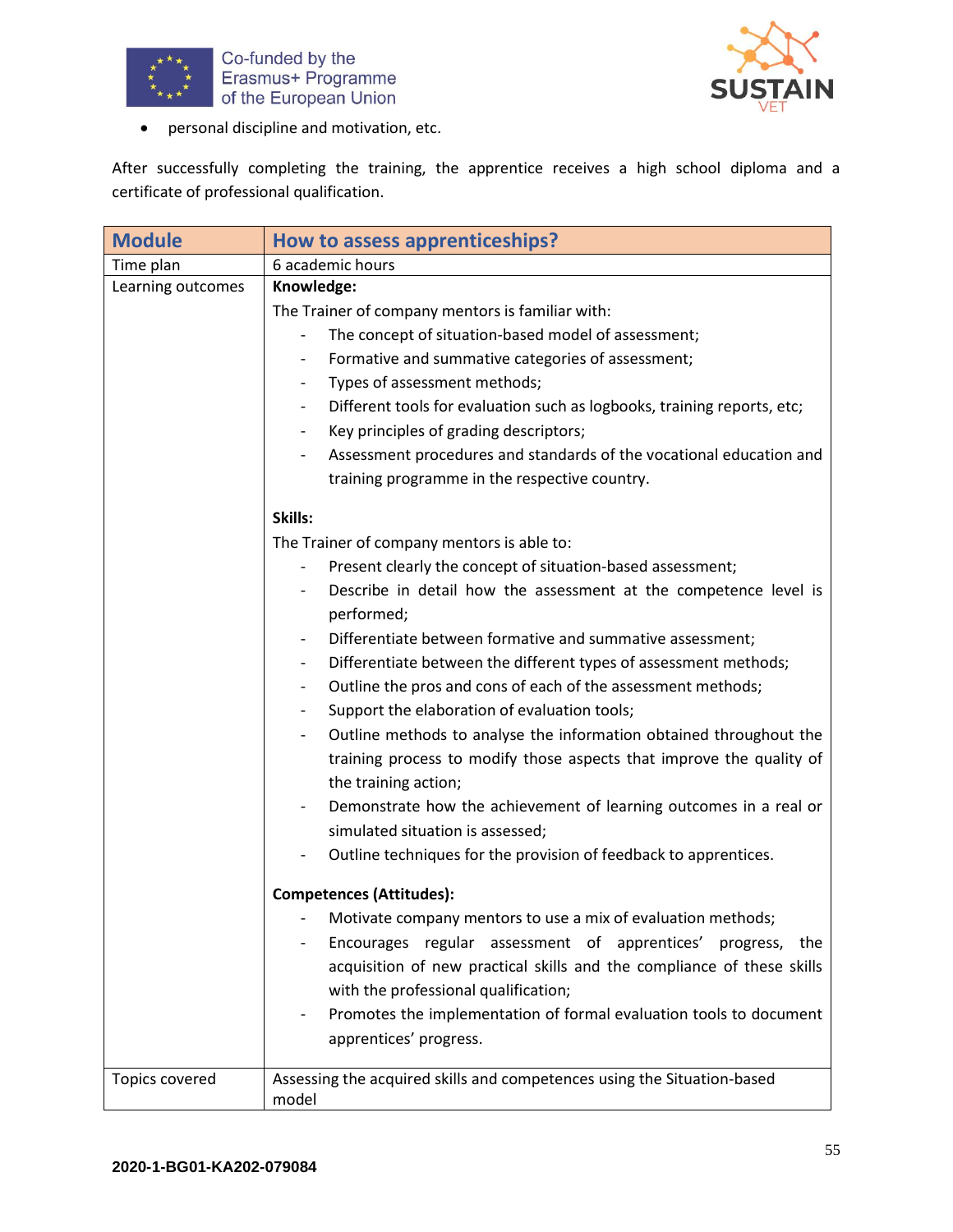

 $\overline{\phantom{a}}$ 

Co-funded by the<br>Erasmus+ Programme<br>of the European Union

Τ



|                           | Assessing apprenticeships in partner countries                                                                                                                                                                                           |
|---------------------------|------------------------------------------------------------------------------------------------------------------------------------------------------------------------------------------------------------------------------------------|
| <b>Additional reading</b> |                                                                                                                                                                                                                                          |
|                           | The Situation-based approach of $SFIVET - a$ comprehensive<br>$\overline{\phantom{a}}$<br>methodological and didactical approach in VET, Emanuel Wüthrich,<br>2019<br>Steps and tips: Monitoring, assessment and certification, ILO<br>۰ |